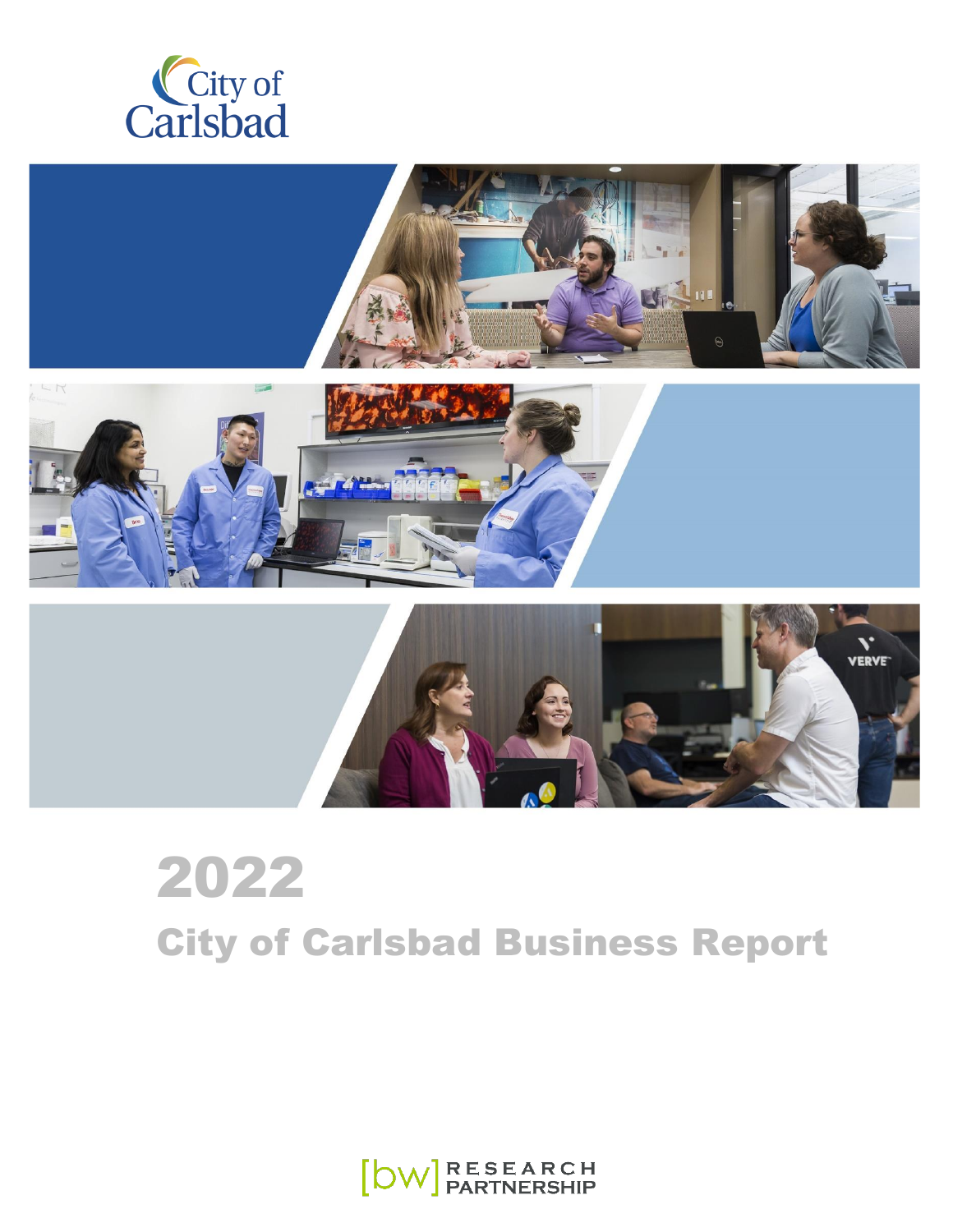# <span id="page-1-0"></span>**Table of Contents**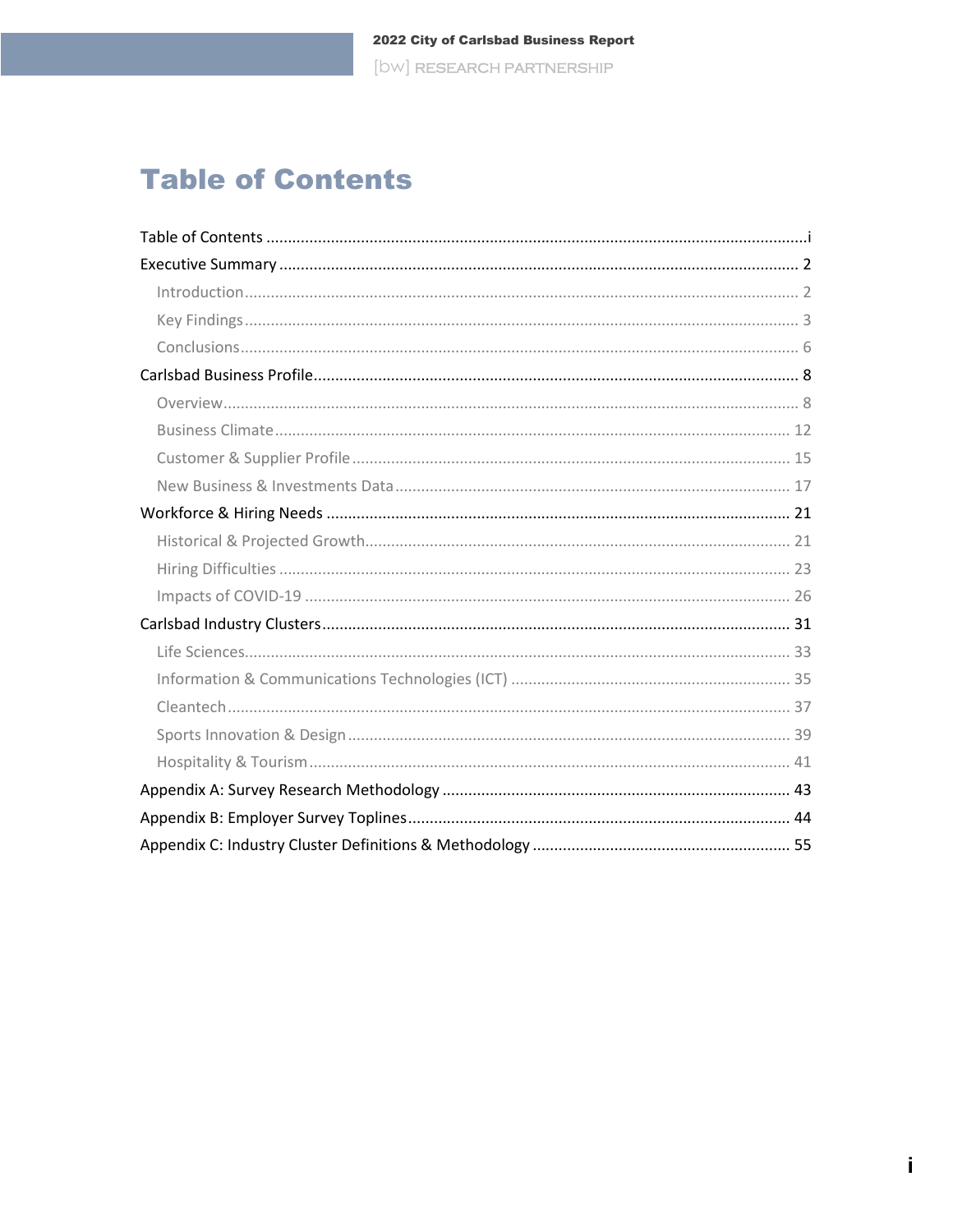# <span id="page-2-0"></span>Executive Summary

### <span id="page-2-1"></span>**Introduction**

The 2022 Carlsbad Business Report is an update to the biennial survey of businesses in the City of Carlsbad. This historical data provides an understanding of specific attributes of Carlsbad's business climate, including workforce and hiring needs, access to clients and customers, and permitting and regulatory concerns, among other issues for Carlsbad's business community. In addition to business survey data, the report also includes an update to Carlsbad's key industry clusters, highlighting employment trends and wage data for each of the five industry clusters.

The 2022 Carlsbad Business Report includes survey data that was collected amid the global Coronavirus pandemic. As such, the report includes a special examination of the pandemic impacts on Carlsbad's businesses. This includes workforce impacts, current and projected recovery trends, and status of remote working. The research objectives for this study were to:

- 1. Identify workforce and hiring challenges for Carlsbad businesses
- 2. Profile new business growth and investment activity in Carlsbad
- 3. Examine Carlsbad's business climate, including strengths and challenges to conducting business operations in the City of Carlsbad
- 4. Understand the impacts of the Coronavirus pandemic on the businesses and the workforce

This year's survey was completed by a total of 414 businesses in the City of Carlsbad, resulting in a margin of error of +/- 4.65% at the 95% level of confidence. Survey responses were collected in September and October 2021. For more information on the survey methodology, please refer to Appendix A of this report.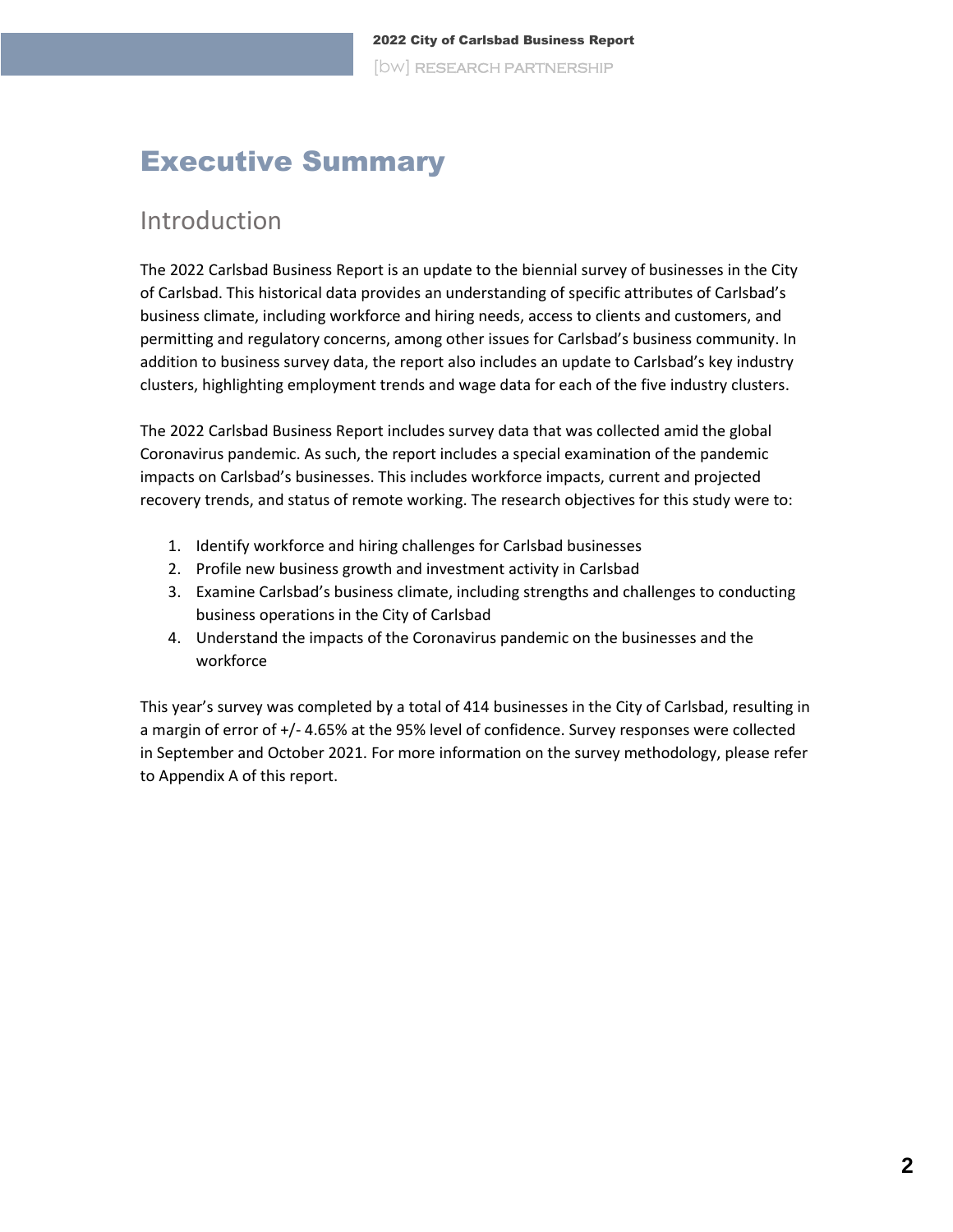# <span id="page-3-0"></span>Key Findings

### **OVERALL FINDINGS**

**Quality of life continues to be an important facet that draws businesses to locate their operations in Carlsbad.** In 2019 and 2021, about three in 10 surveyed firms indicated that the quality of life in Carlsbad is one of the main reasons they located their company in Carlsbad. This response remained one of the top three responses in both years, along with the proximity to customers, collaborators, and vendors and the fact that the founders live in Carlsbad.

**Businesses remain largely satisfied with Carlsbad's overall business atmosphere.** Roughly eight in 10 surveyed businesses (81.6%) gave the city high marks, indicating Carlsbad is either an "excellent" or "good" place to do business. This is roughly comparable to results from 2019, with a slight increase of less than half a percentage point. The proportion of businesses that rated Carlsbad as a "fair" place to do business has gone up by about five points since 2012—from 8.1% in 2012 to 13.5% in 2021.

**Carlsbad businesses are most satisfied with their access to customers, vendors, and products.**  These business elements continue to remain in the top three in terms of satisfaction rankings. About 67 to 75% of surveyed businesses indicated they are either "very" or "somewhat" satisfied with their access to clients and customers (74.9%), ability to get products to and from their business location (68.9%), and access to relevant vendors and suppliers (66.9%).

**Satisfaction with Carlsbad's regulatory climate has increased over the last two years.** In 2019, about four in ten surveyed firms (39.5%) indicated they were "very" or "somewhat" satisfied with the city's zoning, permitting, and other local regulatory laws. This increased by almost 10 points to 49.3% of firms in 2021.

**Fewer firms reported national or international customers in 2021, but there was a slight increase in regional product sourcing.** Just over half of firms indicated that their customers are primarily within Carlsbad or San Diego County. The proportion of firms reporting local, regional, or national customers is largely unchanged compared to 2019. However, there were fewer firms that indicated having either national or international customers—a decline of six to seven percentage points from 2019 to 2021. With regards to suppliers and vendors, about a third (33.3%) of surveyed firms indicated that their suppliers are primarily regional, within Southern California; this represents a three-point increase compared to 2019.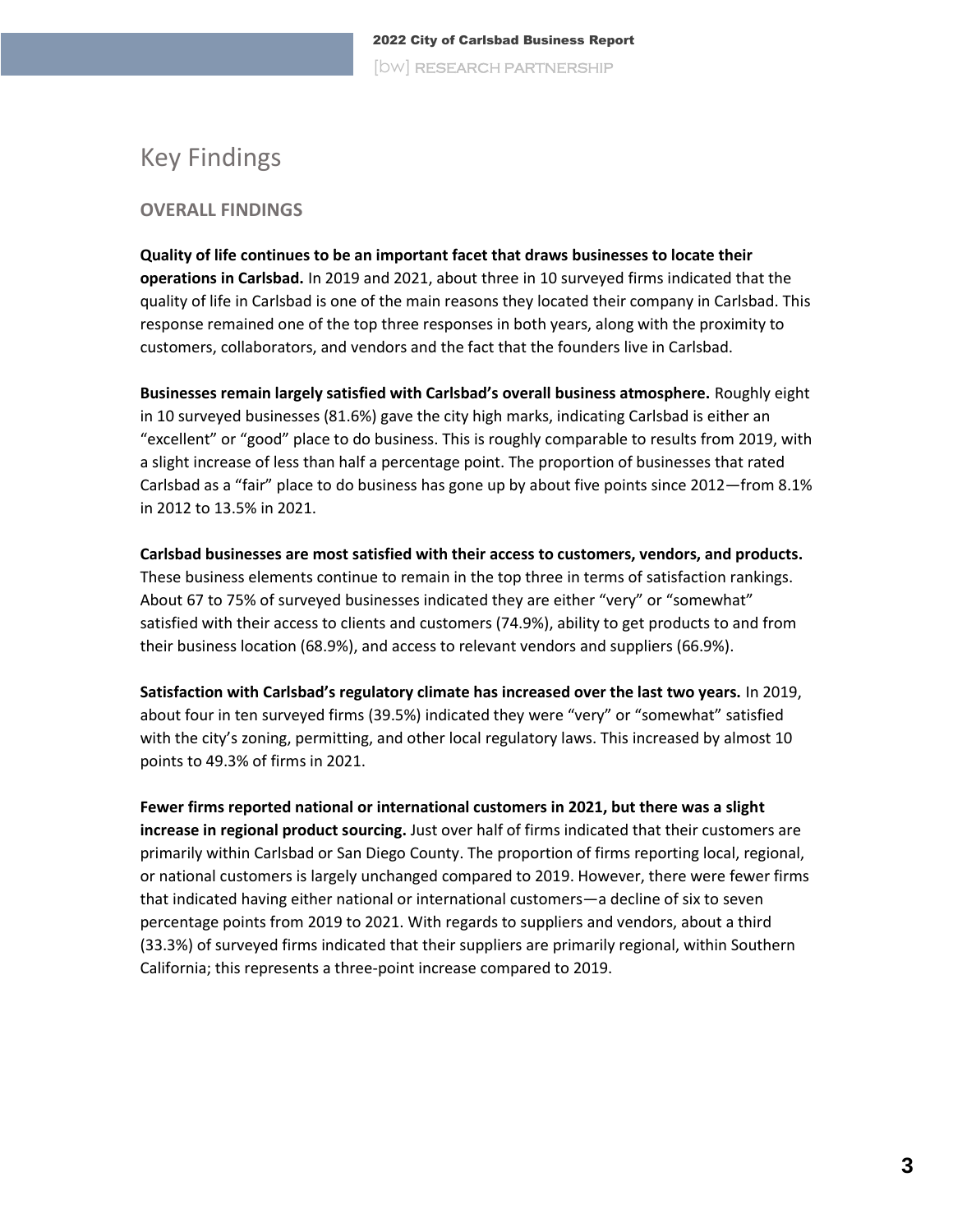#### **2021 HIGHLIGHTS**

#### **Workforce Access & Availability**

**Workforce and talent availability continues to be a key concern for Carlsbad businesses.** The ability to find and recruit, entry- to -mid-level employees and high-skill talent remained the bottom two in satisfaction rankings in both 2019 and 2021. In 2021, roughly 18 to 21% of surveyed firms indicated that they were either "very" or "somewhat" dissatisfied with their access to qualified talent in Carlsbad. The level of dissatisfaction with low talent availability increased by three to four percentage points between 2019 and 2021.

**Difficulty finding qualified workers that meet hiring standards has increased over the last several years.** Between 2019 and 2021, the proportion of firms that indicated they had either "great" or "some" difficulty finding qualified candidates increased by almost 13 percentage points, from 64.8% in 2019 to 77.5% in 2021. The number one reasons for reported hiring difficulty among surveyed was a small applicant pool or competition for workers; this was reported by 16.5% of respondents, an increase of just over one percentage point compared to 2019.

**Firms exclusively seeking entry-level workers were slightly more likely to report hiring difficulty.** About eight in ten firms (82.4%) that indicated they were expecting to add entry-level positions over the next 12 months reported some level of hiring difficulty, either "great" or "some", compared to 71.4% of firms that reported they were only looking to hire for experienced positions over the next year. Of firms that indicated they were seeking a mix of both entry-level and experienced workers, 90.9% reported some level of hiring difficulty ("great" or "some").

#### **COVID-19 Impacts & Resilience**

**In general, the majority of surveyed firms indicated that COVID-19 impacted their business to some extent.** About eight in ten firms (79.9%) reported that COVID-19 had negative impacts on or shut down their business. Of these firms, just under a quarter (24%) noted that COVID-19 shut down their organization, but they have since reopened. About two percent of surveyed firms reported that they shut down due to COVID-19 and have not yet re-opened. The largest group of firms (54.4%) reported that COVID-19 has somewhat impacted their organization negatively, but they did not shut down. Only about two in ten businesses (18.9%) reported that COVID-19 had little to no impact on their organization.

**The majority of firms have brought back at least some of their employees that were laid off or furloughed during COVID-19.** About four in ten firms (38.0%) reported that they had to lay off or furlough workers due to COVID-19 and the related stay-at-home orders. Of these firms, four in ten (42.6%) reported that they have since brought back all their employees and another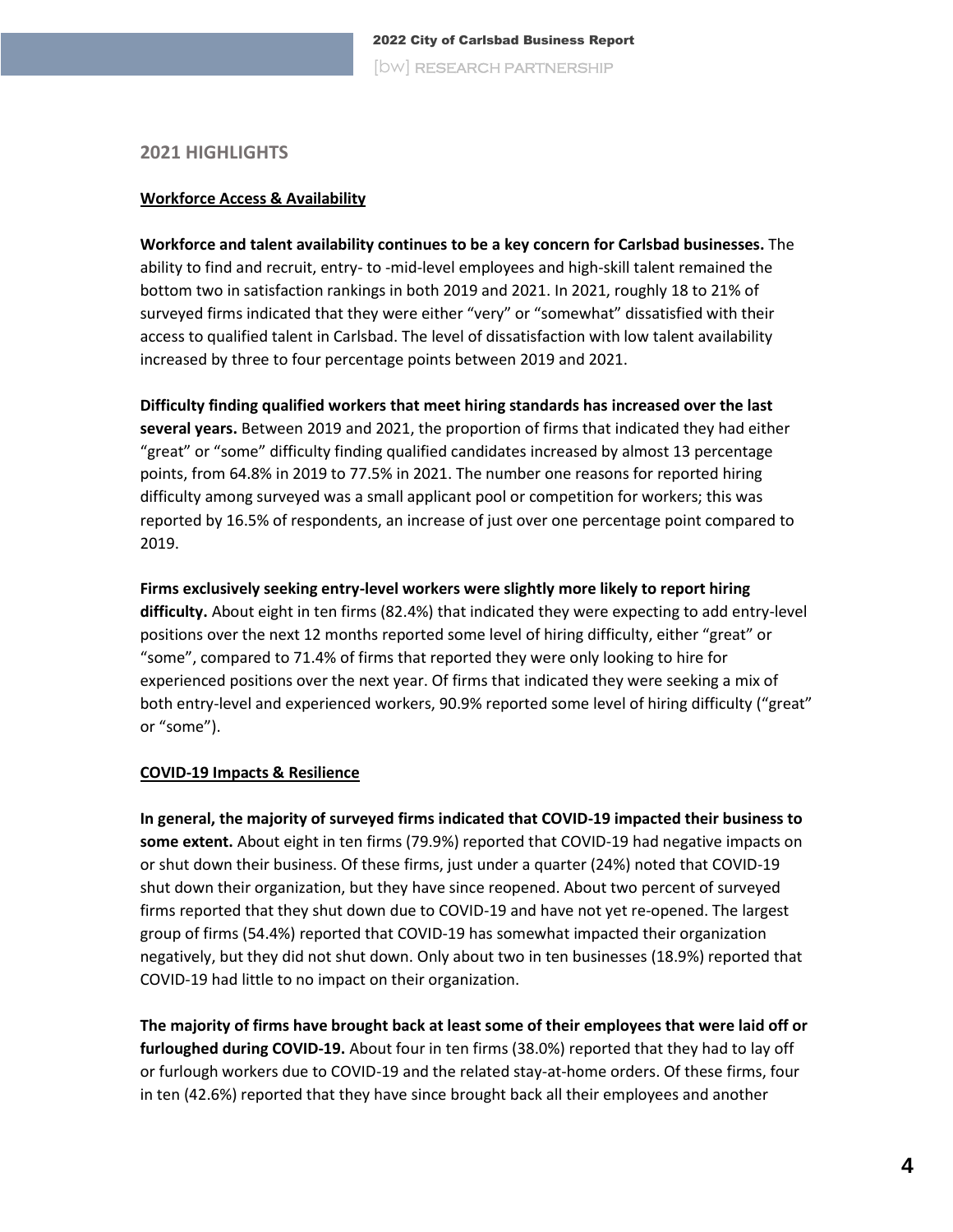36.1% reported that they have brought back some of their employees. Roughly two in ten firms indicated that they have still not brought back any employees (19.4%).

**Most businesses have either already fully recovered or expect to fully recover in the next few months.** Altogether, about six in ten surveyed firms reported that they expect to either fully recover sometime in the next few months (39.7%) or that their business has already fully recovered (19.4%) from the impacts of COVID-19. Three in ten firms (30%) are uncertain of when their business will fully recover, and about one in 18 firms reported that they do not expect to fully recover as COVID-19 had a permanent impact on their business (6.1%).

**The Hospitality and Tourism industry shed the most jobs during the pandemic, while Life Sciences, Cleantech, and ICT were fairly resilient.** Overall, from 2018 through 2020, this industry cluster declined by 34%, losing just over 4,700 workers. Businesses in the Sports Innovation and Design industry cluster also saw the workforce shrink by roughly 16.3% or just over 350 jobs. By contrast, Life Sciences, Cleantech, and ICT all saw employment grow from 2018 through 2020, resulting in the creation of a collective 620 jobs during this time.

**Despite the impacts of COVID-19, employers are optimistic about job growth over the next 12 months.** Roughly four in ten surveyed businesses (37%) indicated that they expect to add more workers to their labor force over the next year. The majority of these firms are projected to hire a mix of both entry-level and experienced positions (64.5%). Just under a quarter (22.6%) expect to see growth only in senior-level or experienced positions, and 11% expect to hire entry-level positions.

#### **New Business & Investment Activity**

**The proportion of new or "young" businesses in Carlsbad has seen steady increase since 2017.**  The 2021 survey indicated that almost four in ten (39.6%) of firms have had a business location in Carlsbad for less than five years. This represents an almost 20-point increase compared to 2017, when only 19.7% of businesses had a business location in the city for less than five years. Of the almost six percent of firms that reported they have had a business location in Carlsbad for less than one year, nearly half (47.8%) indicated they started this business in Carlsbad, 39.1% reported that they relocated to Carlsbad, and one in eight (13%) added a new location in Carlsbad.

**Venture capital investments in the Life Sciences and ICT industry clusters account for the majority of dollars flowing into Carlsbad firms over the last decade.** In total, Carlsbad businesses attracted \$23.36 billion in venture capital across 355 separate deals. Total investments increased by 21.6% between the three-year rolling averages of 2010 through 2012 and 2018 through 2020. Firms in the Life Sciences industry cluster represents 66% of total investments from 2010 through 2020, followed by ICT firms at 22.8% of total investment dollars.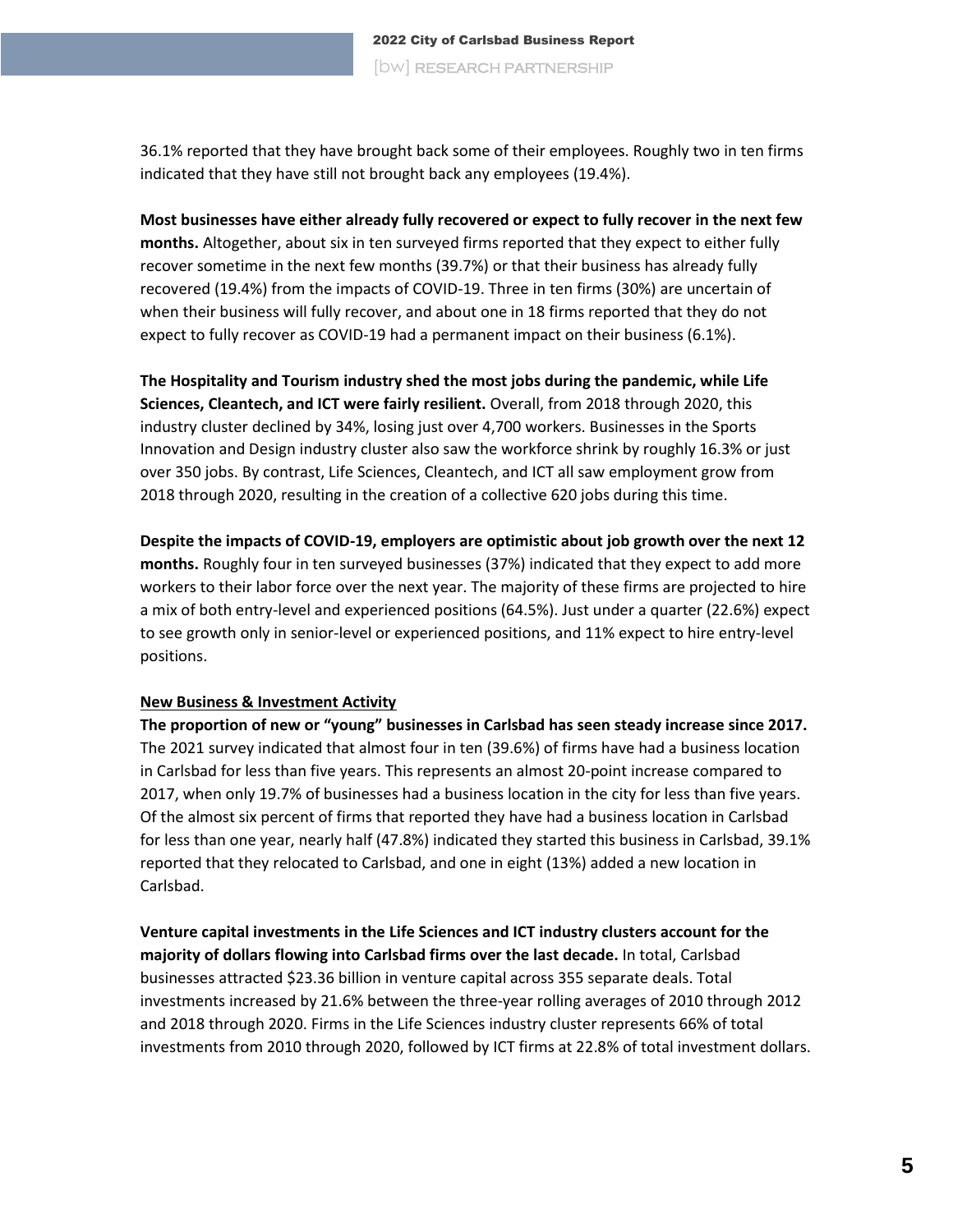### <span id="page-6-0"></span>Conclusions

Following on the heels of a global pandemic, this year's Carlsbad Business Report highlights important insights and interesting trends into the City's future world of work. In particular, three key themes emerge from this year's research: (1) workforce and talent availability; (2) long-term COVID-19 impacts; and (3) evolving industry clusters.

Access to and availability of workforce and skilled talent was a top-of-mind concern for Carlsbad businesses in 2021. Difficulty finding qualified job applicants that meet hiring standards increased significantly compared to 2019, by nearly 13 percentage points. In fact, just over a quarter of businesses reported "great difficulty" in finding qualified job applicants in this year's survey. Key talent concerns for businesses include: (a) the general lack of available talent in the region and (b) a mismatch in required technical skills, abilities, and industry knowledge. Of firms that reported hiring difficulty, roughly one in six highlighted a small applicant pool, competition, and lack of technical ability or industry knowledge to be the most significant challenges to finding qualified applicants.

The economy-wide changes imposed by the COVID-19 pandemic will also likely influence the future of how businesses search for and recruit talent. Carlsbad's business community has largely recovered from the pandemic-induced economic recession—eight in ten firms have brought back either all or some of their employees and six in ten have already fully recovered or expect to within the next few months. However, trends in this year's data suggest that the adaptations made during COVID-19 will likely continue to influence the City's future supply chain and workforce dynamics.

Between 2019 and 2021, there was a geographic shift in customer profiles and product sourcing. Carlsbad businesses indicated fewer national and international customers; there was also a decrease in national and local (within Carlsbad and San Diego County) suppliers and vendors, and an increase in regional vendors from within Southern California. At the same time, during the height of the pandemic, business closures, and social distancing measures, about six in ten firms indicated that their employees were able to work remotely. Looking ahead, the majority of employers indicated that most of their workforce will be able to work remotely even after public health orders have passed; most employers also indicated that their employees will be able to work remotely fairly frequently—at least half of the work week to nearly the entire work week. These changes to remote work access, availability, and frequency will likely impact Carlsbad business' hiring practices in the future. In particular, remote work availability could offer an expansion of the talent pool, as employers can broaden their search for qualified talent to areas outside of the region and perhaps even out-of-state.

Carlsbad's industry clusters play a vital role in the City's economic vitality. They are exportoriented, as they bring revenue in from outside the city, they are largely higher paying, with three of the five clusters providing an annual average wage above \$100,000, and they are at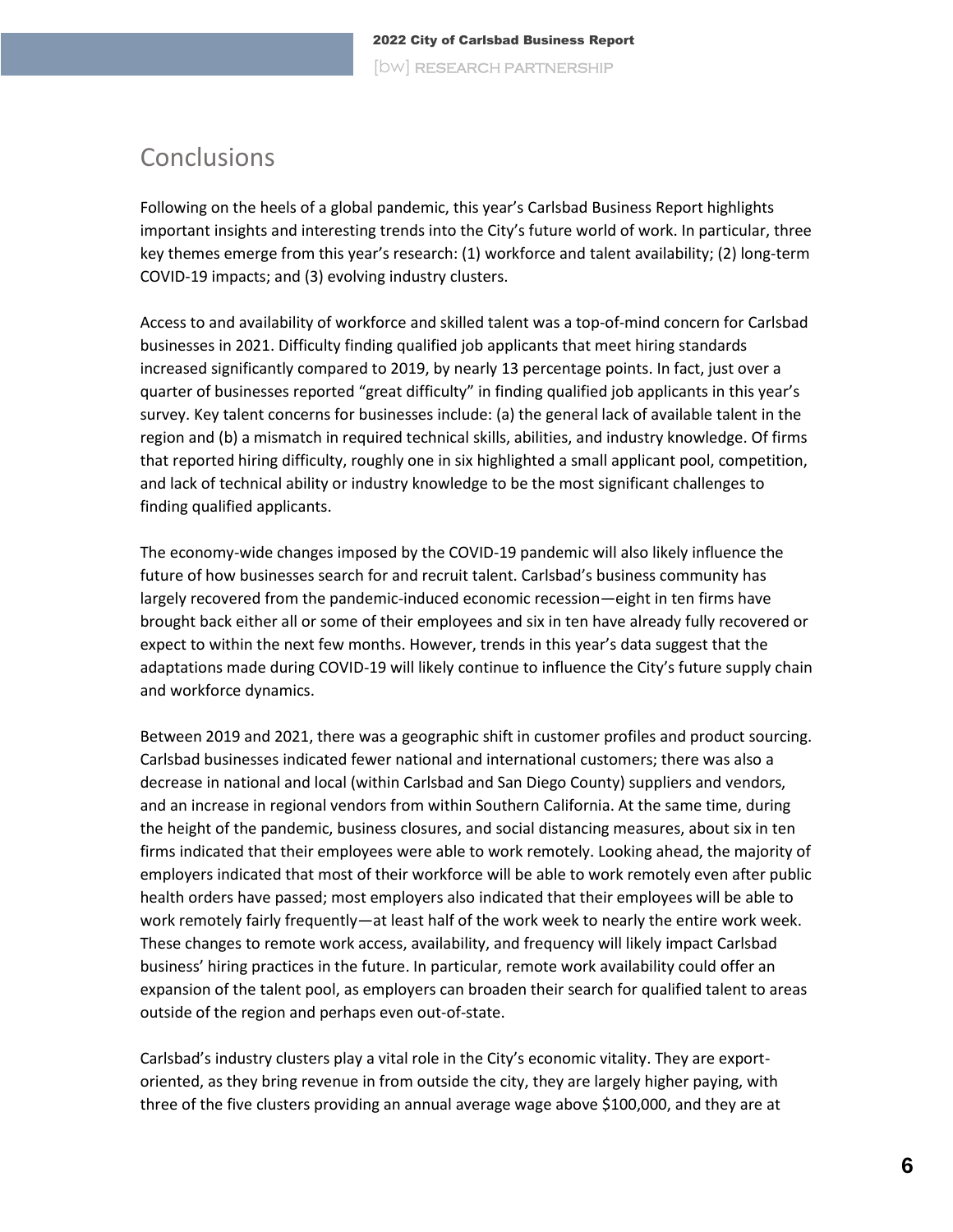least somewhat resilient, as the three clusters with higher wages all saw employment growth between 2018 and 2020, a challenging time for many businesses and industries. Over the next three to five years, the opportunities for these industry clusters are likely to evolve as Carlsbad's export-oriented businesses respond to the following trends:

- Energy generation, storage and smart grid technologies are likely to see considerable investment and change as California, the U.S., and the world transitions to a lower carbon economy. This will have a direct impact on cleantech businesses as well as more traditional industry sectors like transportation and building/construction, as transportation moves to cleaner fuels and buildings become more energy efficient.
- Technologies such as artificial intelligence, automation, machine learning, and cyber security continue to see a growing role in Information and Communications Technologies (ICT) and are also expected to grow as a supporting technology in industries such as finance, defense and aerospace, and healthcare.
- Genomics, DNA sequencing, and related RNA technologies will continue to play a growing role in medical innovation, and Carlsbad's life science firms could benefit from the continued investment and opportunities in this arena.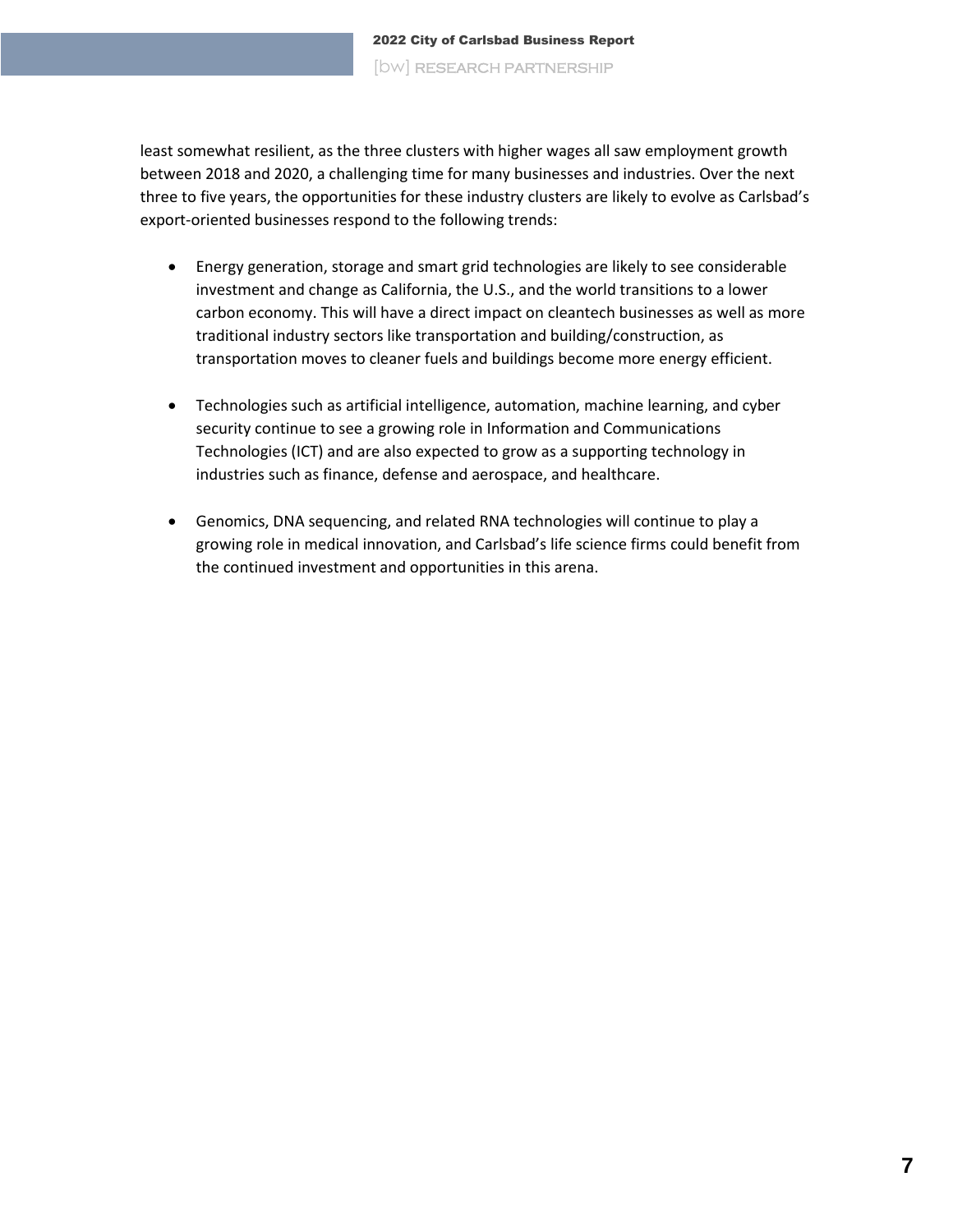# <span id="page-8-0"></span>Carlsbad Business Profile

### <span id="page-8-1"></span>Overview

In 2021, the largest group of surveyed businesses was within the professional services industry. Just under a quarter (23.4%) of respondents indicated that their firm was most directly involved or connected to professional and business services. Healthcare firms accounted for roughly one in six respondents (16.2%), followed by retail or wholesale trade at 15.9% of respondents. The remaining industries comprised roughly 10% or less of total responses for the 2021 business survey.

**FIGURE 1. SURVEYED INDUSTRIES, 2021**

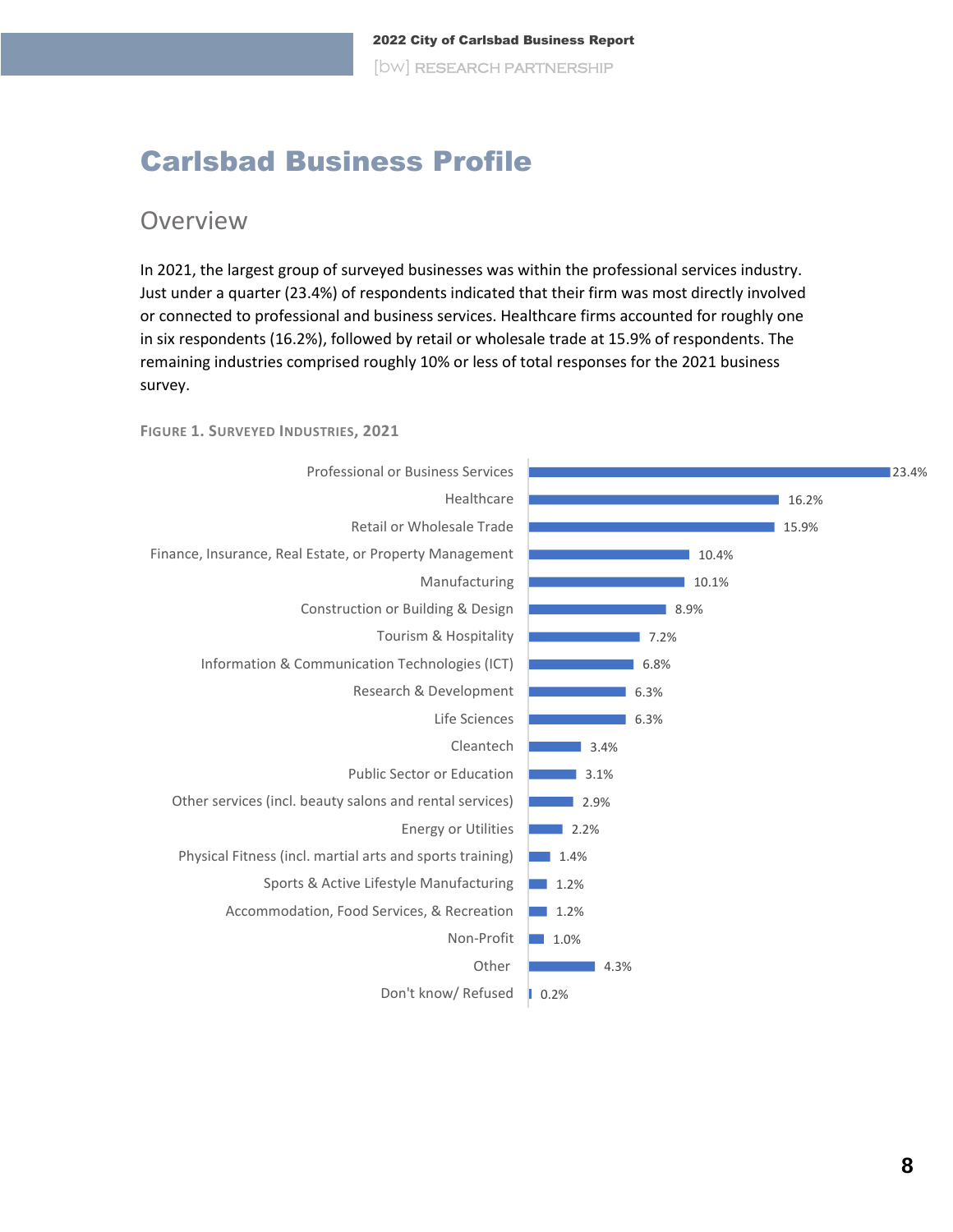2022 City of Carlsbad Business Report [bw] RESEARCH PARTNERSHIP

With regards to primary function, about three in 10 surveyed firms reported that their location's primary function was related to professional services, such as consulting, engineering, finance, or legal services. A quarter of respondents (24.5%) indicated that their location operated as the firm's business headquarters. Sales and distribution accounted for 15% of surveyed firms' primary function, followed by research and development (7.1%), manufacturing (6.4%), healthcare and social assistance (4.4%), and other services (4.2%).



**FIGURE 2. PRIMARY FUNCTION, 2021**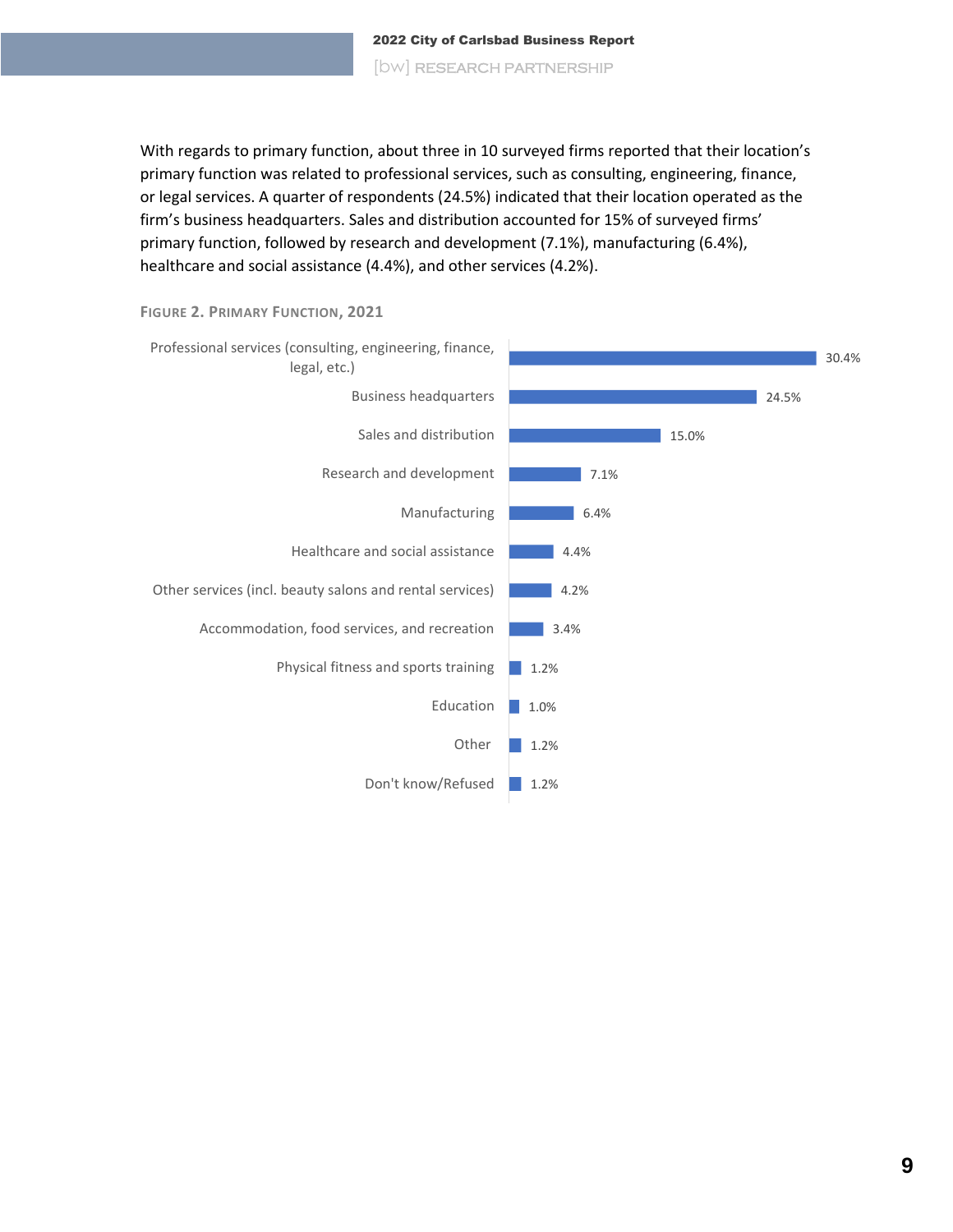Nearly half of all businesses surveyed in 2021 (47.1%) were small firms with one to five employees. In general, three-quarters (75.9%) of firms surveyed were smaller businesses with fewer than 25 total employees.

Compared to 2019, the number of businesses with fewer than 25 workers declined by 11.7 percentage points—from 87.6% in 2019 to 75.9% in 2021. At the same time, the proportion of larger businesses with 100 or more employees increased from 2.5% in 2019 to 7.6% in 2021.



**FIGURE 3. SURVEYED FIRM SIZE, 2019 & 2021**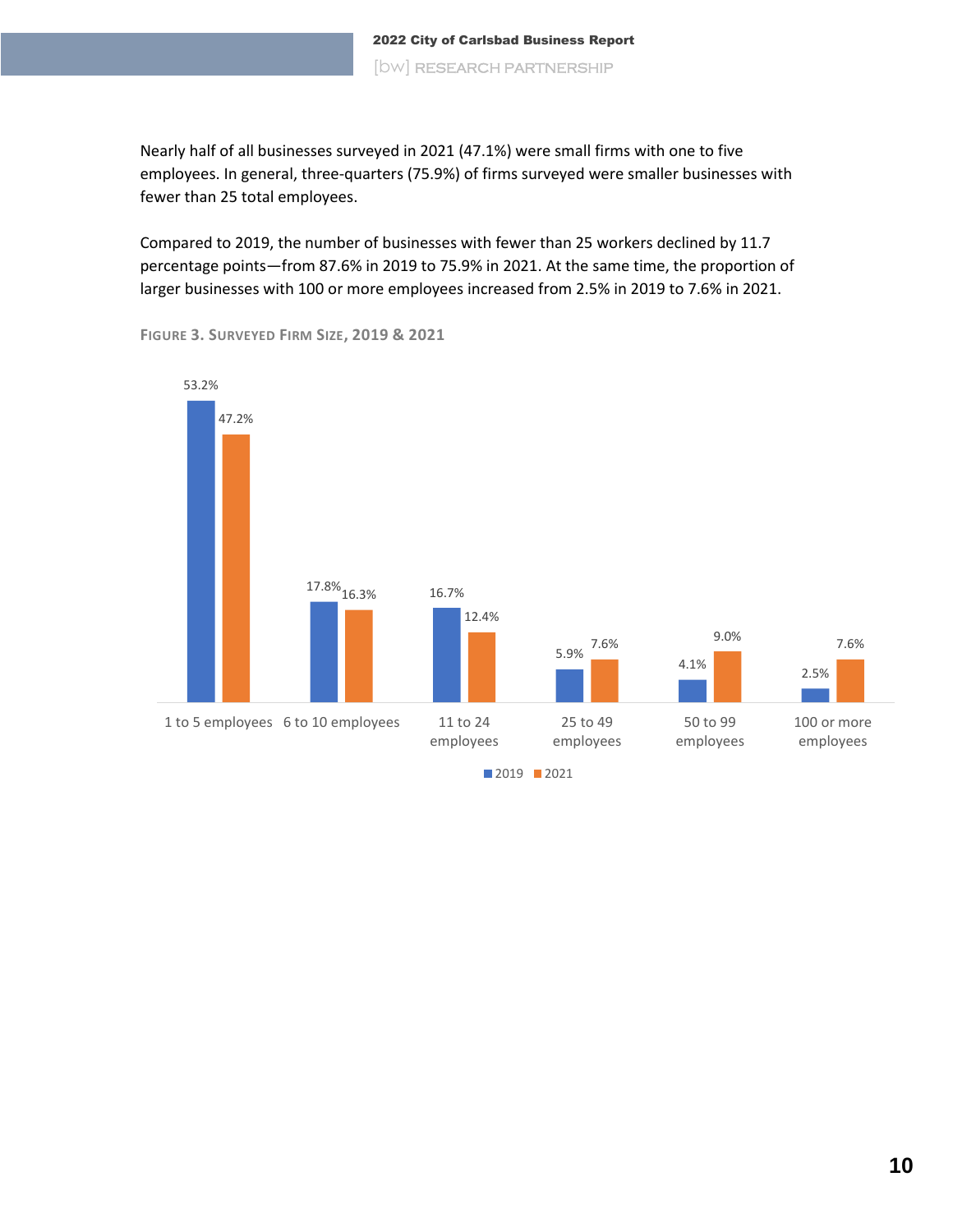Similar to 2019, the top three reasons for businesses locating their operations in Carlsbad include: the founders live here; the proximity to customers, collaborators, and vendors; and the quality of life in Carlsbad. About three to four in 10 surveyed firms reported these as one of their main reasons for locating their business in Carlsbad.

The proportion of firms that indicated proximity to skilled workers was one of the reasons for locating their business in Carlsbad increased by five percentage points—from 8.5% in 2019 to 13.5% in 2021.



**FIGURE 4. REASONS FOR LOCATING IN CARLSBAD, 2019 & 2021<sup>1</sup>**

<sup>&</sup>lt;sup>1</sup> There is no comparison for "affordable lease options" because it was not an answer provided in the 2019 survey effort.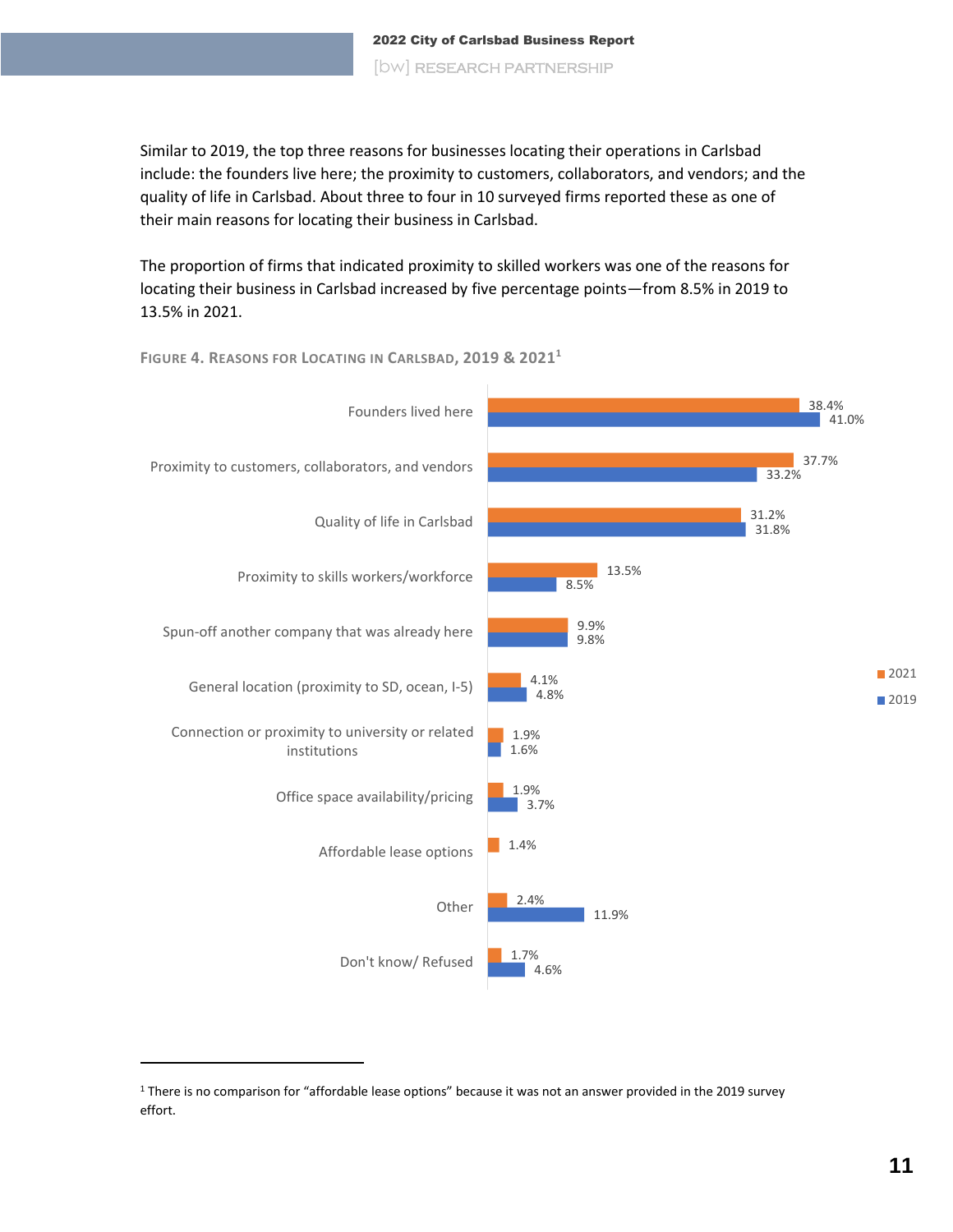### <span id="page-12-0"></span>Business Climate

Carlsbad's business community continues to give high marks to the city as a place to do business. In 2021, eight in 10 survey respondents (81.6%) indicated that Carlsbad is either an "excellent" or "good" place to do business. This is comparable to the results from the 2019 survey, with a slight increase of just under half a percentage point.

In 2021, more than a third of businesses (35.7%) indicated that Carlsbad is an "excellent" place to do business. The proportion of individuals that rated Carlsbad as either fair, poor, or very poor remained steady between 2019 and 2021, fluctuating by about half a point or less each, though over the last several years the proportion of businesses that selected "fair" has increased from 8.1% in 2012 to 13.5% in 2021.



**FIGURE 5. BUSINESS CLIMATE RATING, 2012 – 2021**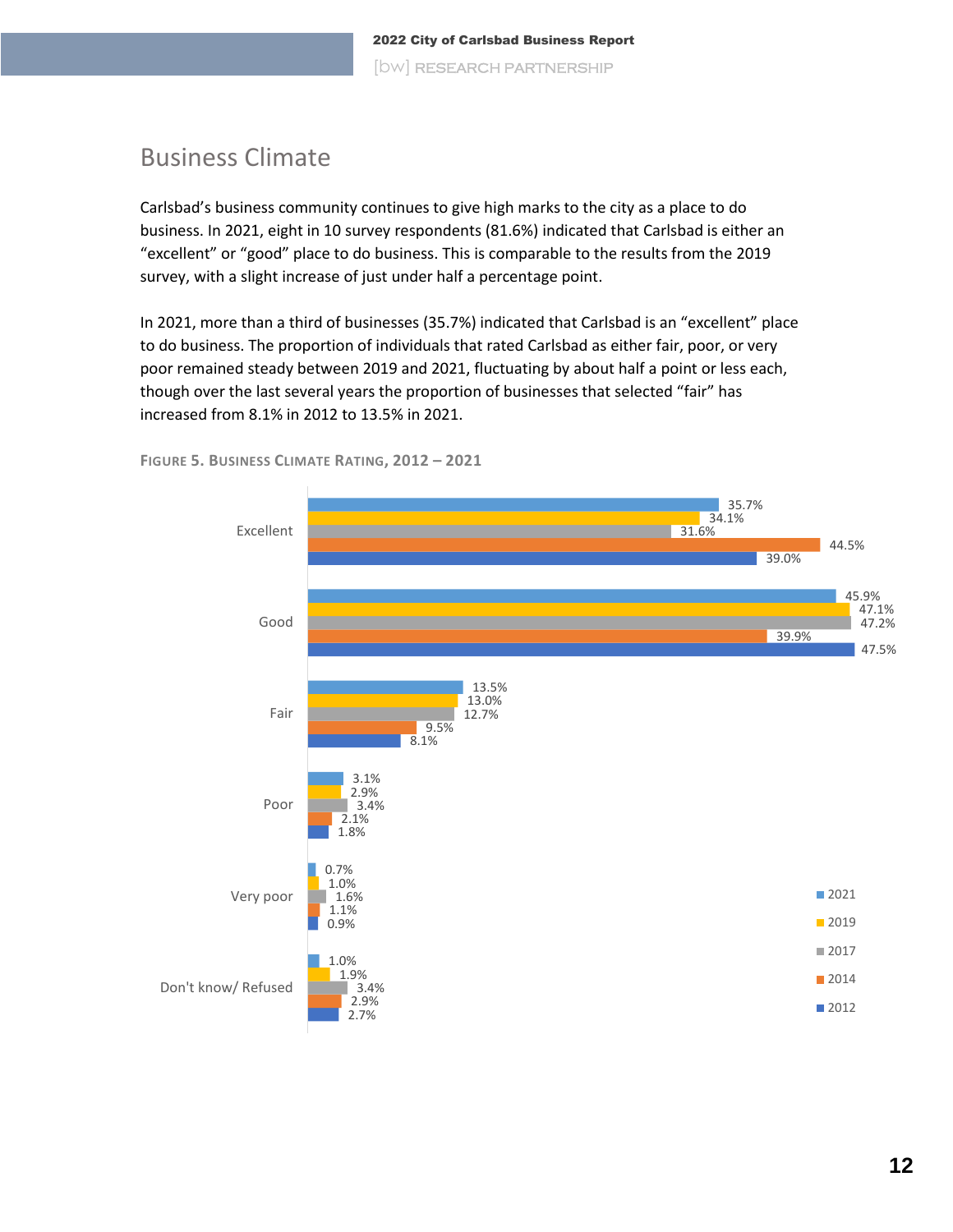Overall, Carlsbad businesses are most satisfied (both "very" and "somewhat") with their access to clients and customers (74.9%), ability to get products to and from their location (68.9%), and access to relevant vendors and suppliers (66.9%). Six in ten employers were also "very" or "somewhat" satisfied (60%) with the ability to get employees to and from work.

Business elements that received the lowest satisfaction ratings were related to workforce and talent availability and the regulatory climate. About half (49.3%) of businesses indicated that they were "very" or "somewhat" satisfied with the city's regulatory climate—including zoning, permitting, and other related regulatory laws—while 18.9% indicated that they were "very" or "somewhat" dissatisfied with this business element.



#### **FIGURE 6. SATISFACTION WITH BUSINESS ELEMENTS, 2021**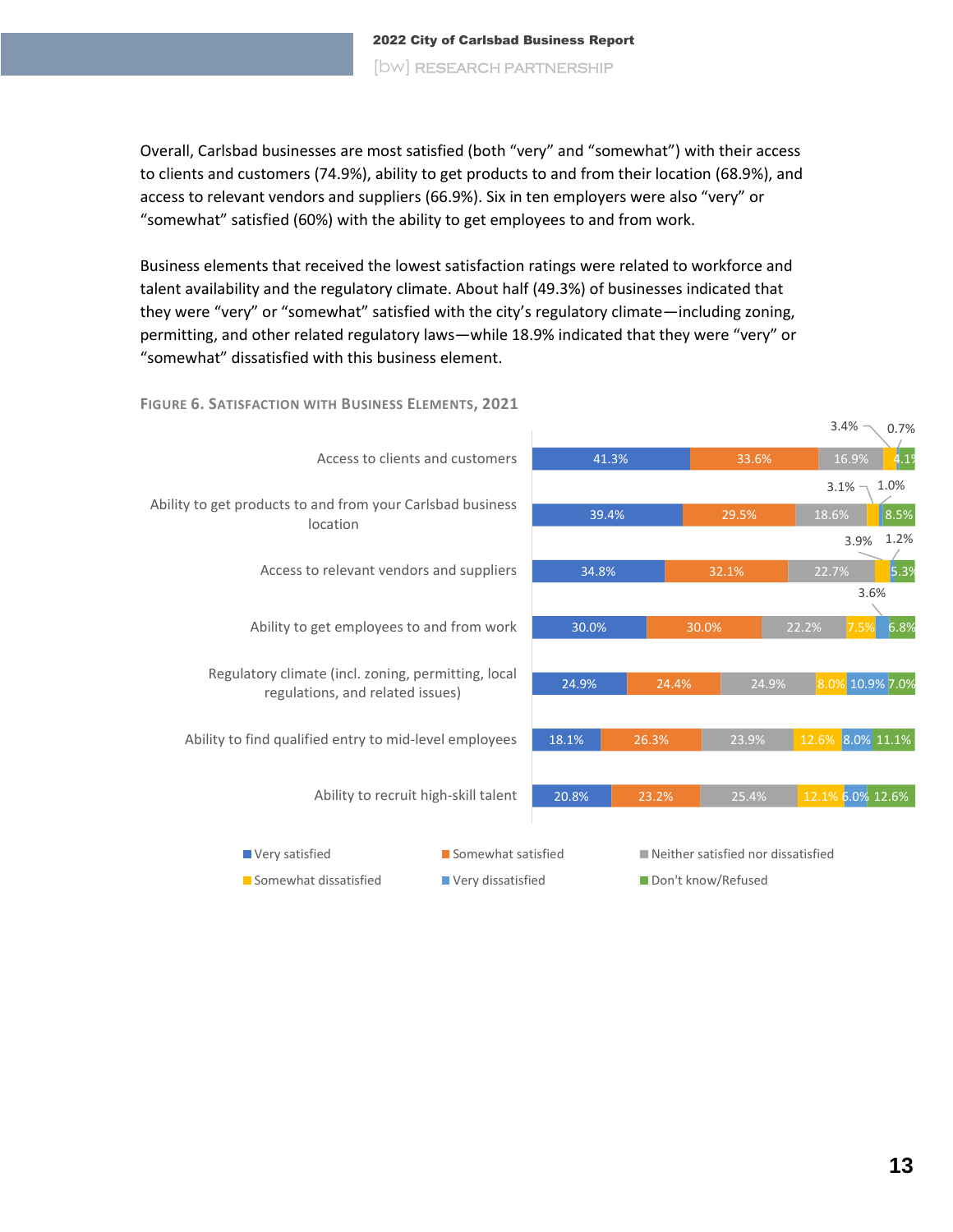Workforce and talent availability was a greater concern for Carlsbad businesses in the 2021 survey. Only 44% of surveyed businesses indicated that they are "very" or "somewhat" satisfied with their ability to find qualified entry- to mid-level employees or their ability to recruit highskill talent. Satisfaction for these two items declined by three to four percentage points compared to the 2019 survey. In terms of total satisfaction, access to workforce and talent remains in the bottom two of all issues tested in the survey.

For the other comparable items—such as access to clients, vendors, or products—also tested in the 2019 survey, all business elements saw an increase of about one to 10 percentage points in the 2021 survey. In particular, satisfaction with the city's regulatory climate increased the most over the last two years—from 39.5% to 49.3%.

FIGURE 7. SATISFACTION WITH BUSINESS ELEMENTS COMPARISON (% VERY & SOMEWHAT SATISFIED), **2019 & 2021**



 $2021$  2019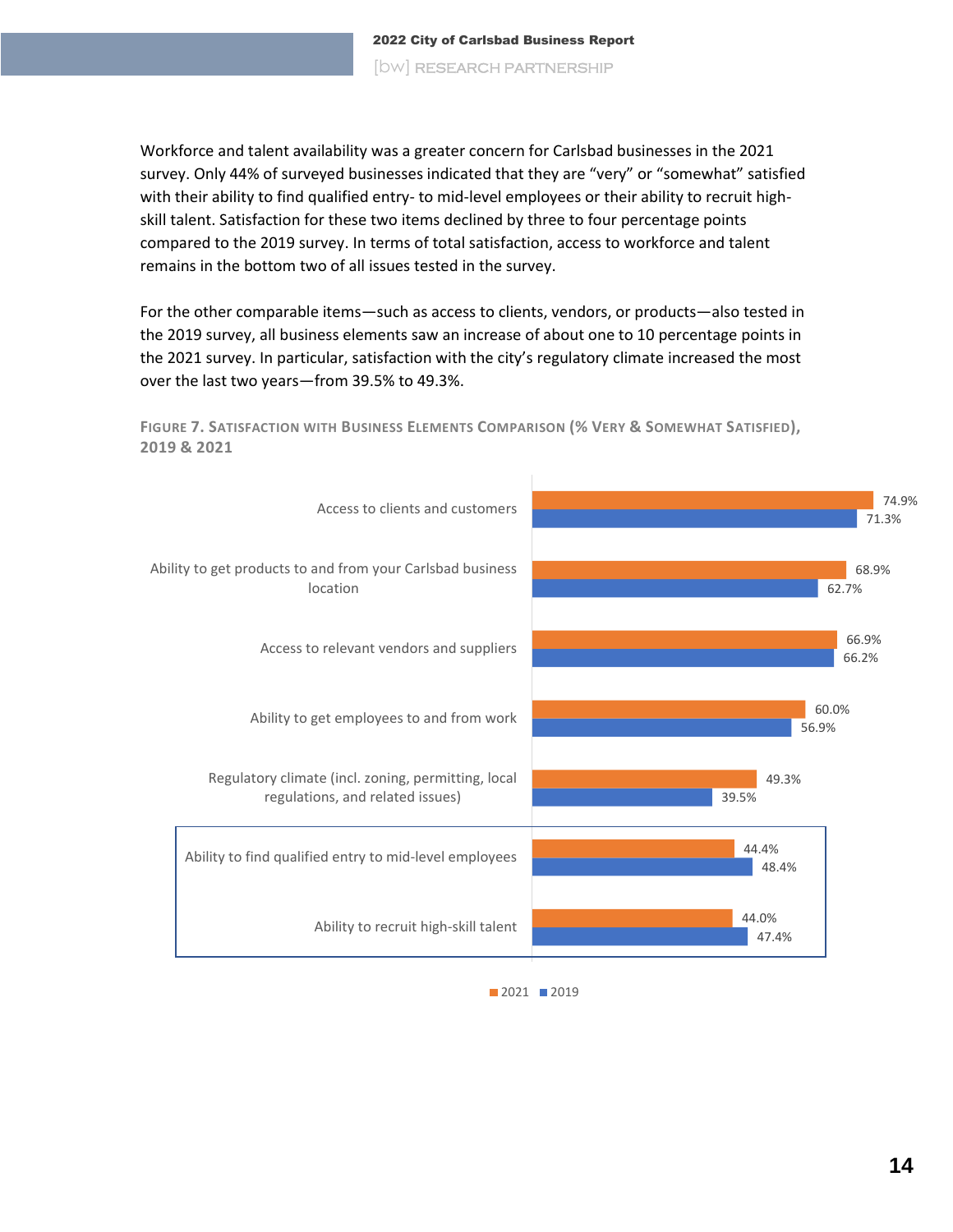# <span id="page-15-0"></span>Customer & Supplier Profile

In 2021, Carlsbad firms reported primarily serving consumers directly (40%), followed by a combination of both businesses and consumers (30.6%) and business primarily (27.2%). In general, the proportion of firms serving a combination of both businesses and consumers increased by two points compared to 2019.

The majority—just over half (52%)—of surveyed Carlsbad firms indicated that their customers are primarily local, within Carlsbad and San Diego County. The distribution of local, regional, and statewide customers was largely unchanged compared to 2019. However, the proportion of firms that indicated national and international customers declined by 5.5 and 7.1 percentage points, respectively.



**FIGURE 8. PREVALENT CUSTOMER TYPE, 2019 & 2021**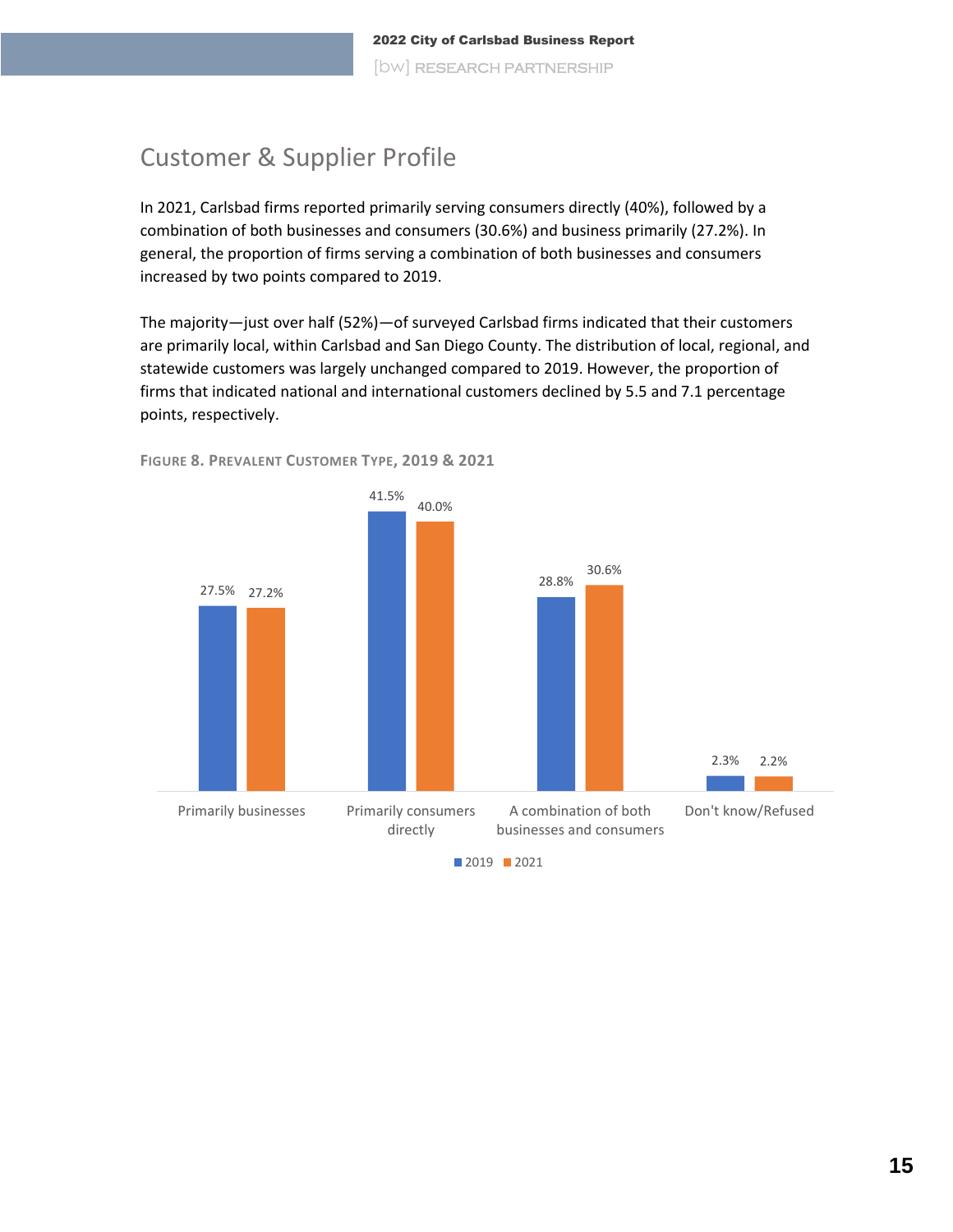Carlsbad businesses have suppliers across the nation and globe. The largest group of respondents—about four in ten (39.5%)—indicated that their firms' suppliers and vendors are national, across the United States, followed by regional, within Southern California (33.3%), and local, within Carlsbad and San Diego County (27.5%). About one in seven surveyed firms indicated that their suppliers are primarily located within California (15.4%) or internationally (13.7%).

Between 2019 and 2021, the proportion of firms that indicated sourcing products regionally from within Southern California increased slightly, by about three percentage points.



#### **FIGURE 9. CUSTOMER PRIMARY LOCATION, 2019 & 2021**



**FIGURE 10. SUPPLIER PRIMARY LOCATION, 2019 & 2021**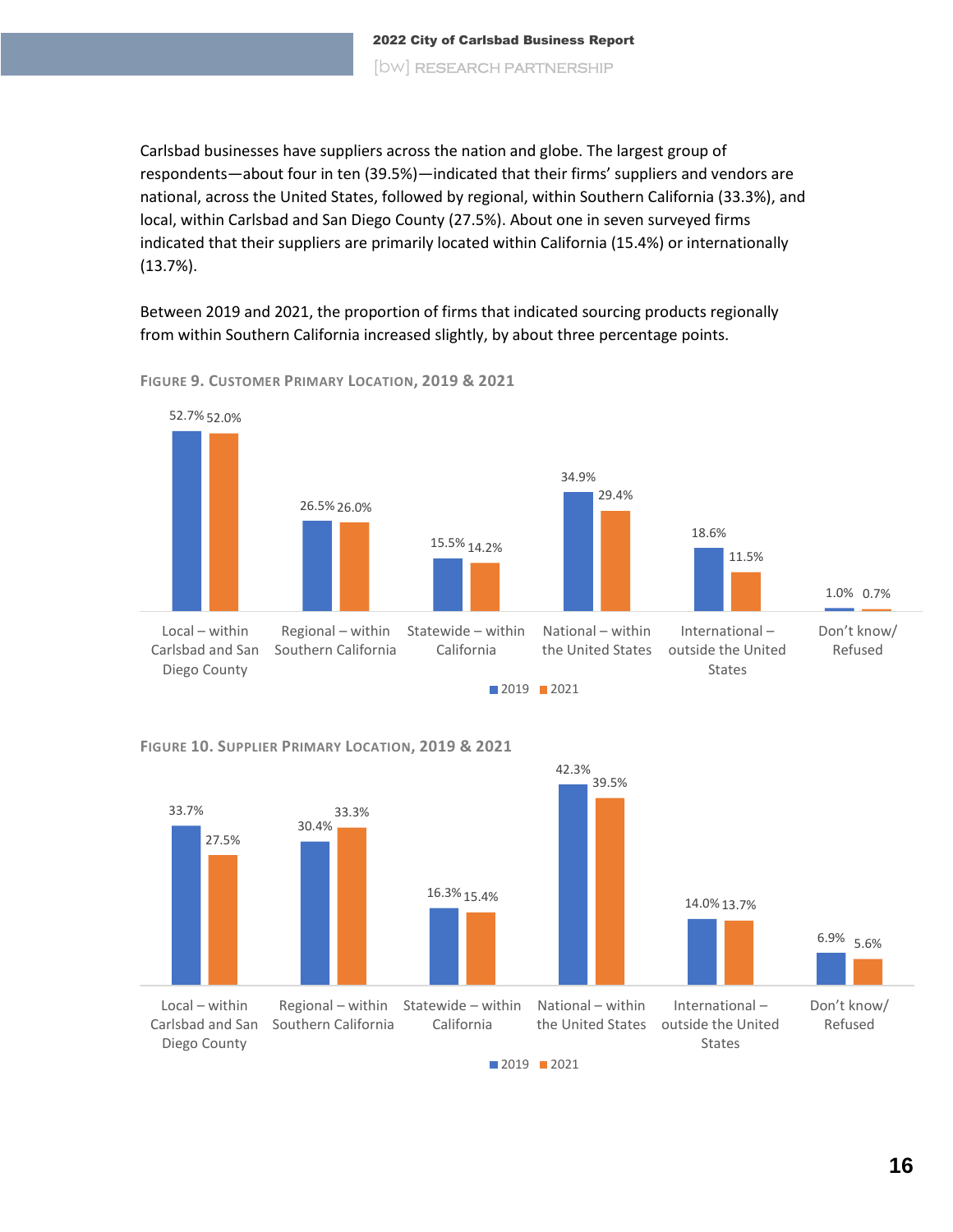### <span id="page-17-0"></span>New Business & Investments Data

Most surveyed firms have been in Carlsbad for longer than five years. Six in ten firms indicated that they have had a business location in Carlsbad for five years or more, with 18.4% reporting that their business has been located in Carlsbad for 20 years or more.

However, the proportion of new businesses has seen steady increase over the last several years. In 2017, only 19.7% indicated that they had a business located in Carlsbad for less than five years; this increased to 33.6% in 2019 and 39.6% in 2021. At the same time, the proportion of businesses 10 years or older has continuously declined—by 12.8 percentage points—from 2017 through 2021.



**FIGURE 11. YEARS OF OPERATION IN CARLSBAD, 2017 – 2021**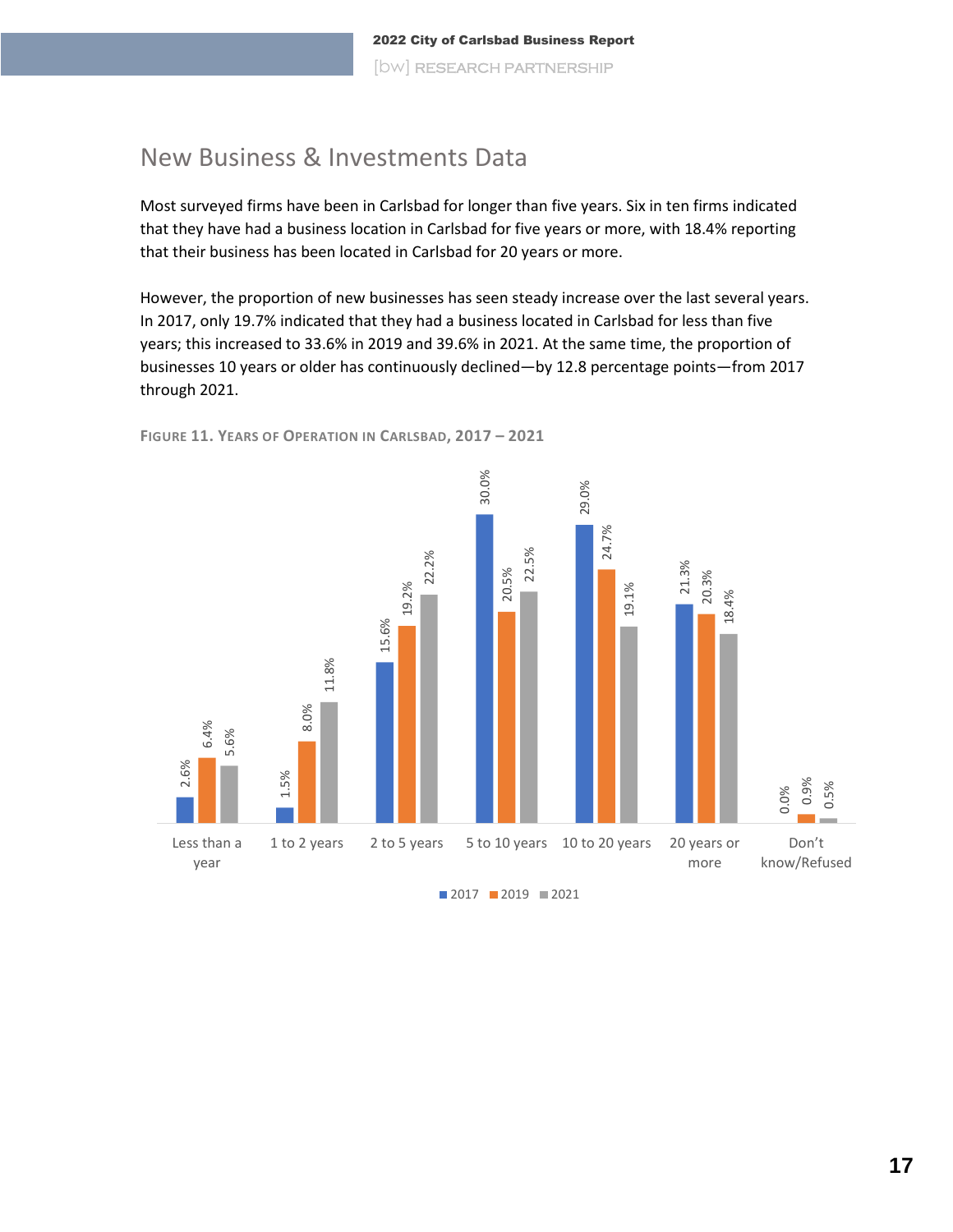Of the firms that indicated they have had a business location in Carlsbad for "less than one year", almost half (47.8%) reported that their business started in Carlsbad. Four in 10 firms (39.1%) indicated that their business relocated to Carlsbad, and roughly one in eight firms (13%) reported that their business added a new location in Carlsbad.



**FIGURE 12. NEW STARTUPS IN CARLSBAD, 2021**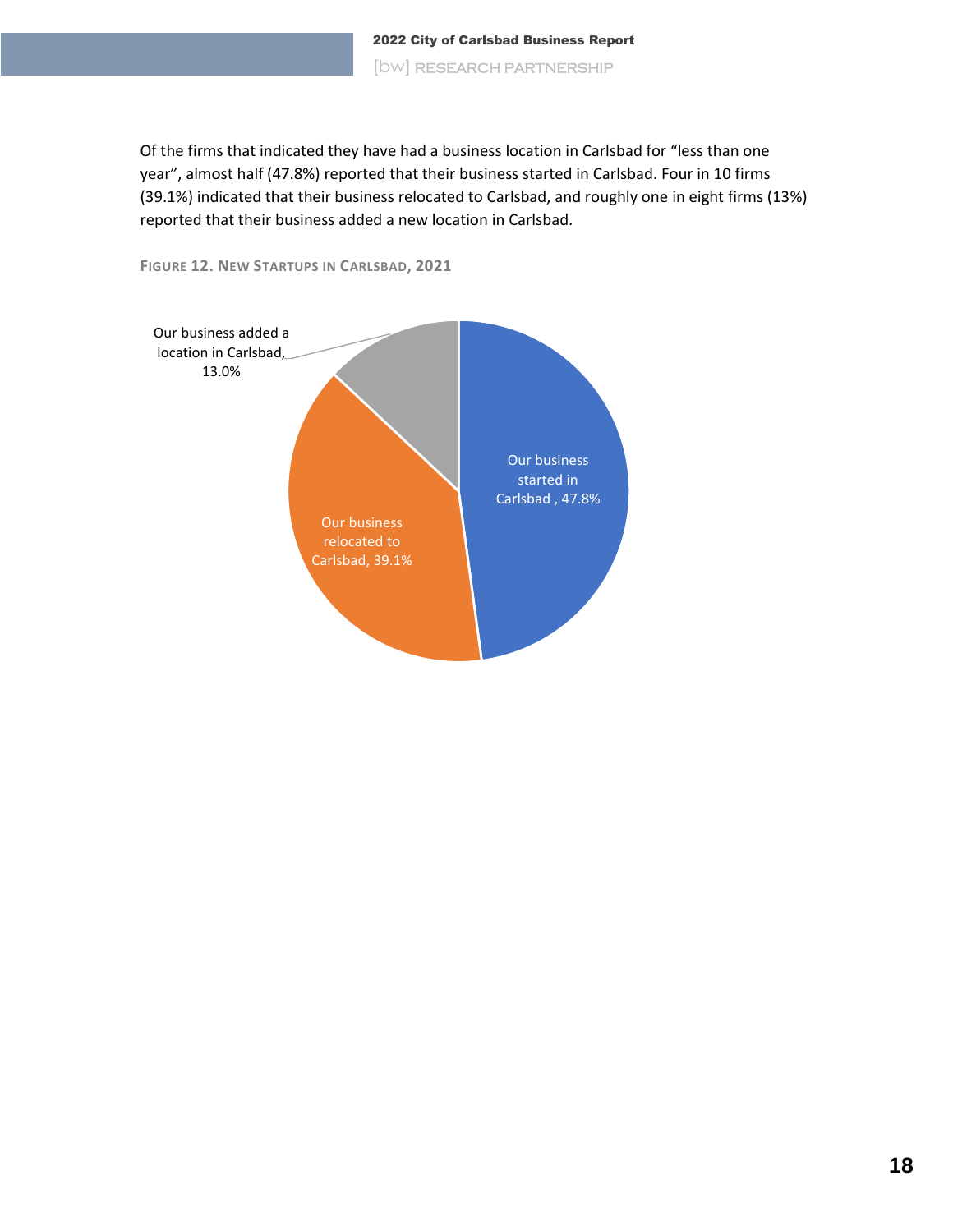Between 2010 and 2020, Carlsbad businesses attracted a total of \$23.36 billion in venture capital across 355 separate deals. This represents a 21.6% increase in total investment dollars between the first three-year rolling average from 2010 through 2012 to the latest three-year rolling average of 2018 through 2020.



**FIGURE 13. VENTURE CAPITAL INVESTMENTS IN CARLSBAD BUSINESSES, 2010-2020 THREE-YEAR ROLLING AVERAGES (MILLIONS)**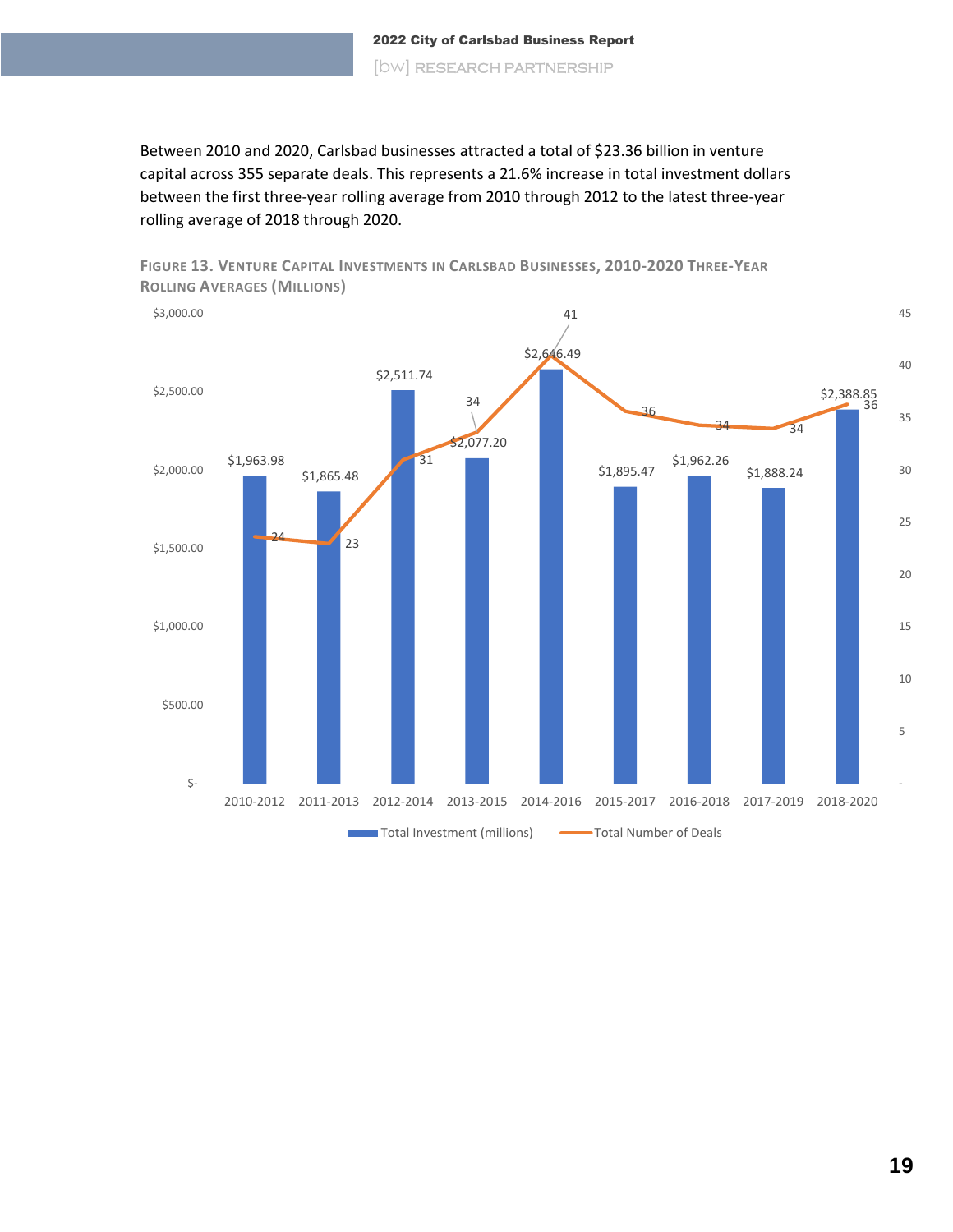These investments were largely won by firms engaged in Life Sciences or ICT research, development, innovation, production, and manufacturing. The Life Sciences industry cluster accounted 66% of total investments from 2010 through 2020, followed by the ICT industry cluster at 22.8% of total investments. Other industries<sup>2</sup> represented 7.9% of total investments, while Sports Innovation and Design firms garnered one percent of total investments and Hospitality and Tourism firms accounted for less than half a percent of total investments.





<sup>&</sup>lt;sup>2</sup> Other industries included beauty, cosmetics, and fashion; finance; food and agriculture; and real estate.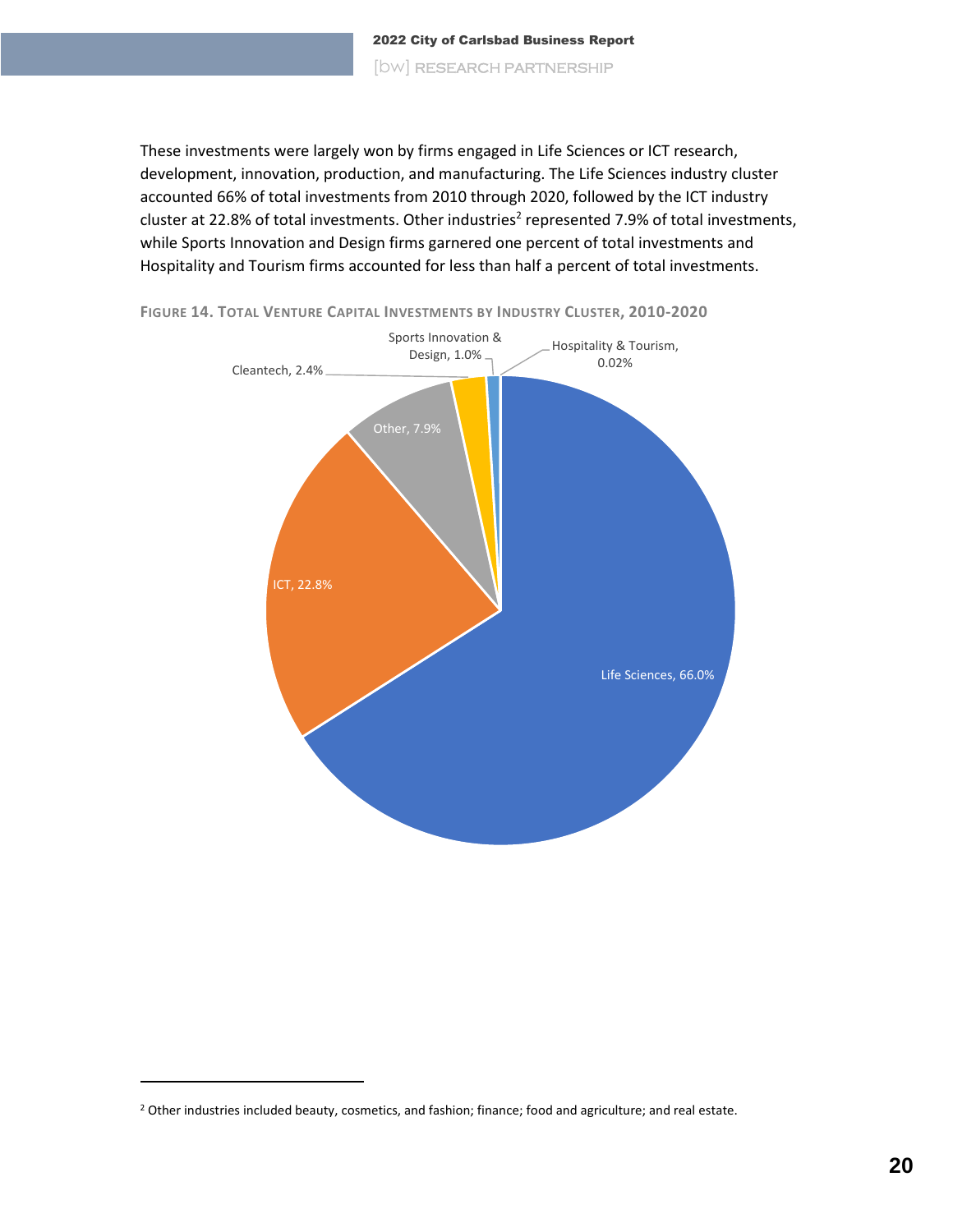# <span id="page-21-0"></span>Workforce & Hiring Needs

### <span id="page-21-1"></span>Historical & Projected Growth

Over the last three years, the majority of Carlsbad firms indicated that their company's workforce as either grown (39.1%) or stayed the same (41.8%). Roughly one in six surveyed firms reported that their company size has declined. Of these, the vast majority (85.1%) reported that this decline was a result of the impacts of the COVID-19 pandemic.

**FIGURE 15. GROWTH OVER THE LAST THREE YEARS, 2021**



**FIGURE 16. DECLINE DUE TO COVID-19, 2021**

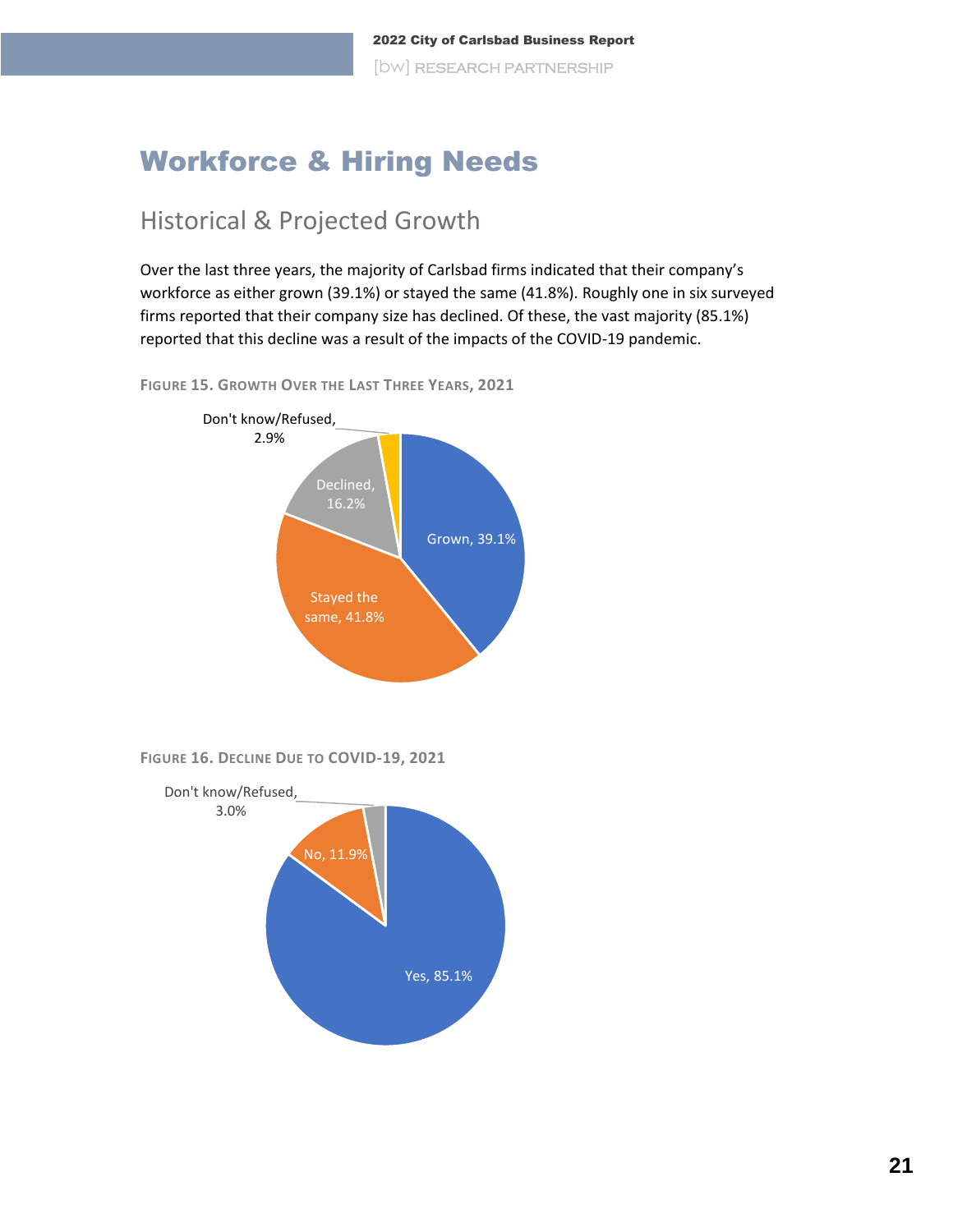However, employers are largely optimistic about their growth over the next 12 months. Almost four in ten surveyed businesses (37%) expect to see employment growth, and more than half (53.4%) project their workforce to remain the same size over the next 12 months. Only about one percent predict a decline in workforce over the next year.

Of firms that projected growth over the next 12 months, the majority reported that they expect to see growth in both entry-level and experienced positions (64.5%). Just under a quarter (22.6%) expect to see growth only in senior-level or experienced positions, and 11% expect to hire entry-level positions.



**FIGURE 17. PROJECTED GROWTH OVER THE NEXT 12 MONTHS, 2021**

**FIGURE 18. EXPECTED GROWTH BY POSITION LEVEL OVER THE NEXT 12 MONTHS, 2021**

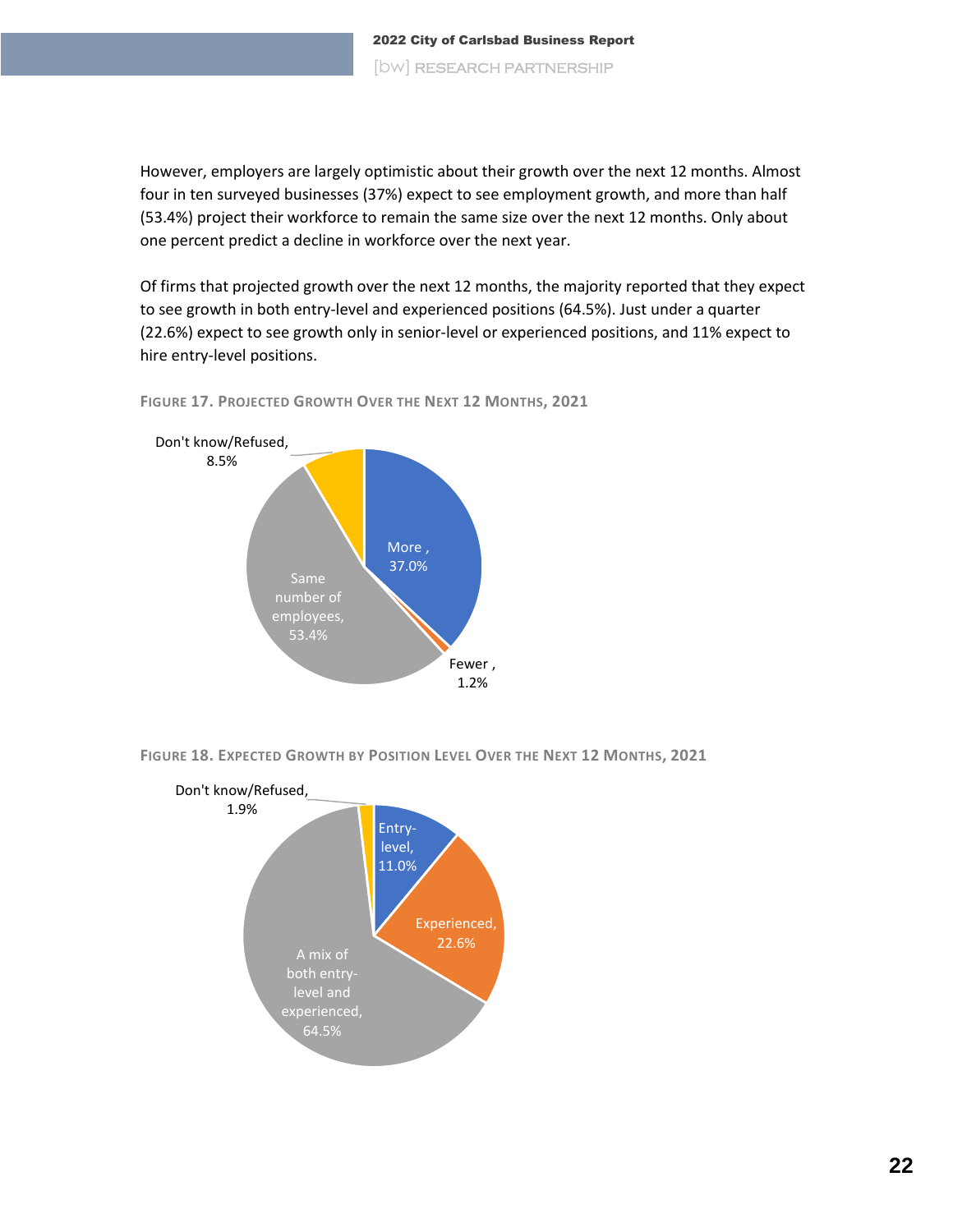# <span id="page-23-0"></span>Hiring Difficulties

Between 2019 and 2021, reported hiring difficulty increased for Carlsbad businesses. In 2019, 64.8% of firms that reported some level of hiring difficulty (either "great" or "some"). This increased by almost 13 percentage points in 2021, with 77.5% of firms reporting difficulty finding qualified job applicants to meet their organization's hiring standards. In fact, the greatest increase—11 percentage points—was in the proportion of businesses that indicated "great difficulty" in finding qualified applicants.

The reasons for hiring difficulty are largely due to a small applicant pool or competition for workers (16.5%). This was the number one reported reason for hiring difficulty in 2021, increasing by just over one percentage point compared to 2019. Additional reasons for reported hiring difficulty include lack of technical ability or industry knowledge, unsatisfactory work ethics, and lack of experience; these were all reported as reasons for hiring difficulty by at least 10% of respondents.

Firms that are exclusively seeking entry-level workers were slightly more likely to report some level of hiring difficulty (82.4%) compared to those seeking experienced workers (71.4%). Of firms that indicated they were seeking a mix of both entry-level and experienced workers, 90.9% reported some level of hiring difficulty ("great" or "some").

In general, the following industries were among the highest in reported level of hiring difficulty: Tourism and Hospitality (83.3%), Cleantech (78.6%), Life Sciences, (76.9%), Construction (75.7%), ICT (75%), and Manufacturing (73.8%).



**FIGURE 19. OVERALL HIRING DIFFICULTY, 2019 & 2021<sup>3</sup>**

<sup>&</sup>lt;sup>3</sup> "Don't know/ Refused" responses were factored out of this analysis.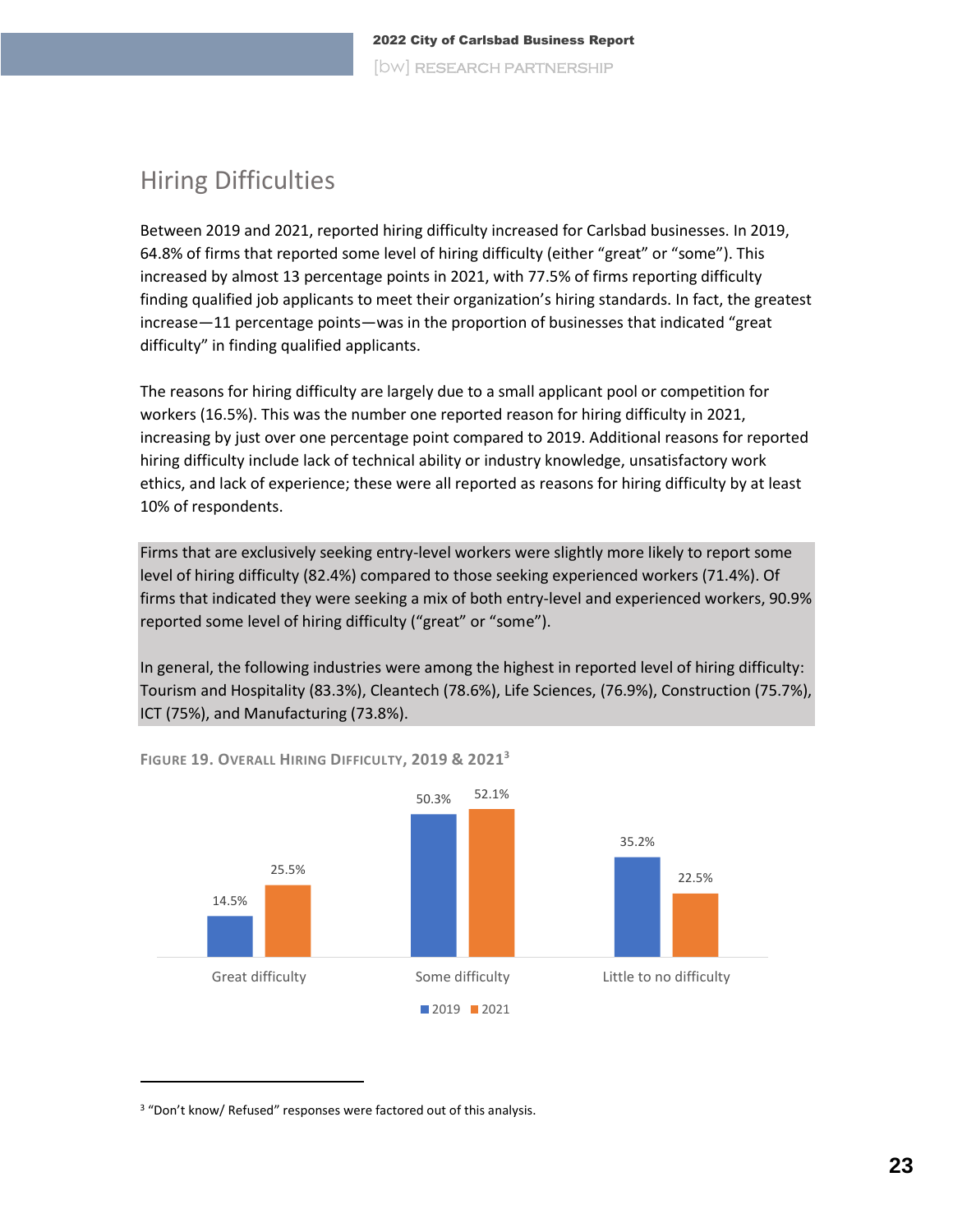The large decline in respondents that indicated Carlsbad's cost of housing or living as a reason for hiring difficulty is likely attributable to the shifting economic conditions and business realities due to COVID-19. Business concerns shifted in 2021, with respondents noting new reasons for hiring difficulty, including unemployment benefits, the geographic location of applicants, and ineffective job posting websites.

**FIGURE 20. CHALLENGES TO FINDING QUALIFIED JOB APPLICANTS, 2021<sup>4</sup>**



<sup>4</sup> "Don't know/ Refused" responses were factored out of this analysis. Comparisons between 2019 and 2021 are made where data is available. If a comparison is not featured, there were no responses for the category in either 2019 or 2021.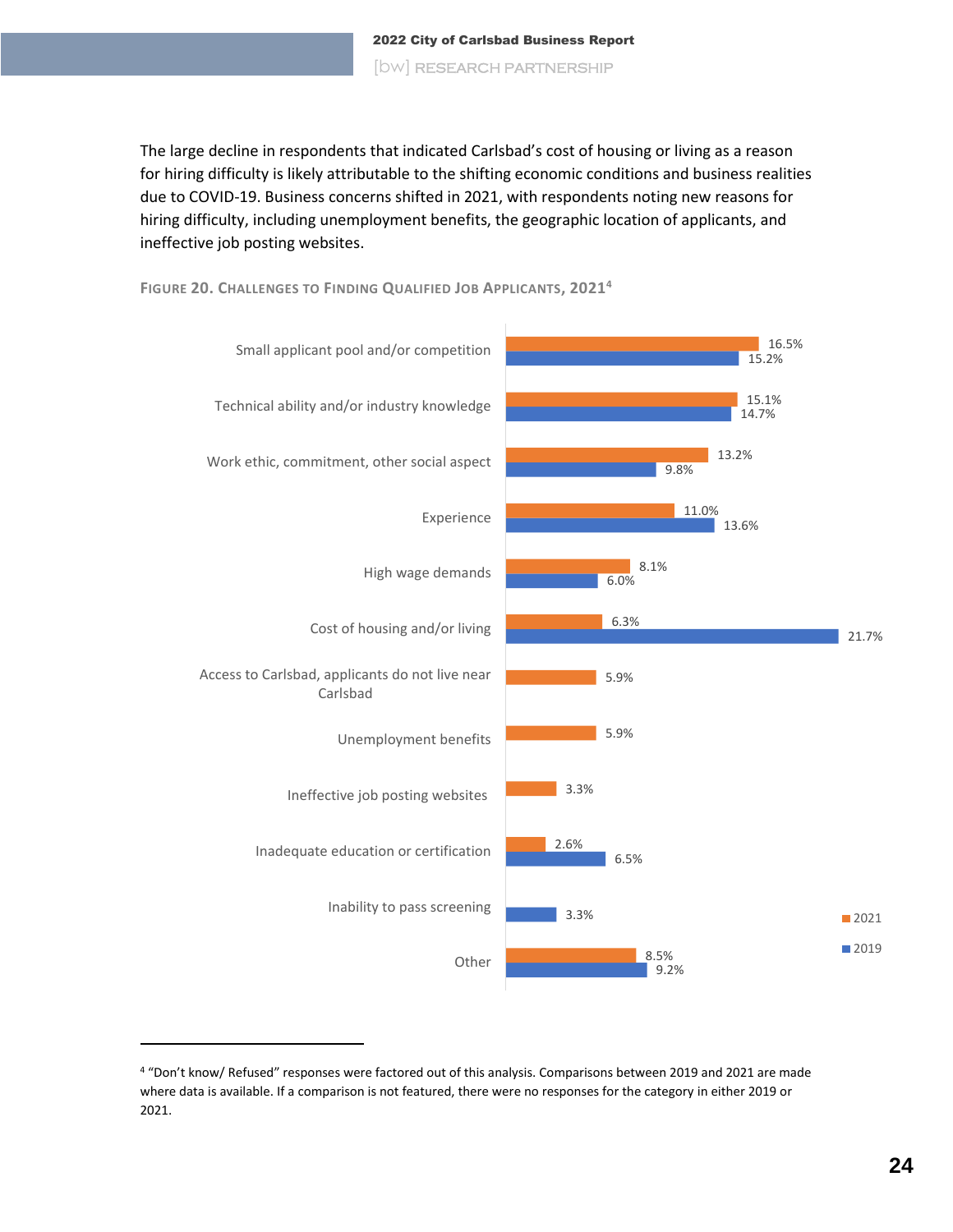The proportion of Carlsbad businesses that reported awareness of "Life in Action"—the city's program to attract talent—increased by almost seven percentage points between 2019 and 2021. In 2021, 15.4% of surveyed businesses reported awareness of "Life in Action", compared to only 8.5% in 2019.



**FIGURE 21. "LIFE IN ACTION" AWARENESS, 2019 & 2021**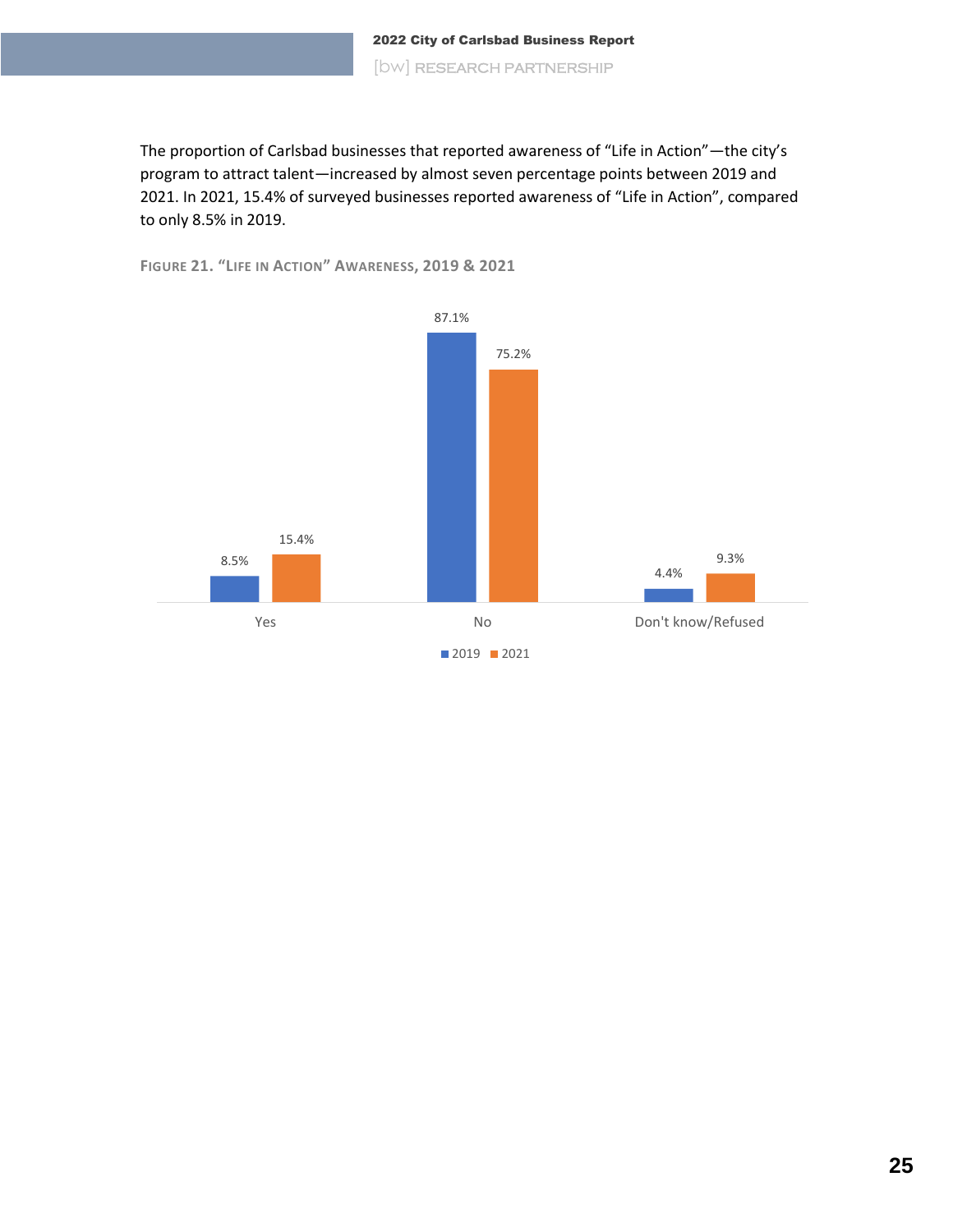## <span id="page-26-0"></span>Impacts of COVID-19

### **EMPLOYMENT IMPACTS**

About four in ten surveyed businesses (38%) reported that they had to lay off for furlough workers as a result of COVID-19 and related stay-at-home orders. Of these firms, the majority have either brought back all of their employees (42.6%) or at least some of their employees (36.1%). Two in ten surveyed firms (19.4%) indicated that they had not yet brought back any employees.

**FIGURE 22. LAID OFF OR FURLOUGHED WORKERS DUE TO COVID-19, 2021**



**FIGURE 23. RE-HIRING STATUS, 2021**

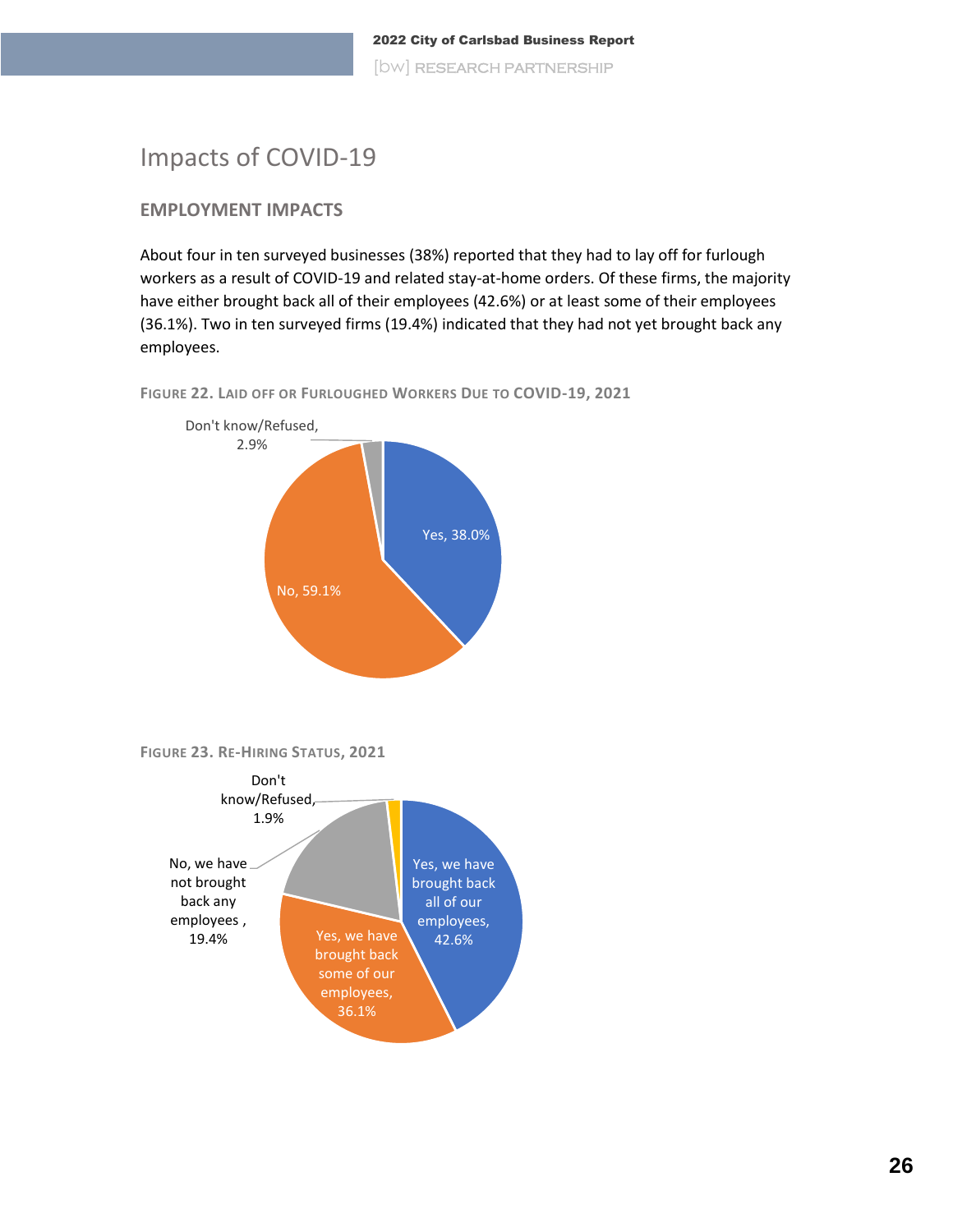### **CURRENT / PROJECTED RECOVERY**

Overall, the majority of surveyed firms indicated that COVID-19 impacted their business in some way. Only about two in ten businesses (18.9%) reported that COVID-19 had little to no impact on their organization. Just over half (54.4%) of businesses reported that COVID-19 had some negative impacts on their organization, while just under a quarter (24%) indicated that COVID-19 shut down their business, but they have since reopened. About two percent of surveyed firms reported that they shut down due to COVID-19 and have not yet re-opened.



**27**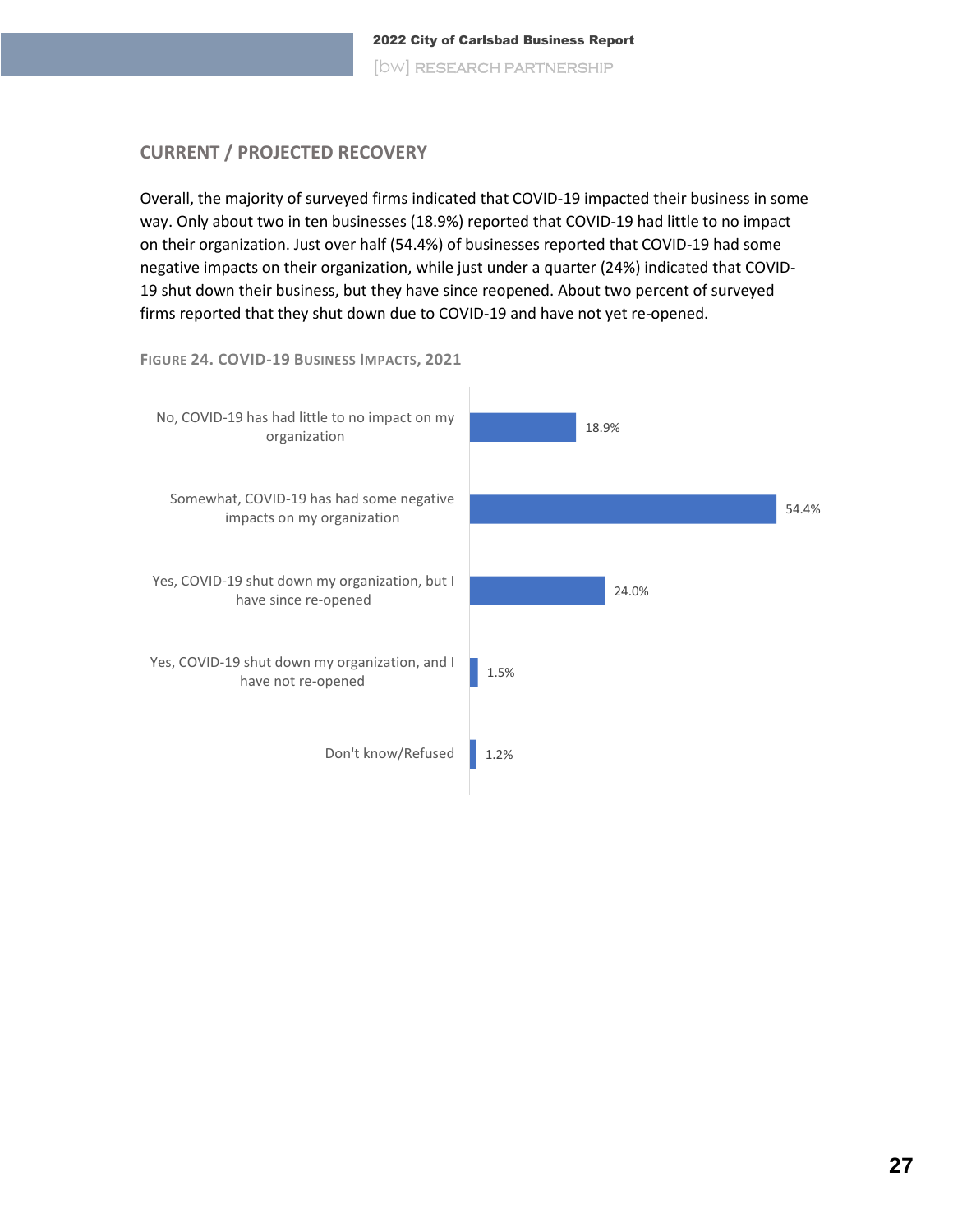Of all firms that indicated COVID-19 has had some level of negative impact on their business, only two in ten indicated that their organization has already recovered (19.4%). About four in ten (39.7%) expect their business to fully recover within the next few months, while three in ten (30%) are unsure of when their business will fully recover.

About one in 18 firms reported that they do not expect to fully recover as COVID-19 had a permanent impact on their business (6.1%).



**FIGURE 25. PROJECTED RECOVERY FROM COVID-19 IMPACTS, 2021**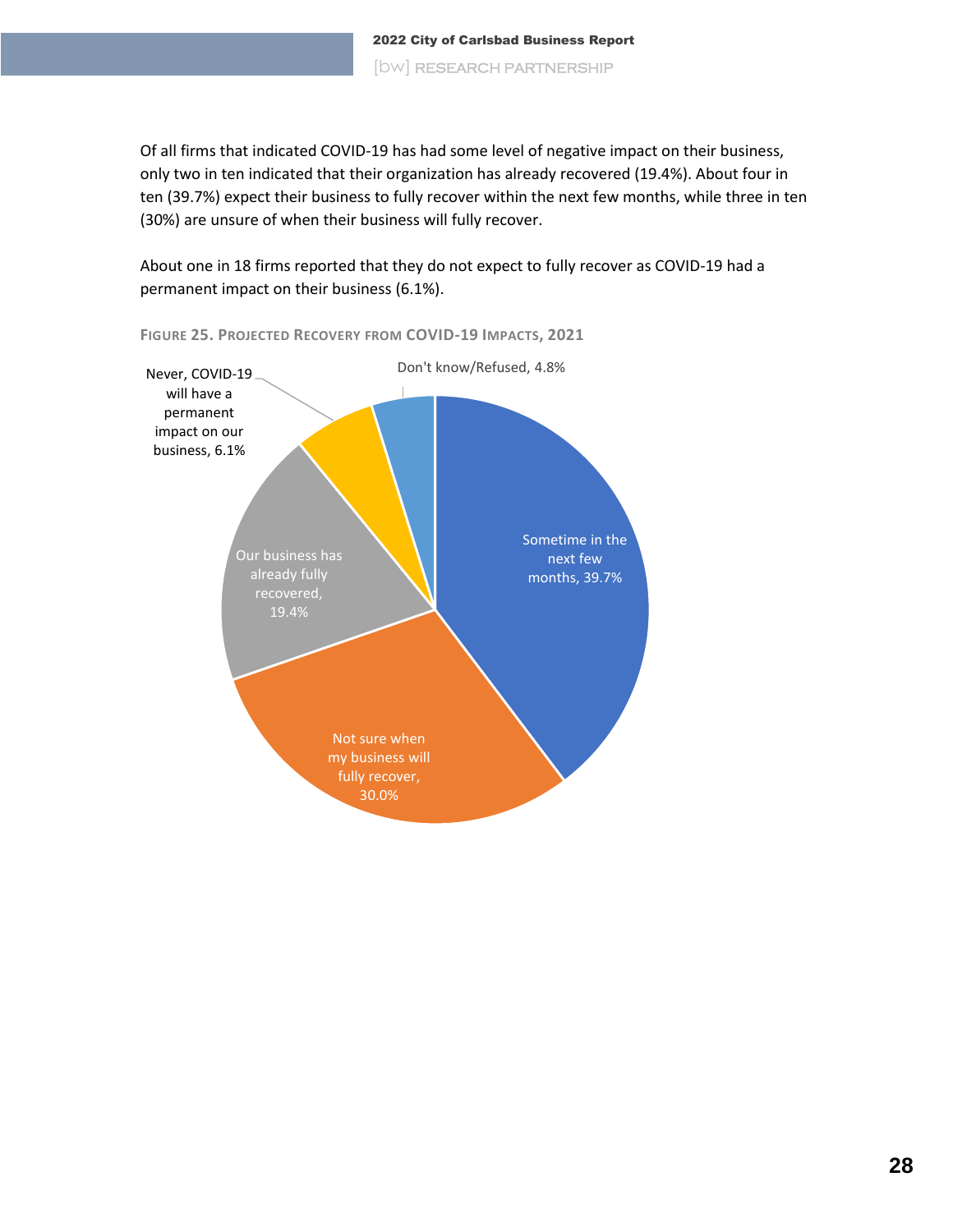#### **REMOTE WORK ACCESSIBILITY**

More than half of surveyed businesses (58.7%) indicated that their employees were able to work remotely during the pandemic, while just over a third (36.6%) noted that their employees were not able to work remotely.



**FIGURE 26. REMOTE WORK ACCESSIBILITY, 2021**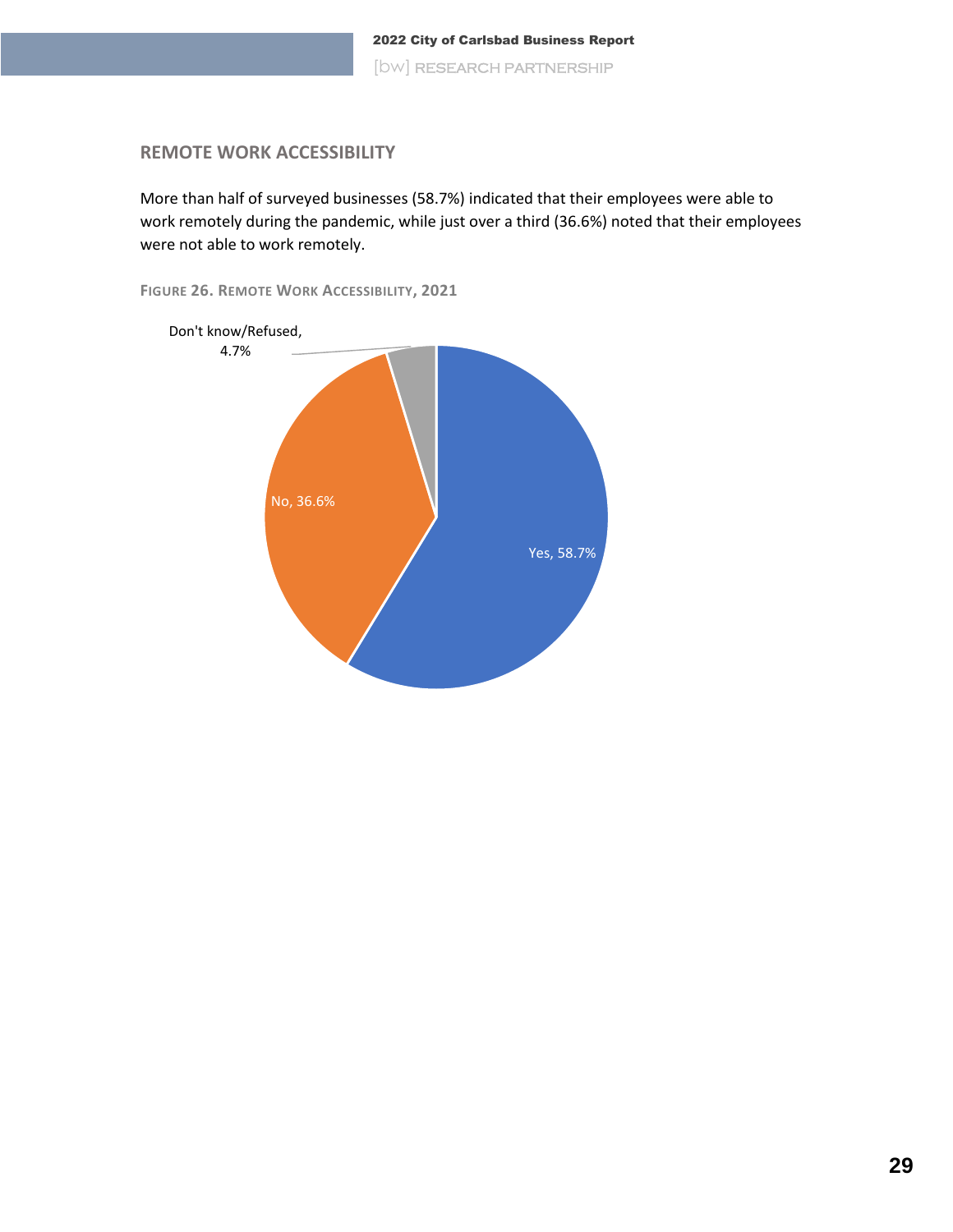Two in ten employers (18.8%) indicated that employees will be able to determine if they would prefer to continue working remotely once the public health orders no longer require such. Almost three in ten businesses (27.2%) reported that all or most of their employees will be able to work remotely following the removal of public health orders.

Just under a quarter (24.7%) of employers reported that frequency of remote work will be the employees decision.



**FIGURE 27. REMOTE WORK POST-PANDEMIC, 2021**

#### **FIGURE 28. POST-PANDEMIC REMOTE WORK FREQUENCY, 2021**

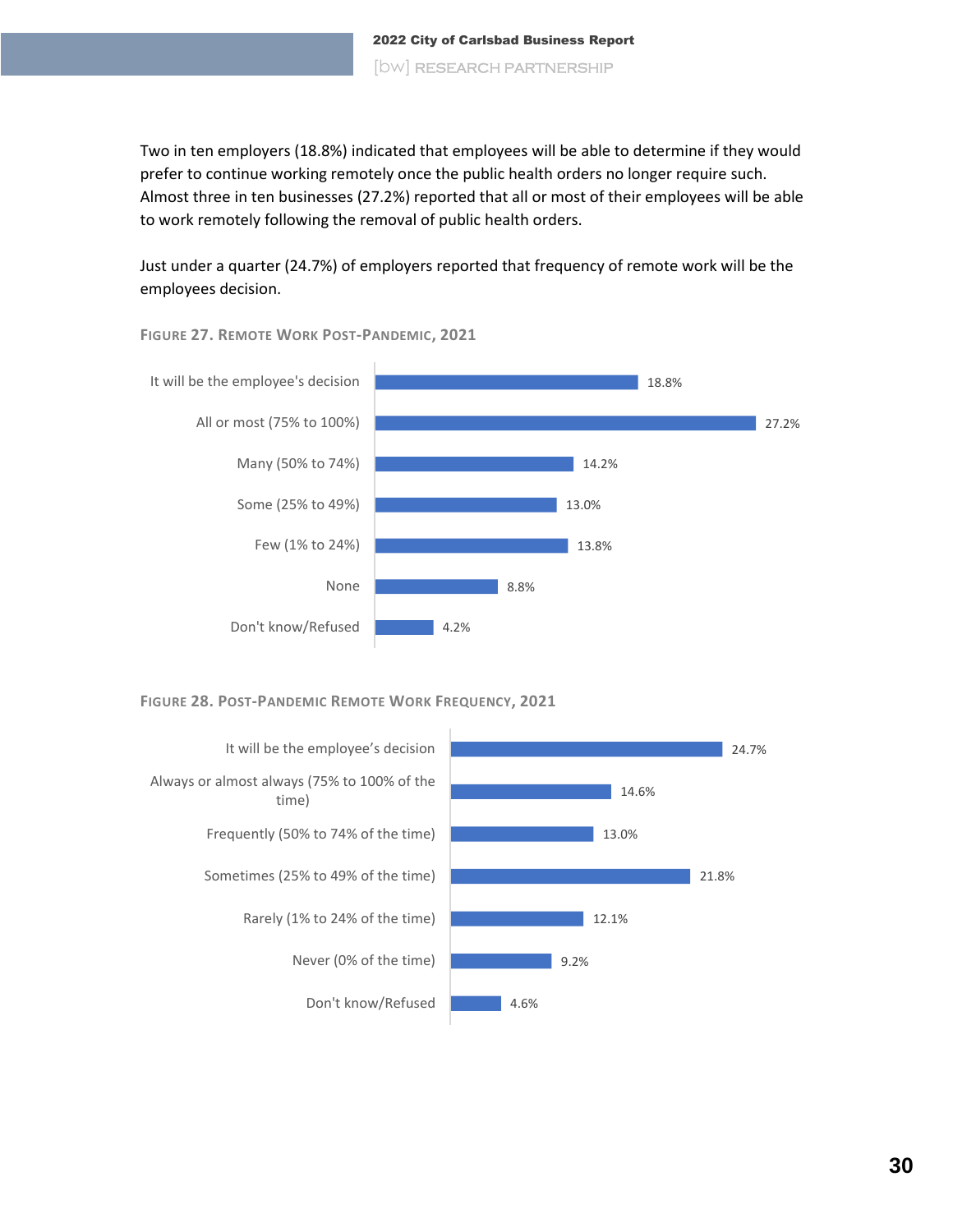# <span id="page-31-0"></span>Carlsbad Industry Clusters

#### **OVERVIEW**

The following five industry clusters have been selected as most relevant to the City of Carlsbad due to the high overall concentration of these jobs in the city as well as their potential opportunity for continued growth in the region. Most of these industry clusters follow the same definitions outlined in the 2016 SANDAG report. However, several industry clusters required a more tailored approach and definition in order to best capture the specific industries that power these clusters in Carlsbad. For more detail on methodology and industry definitions, please refer to Appendix C of this report.

The industry clusters are as follows:

- 1. **Life Sciences** combines two of SANDAG's industry clusters, *Biomedical Devices and Products,* which includes the research, design, and production of medical devices and *Biotechnology and Pharmaceuticals,* which includes research and development related to biological technologies as well as the manufacturing of medicinal and diagnostic substances.
- 2. **Information, Communications, & Technologies (ICT)** includes cyber security, software and video game design, satellite communication, electronic device development, radio and wireless communication, and robotics.
- 3. **Cleantech** includes firms that are engaged in renewable energy (wind power, solar power, biomass, hydropower, biofuels), green transportation, electric motors, green chemistry, lighting, greywater, and many other appliances that are now more energy efficient.
- 4. **Sports Innovation & Design** includes firms that are engaged in the design, production, and sale of golf clubs, surfboards, diving equipment, and other recreational goods as well as the increasingly popular apparel and accessories that are closely tied to these products.
- 5. **Hospitality & Tourism** (SANDAG's *Entertainment & Hospitality*) includes hotels, transportation services, and restaurants, as well as entertainment attractions such as theme parks (LEGOLAND), golf courses, and country clubs.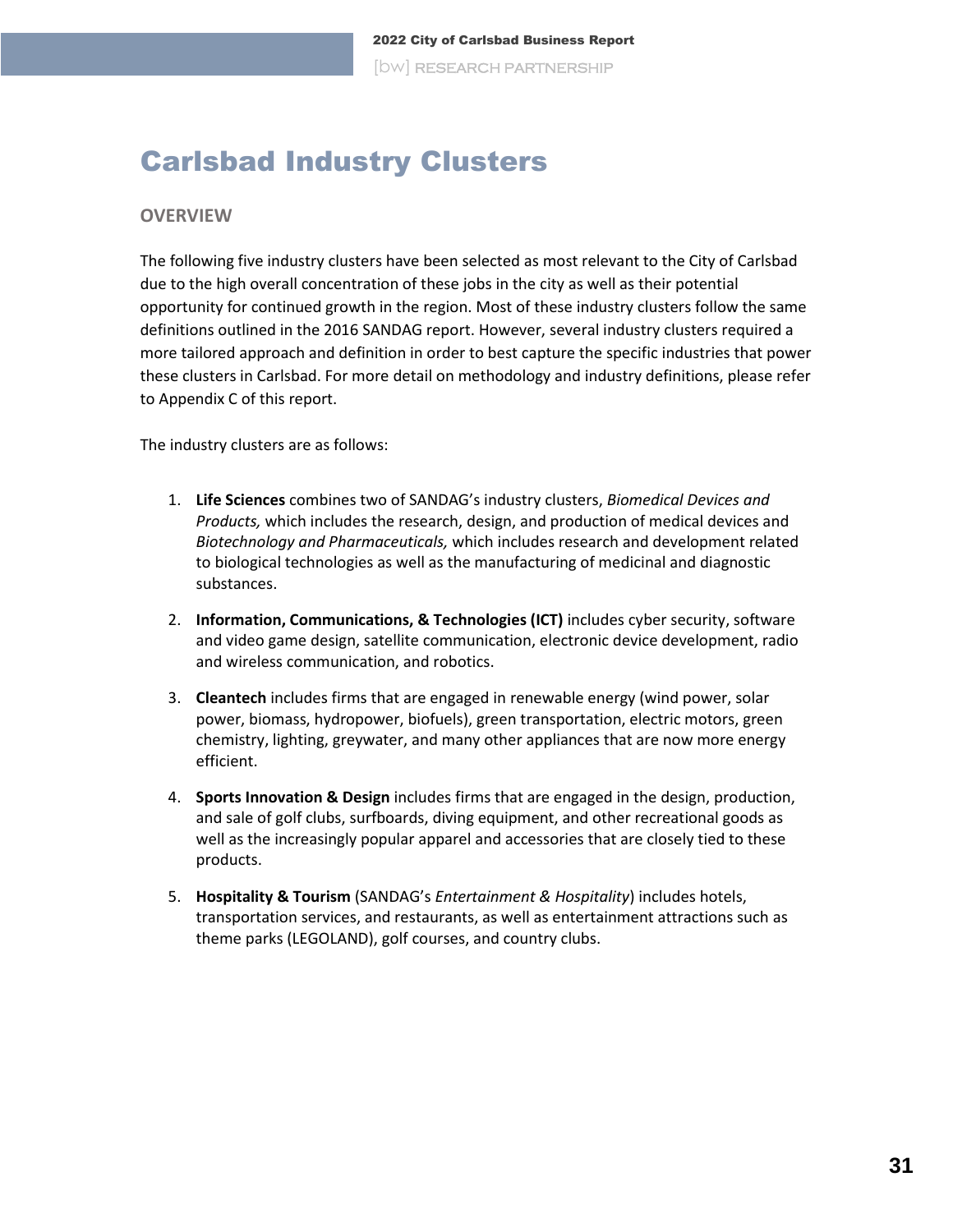Of Carlsbad's five key industry clusters, the largest employers are ICT, with just over 9,000 jobs, and Hospitality and Tourism, with nearly 9,200 jobs. Annual average wages are highest among occupations within the ICT, Life Sciences, and Cleantech industry clusters, while growth from 2018 through 2020 was significantly high for the Cleantech cluster.

The two industry clusters that witnessed employment losses from 2018 through 2020 include Sports Innovation and Design and Hospitality and Tourism, the latter of which was largely impacted by social distancing measures and stay-at-home orders during the pandemic.

**FIGURE 29. CARLSBAD INDUSTRY CLUSTERS BY GROWTH, ANNUAL WAGES, AND OVERALL EMPLOYMENT<sup>5</sup>**



<sup>&</sup>lt;sup>5</sup> All industry cluster data in this chart and the following charts are taken from JobsEQ. The size of each bubble in this figure is representative of the total relative number of employees per industry cluster.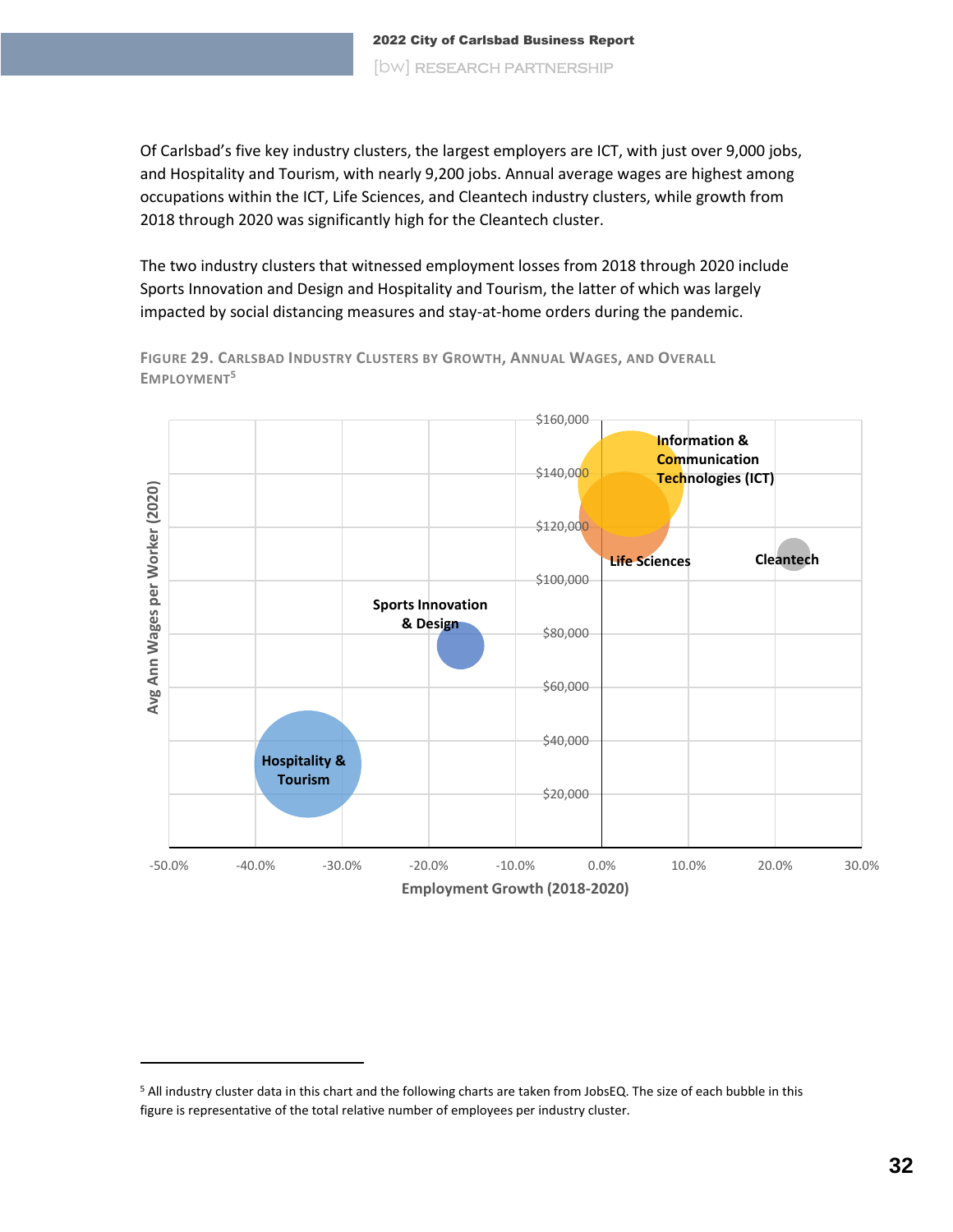## <span id="page-33-0"></span>Life Sciences

For this analysis, two of SANDAG's clusters—Biomedical Devices and Products & Biotechnology and Pharmaceuticals—have been combined into one industry cluster (Life Sciences) in the City of Carlsbad. More than half of the 134 Life Science firms in Carlsbad (54%), had fewer than 10 employees. This relatively high proportion of small life science firms suggests that the city is increasingly a hub for Life Science innovation, and entrepreneurs and experts in the field are intentionally seeking out Carlsbad as a place to start new ventures. Total establishments increased slightly over the last several years.

The Life Sciences industry cluster employs 6,657 workers across 134 firms and experienced a 2.6% increase in employment between 2018 and 2020. The cluster is 5.51 times more concentrated in Carlsbad than the national average and annual wages per worker average \$123,702.

San Diego County and California have experienced parallel employment growth in the Life Sciences cluster between 2010 and 2020. In the same ten-year period, employment in Carlsbad grew by 75%. Between 2016 and 2018, Carlsbad experienced over 40% growth. Over the past two years (2018-2020), however, employment growth tapered off compared to years prior.

Top 10 Life Sciences employers in Carlsbad:

- 1. Life Technologies (acquired by Thermo Fisher Scientific)
- 2. Breg, Inc.
- 3. GenMark Diagnostics, Inc.
- 4. Alphatec Spine, Inc.
- 5. Beckman Coulter, Inc.
- 6. Plastic Engineering & Development, Inc.
- 7. Respironics California
- 8. Ortho Organizers, Inc.
- 9. SeaSpine, Inc.
- 10. Thermo Fisher Scientific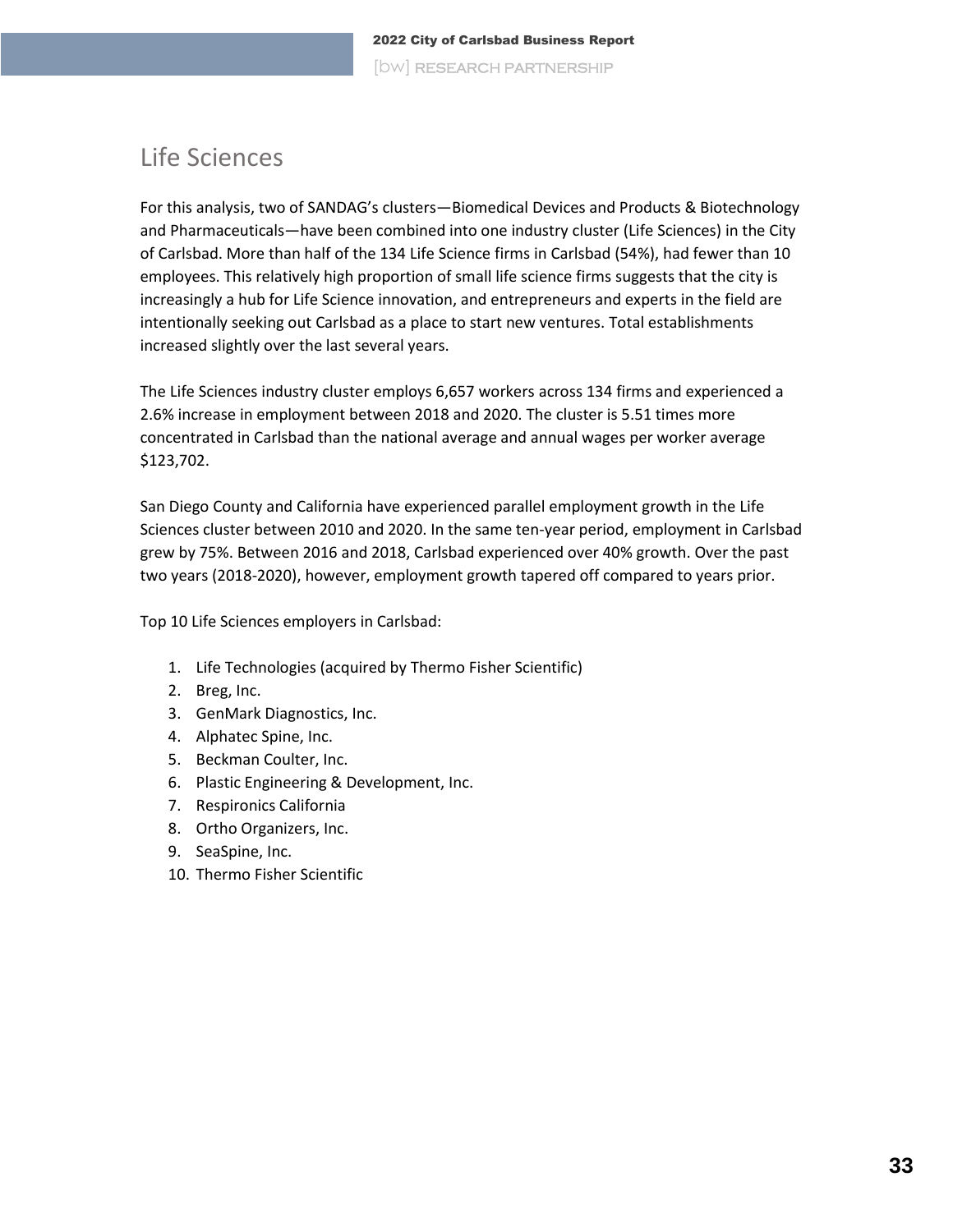### **Life Sciences**

This cluster combines two of SANDAG's industry clusters, *Biomedical Devices and Products* which includes the research, design, and production of medical devices and *Biotechnology and Pharmaceuticals* which includes research and development related to biological technologies as well as the manufacturing of medicinal and diagnostic substances.

| 2020 Employment:<br>6,657                               | <b>Current Establishments:</b><br>134                                                       | <b>Change over the Last 2 Years:</b><br>A 2.6% increase in employment from<br>2018 to 2020 in Carlsbad. |
|---------------------------------------------------------|---------------------------------------------------------------------------------------------|---------------------------------------------------------------------------------------------------------|
| <b>Average Annual Wages</b><br>per Worker:<br>\$123,702 | <b>Industry Concentration:</b><br>Employment in Carlsbad is 5.51 times the national average |                                                                                                         |

**FIGURE 30. LIFE SCIENCES EMPLOYMENT % CHANGE OVER TIME**

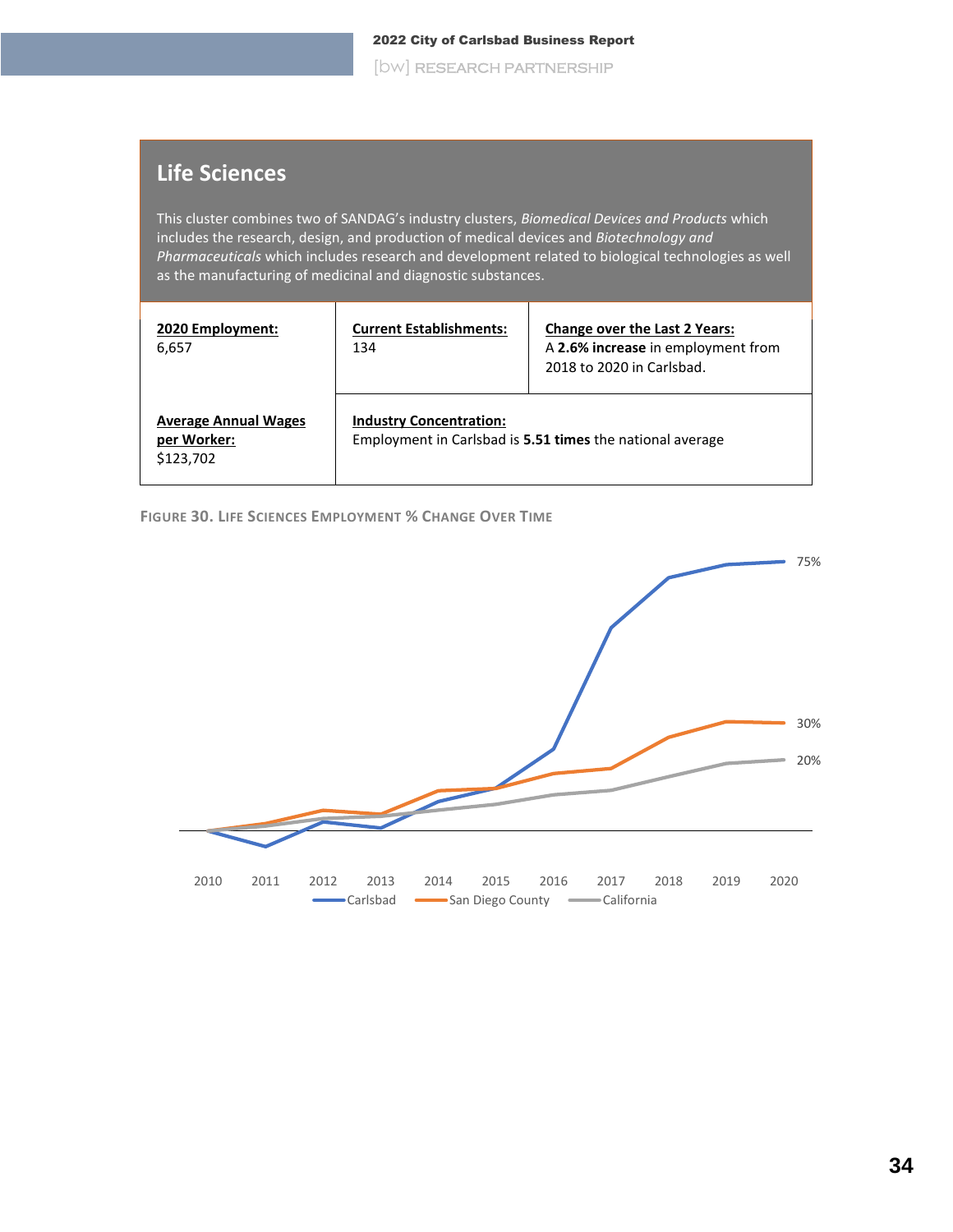# <span id="page-35-0"></span>Information & Communications Technologies (ICT)

The Information and Communications Technologies (ICT) cluster employs 9,008 workers across 343 firms in Carlsbad and is 2.75 times more concentrated in Carlsbad than the national average. Annual wages per worker average \$136,254, and the ICT industry cluster experienced a 3.3% increase in the number of jobs between 2018 and 2020.

San Diego County and California experienced steady parallel growth in the ICT cluster between 2010 and 2020. In the same ten-year period, Carlsbad experienced an initial decline in employment between 2012 and 2015; between 2015 and 2020, employment in the ICT cluster has steadily trended upwards.

Top 10 ICT employers in Carlsbad:

- 1. Viasat
- 2. HM Electronics, Inc.
- 3. Nordson ASYMTEK
- 4. Rockstar San Diego
- 5. Sendx Medical, Inc.
- 6. Micro Probe, Inc.
- 7. Acutus Medical, Inc.
- 8. High Moon Studios
- 9. Clear-Com
- 10. CalAmp

### **Information & Communications Technologies**

This cluster includes communications, computer and electronics, and software industries.

| 2020 Employment: <sup>6</sup><br>9,008                  | <b>Current Establishments:</b><br>343                                                       | <b>Change over the Last 2 Years:</b><br>A 3.3% increase in employment from<br>2018 to 2020 |
|---------------------------------------------------------|---------------------------------------------------------------------------------------------|--------------------------------------------------------------------------------------------|
| <b>Average Annual Wages</b><br>per Worker:<br>\$136.254 | <b>Industry Concentration:</b><br>Employment in Carlsbad is 2.75 times the national average |                                                                                            |

<sup>6</sup> JobsEQ and BLS QCEW Employment suppresses employment at the sub-county level, this total includes added ViaSat employment for 2020.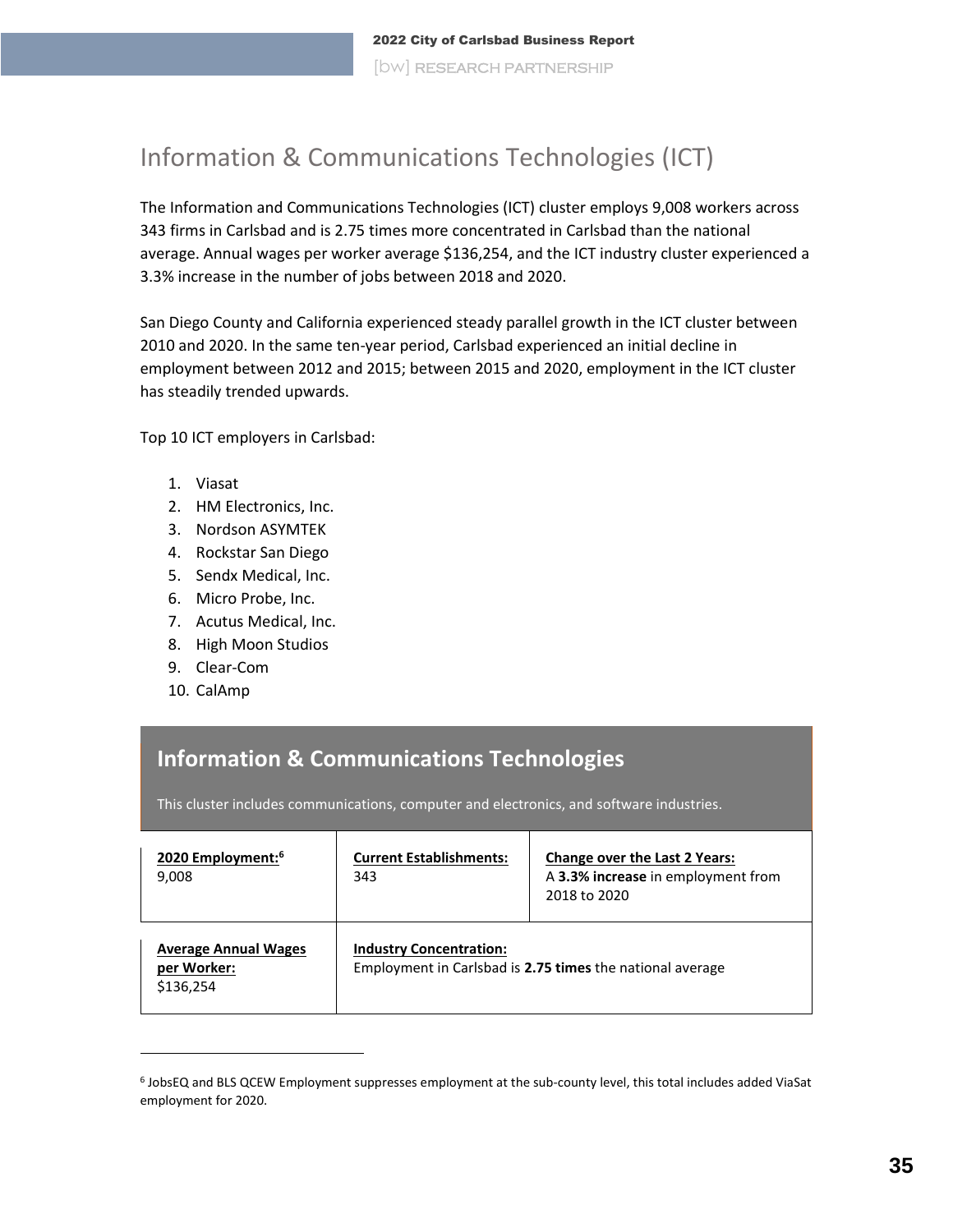





|  | 2010 2011 2012 2013 2014 2015 2016 2017 2018 2019 2020 |  |  |  |  |
|--|--------------------------------------------------------|--|--|--|--|
|  | Carlsbad Carlsbad San Diego County California          |  |  |  |  |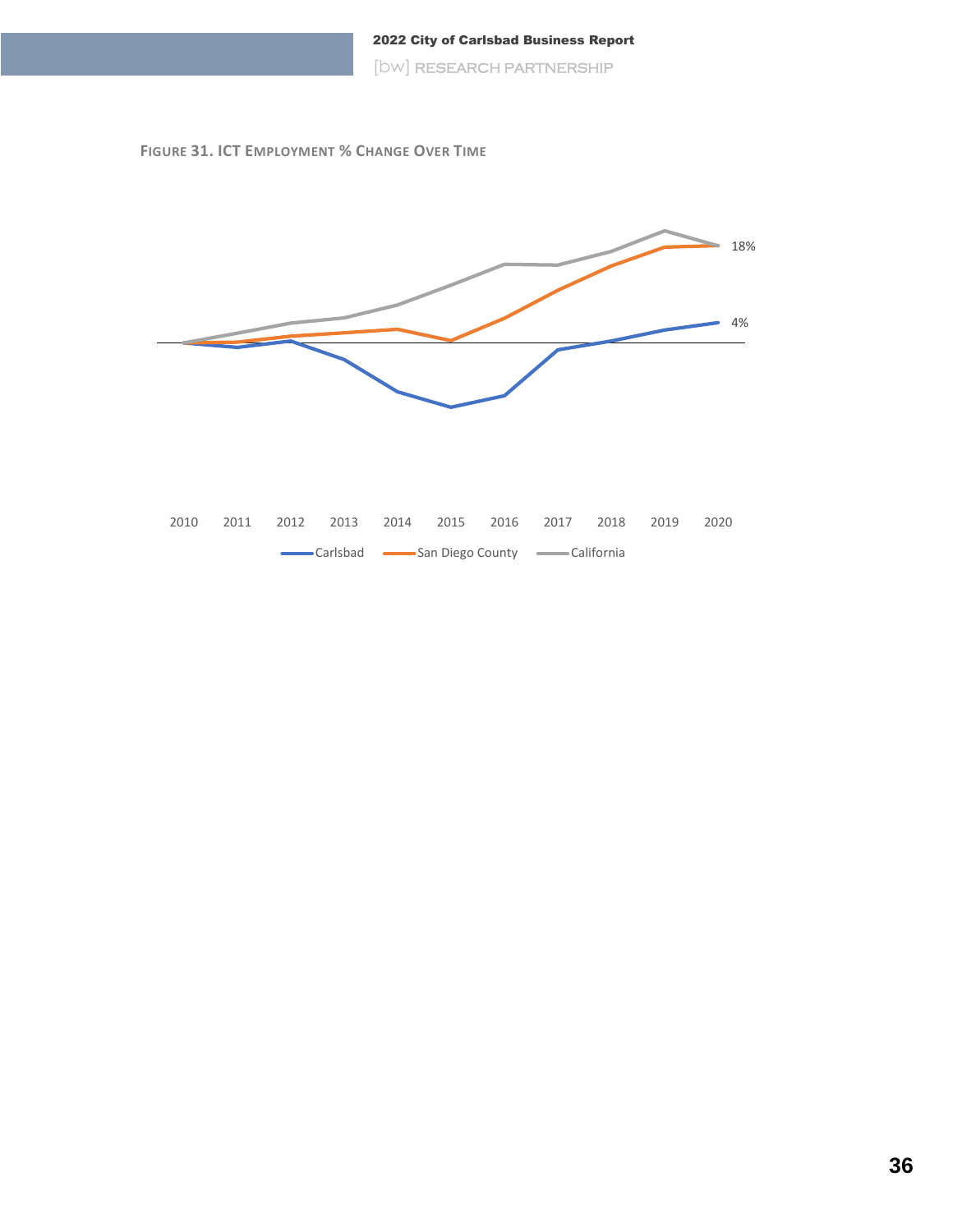## <span id="page-37-0"></span>Cleantech

Between 2018 and 2020, the number of workers employed at Cleantech firms increased by 22.2 percent. By 2019, the 48 Cleantech firms in Carlsbad employed more than 872 people. The average annual wage per worker is \$109,779, and the Cleantech industry cluster in Carlsbad is 4.66 times more concentrated than the national average.

Between 2010 and 2012, Carlsbad experienced an initial employment drop for the Cleantech industry followed by steady growth between 2012 and 2020. Employment growth in California peaked in 2013 and has been on a steady decline since. Growth in San Diego County also peaked in 2013, dropping by over 25% between 2013 and 2017. Since 2017, employment in the Cleantech cluster for San Diego County has been on a steady increase.

Top 10 Cleantech employers in Carlsbad:

- 1. Glanbia Nutritionals
- 2. Luxtera, Inc. (acquired by Cisco Systems)
- 3. GoPro Carlsbad
- 4. Myron L Company
- 5. Palomar Technologies
- 6. Arlo Technologies, Inc.
- 7. IDE Technologies
- 8. Nemko USA, Inc.
- 9. DENSO International America, Inc.
- 10. Transchem, Inc.

### **Cleantech**

This cluster includes firms that are engaged in advanced technologies including renewable energy, energy efficiency, and energy storage.

| 2020 Employment:<br>872                                 | <b>Current Establishments:</b><br>48                                                        | <b>Change over the Last 2 Years:</b><br>A 22.2% increase in employment from<br>2018 to 2020 |
|---------------------------------------------------------|---------------------------------------------------------------------------------------------|---------------------------------------------------------------------------------------------|
| <b>Average Annual Wages</b><br>per Worker:<br>\$109,779 | <b>Industry Concentration:</b><br>Employment in Carlsbad is 4.66 times the national average |                                                                                             |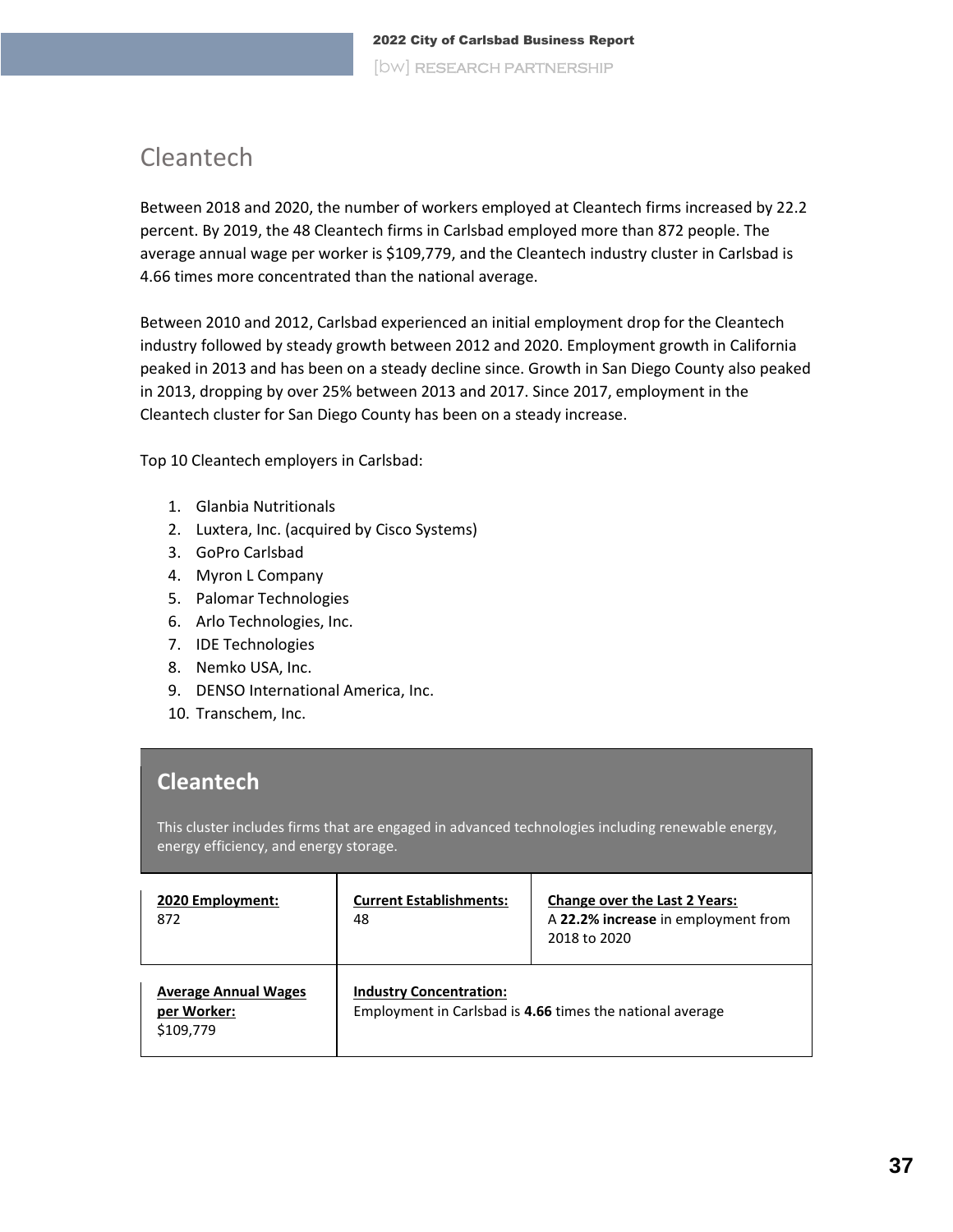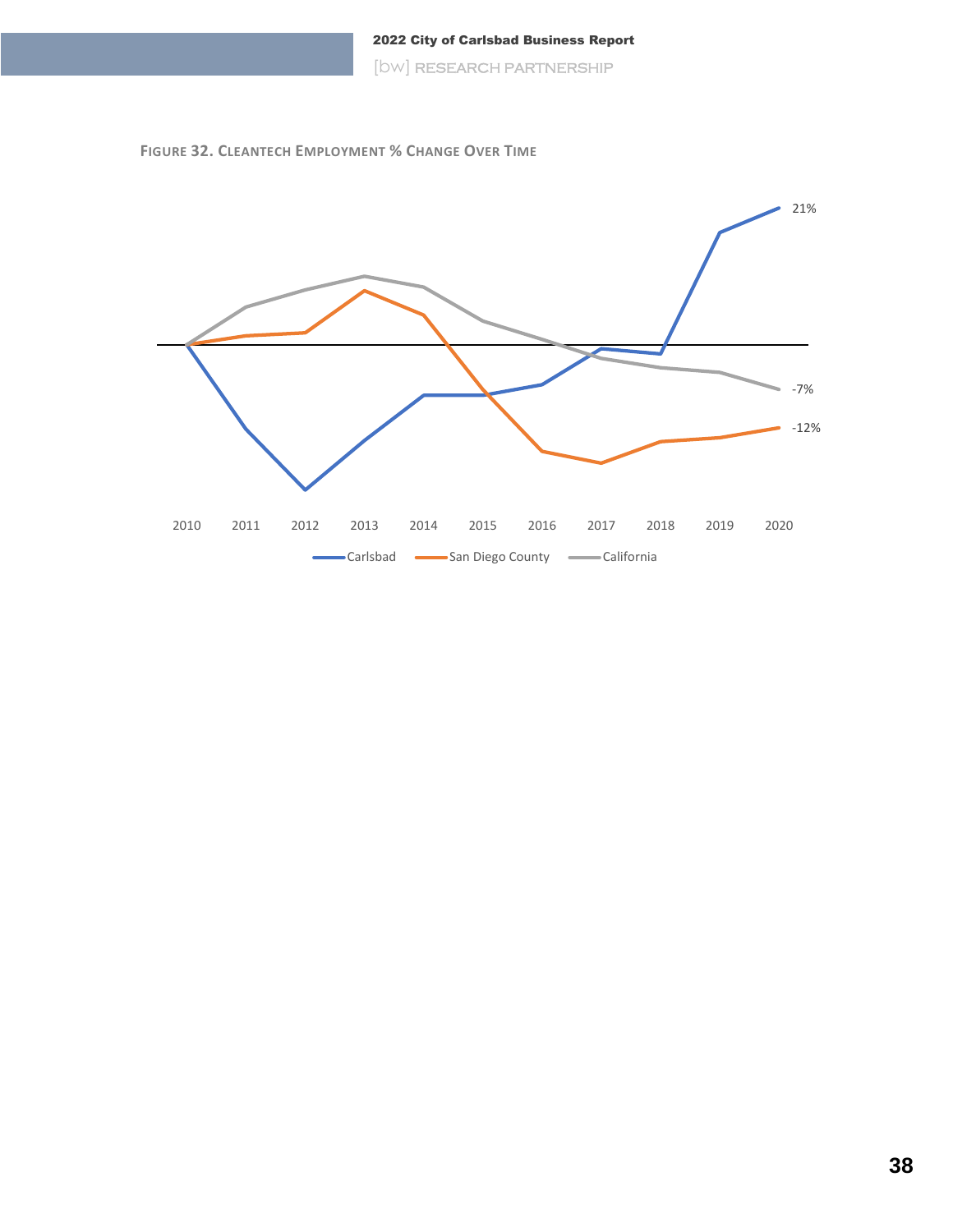# <span id="page-39-0"></span>Sports Innovation & Design

The Sports Innovation & Design industry cluster employs 1,804 workers across 116 firms and experienced a 16.3% decrease in employment between 2018 and 2020. The cluster is 5.06 times more concentrated in Carlsbad than the national average and annual wages per worker average \$75,652.

Employment in the Sports Innovation & Design cluster has steadily declined since 2013 in Carlsbad. Both San Diego County and California have declined steadily since 2015 and experienced sharp declines between 2019 and 2020, likely due to the COVID-19 pandemic.

Top 10 Sports Innovation and Design employers in Carlsbad:

- 1. Callaway Golf Co.
- 2. Fluidra North America
- 3. Cobra Golf
- 4. Vanguard Industries, Inc.
- 5. Product Slingshot, Inc.
- 6. Eagle Creek, Inc.
- 7. Blast Motion, Inc.
- 8. M2 Ingredients, Inc.
- 9. Nike Retail Services, Inc.
- 10. MCA Golf

### **Sports Innovation & Design**

This cluster includes firms that are engaged in the design and production of recreational equipment, from golf clubs to surfboards, as well as the apparel and accessories as part of the growing athletic apparel and "athleisure" industry.

| 2020 Employment:<br>1,804                                 | <b>Current Establishments:</b><br>116                                                       | <b>Change over the Last 2 Years:</b><br>A 16.3% employment decline<br>from 2018 through 2020 |
|-----------------------------------------------------------|---------------------------------------------------------------------------------------------|----------------------------------------------------------------------------------------------|
| <b>Average Annual Earnings</b><br>per Worker:<br>\$75,652 | <b>Industry Concentration:</b><br>Employment in Carlsbad is 5.06 times the national average |                                                                                              |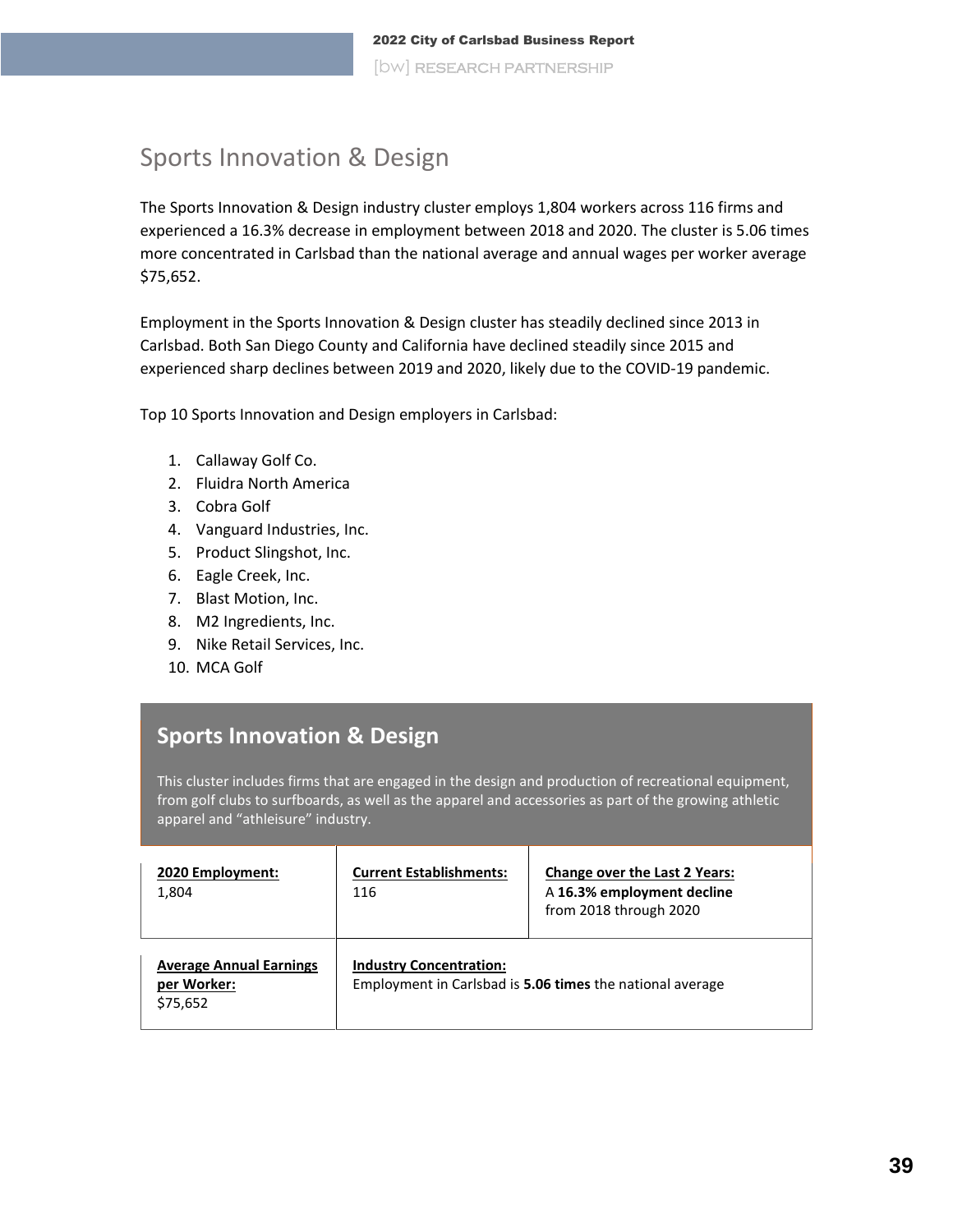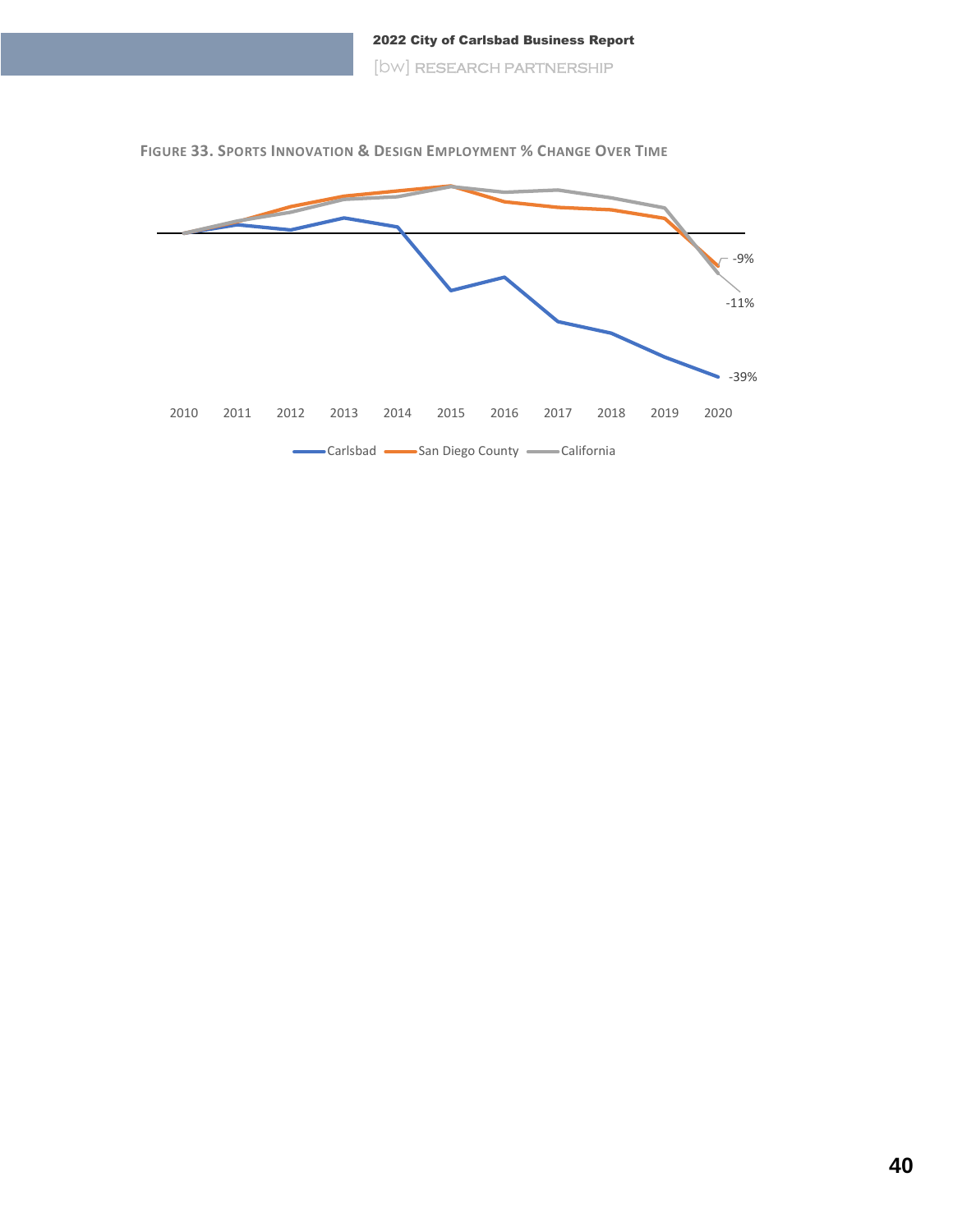## <span id="page-41-0"></span>Hospitality & Tourism

Carlsbad's Hospitality & Tourism cluster is about 1.35 more concentrated in Carlsbad than the national average and employs 9,179 people across 467 businesses. Hospitality & Tourism experienced a sharp 34% decrease in employment between 2018 and 2020, driven by the effects of the COVID-19 pandemic between 2019 and 2020. Average annual wages per worker remain low relative to other key industry clusters, with workers earning \$31,315 on average.

San Diego County and California have shown similar trends for the Hospitality & Tourism cluster, experiencing steady growth between 2010 and 2019. In comparison, Carlsbad has alternated between periods of growth, stagnation, and decline during the ten-year period. Carlsbad had the most growth between 2013 and 2016, peaking at 41% in 2016. Carlsbad, San Diego County, and California experienced sharp declines between 2019 and 2020, during which sub-clusters like Theater Companies and Dinner Theaters, Amusement and Theme Parks, and Amusement Arcades were shut down to mitigate the effects of the COVID-19 pandemic.

Top 10 Hospitality & Tourism employers in Carlsbad:

- 1. LEGOLAND California
- 2. Omni La Costa Resort & Spa
- 3. Park Hyatt Aviara Resort, Golf Club, & Spa
- 4. Sheraton Carlsbad Resort & Spa
- 5. The Westin Carlsbad Resort & Spa
- 6. Dave & Buster's
- 7. Calvary Chapel Caffe (The Story Caffe)
- 8. Yard House
- 9. BJ's Restaurant & Brewhouse
- 10. Norte Mexican Food

### **Hospitality & Tourism**

This cluster includes hotels, transportation services, and restaurants, as well as entertainment attractions such as theme parks (LEGOLAND), golf courses, and country clubs.

| 2020 Employment:<br>9,179                           | <b>Current Establishments:</b><br>467 | <b>Change over the Last 2 Years:</b><br>A 34% decrease in employment from<br>2018 to 2020 |
|-----------------------------------------------------|---------------------------------------|-------------------------------------------------------------------------------------------|
| <b>Average Annual Wages</b><br>per Worker: \$31,315 | <b>Industry Concentration:</b>        | Employment in Carlsbad is 1.35 times the national average                                 |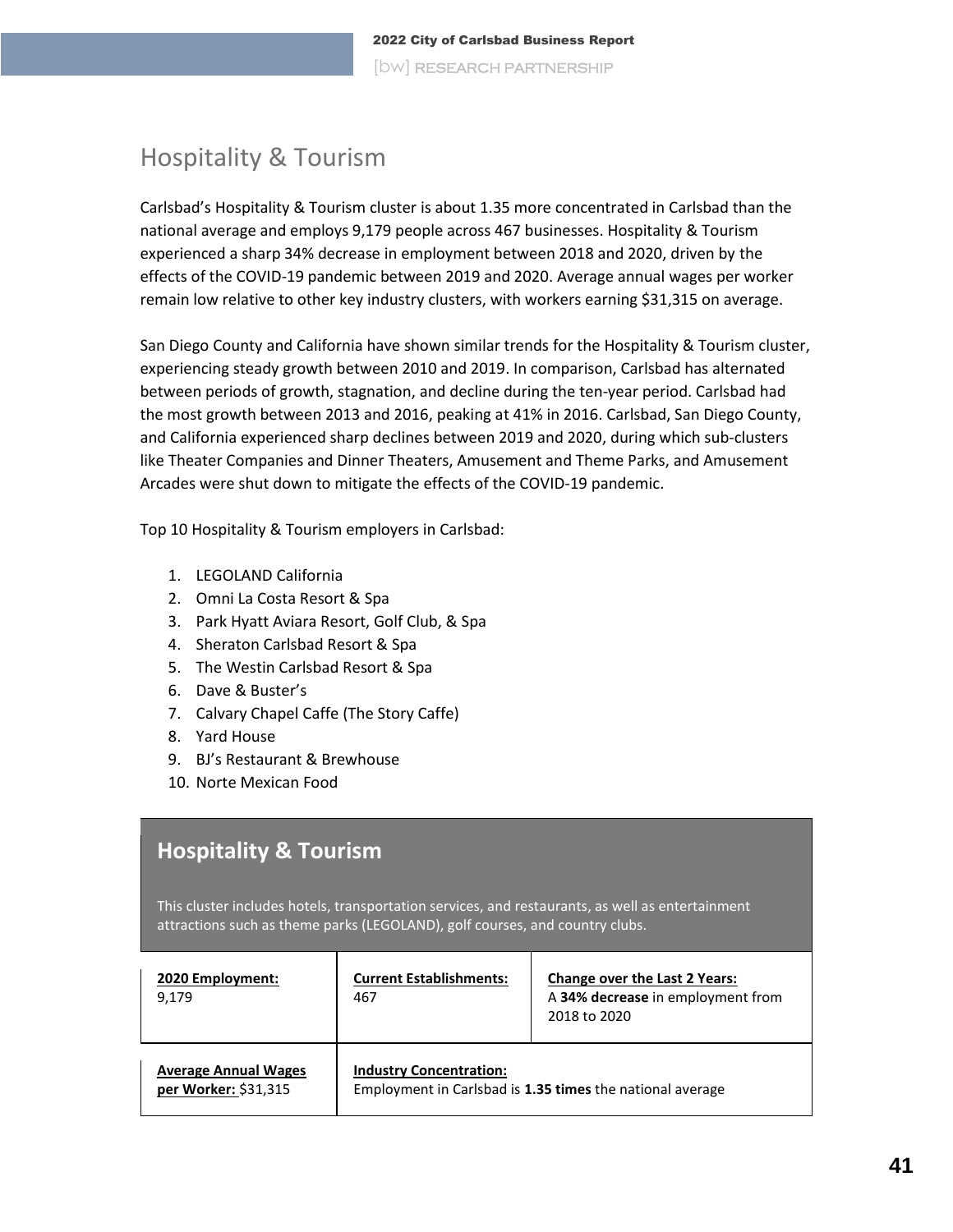



| •Carlsbad | San Diego County | ∙California |
|-----------|------------------|-------------|
|-----------|------------------|-------------|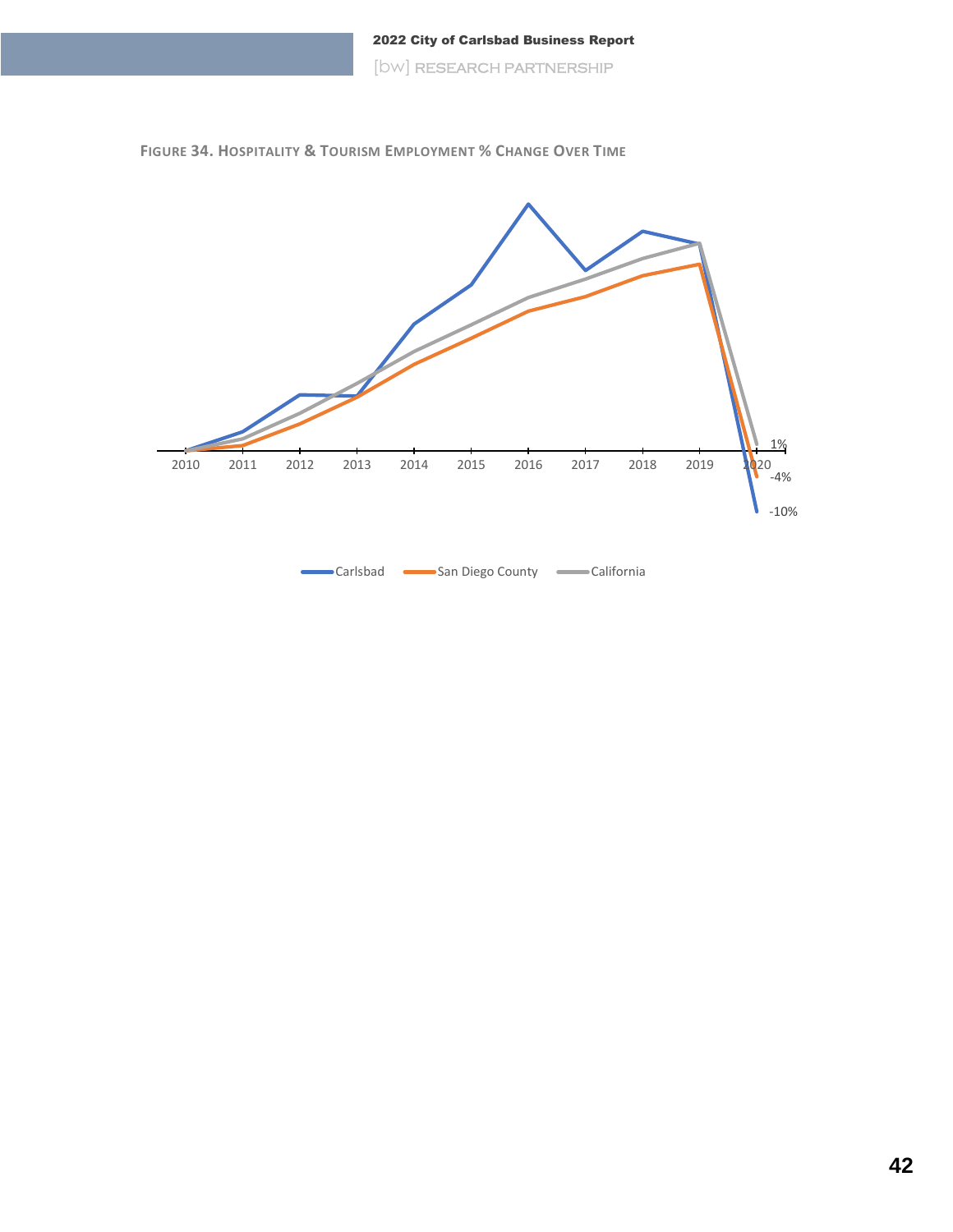# <span id="page-43-0"></span>Appendix A: Survey Research Methodology

Data compiled for this report were drawn from both primary and secondary data sources. The table below provides a brief overview of the primary survey methodology utilized for the project.

| <b>Method</b>                                  | Web and telephone survey of Carlsbad Businesses.                                                                     |
|------------------------------------------------|----------------------------------------------------------------------------------------------------------------------|
| <b>Number of Survey</b><br><b>Participants</b> | 414 Firms in Carlsbad completed a web or telephone survey.                                                           |
| <b>Survey Field Dates</b>                      | September 21st to October 22nd, 2021                                                                                 |
| <b>Survey Universe</b>                         | 6.151 Firms in the City of Carlsbad                                                                                  |
| <b>Survey Margin of</b><br><b>Error</b>        | The margin of error for questions answered by all 414 respondents<br>was $+/-$ 4.65% at the 95% level of confidence. |

#### **TABLE 1. OVERVIEW OF PROJECT METHODOLOGY**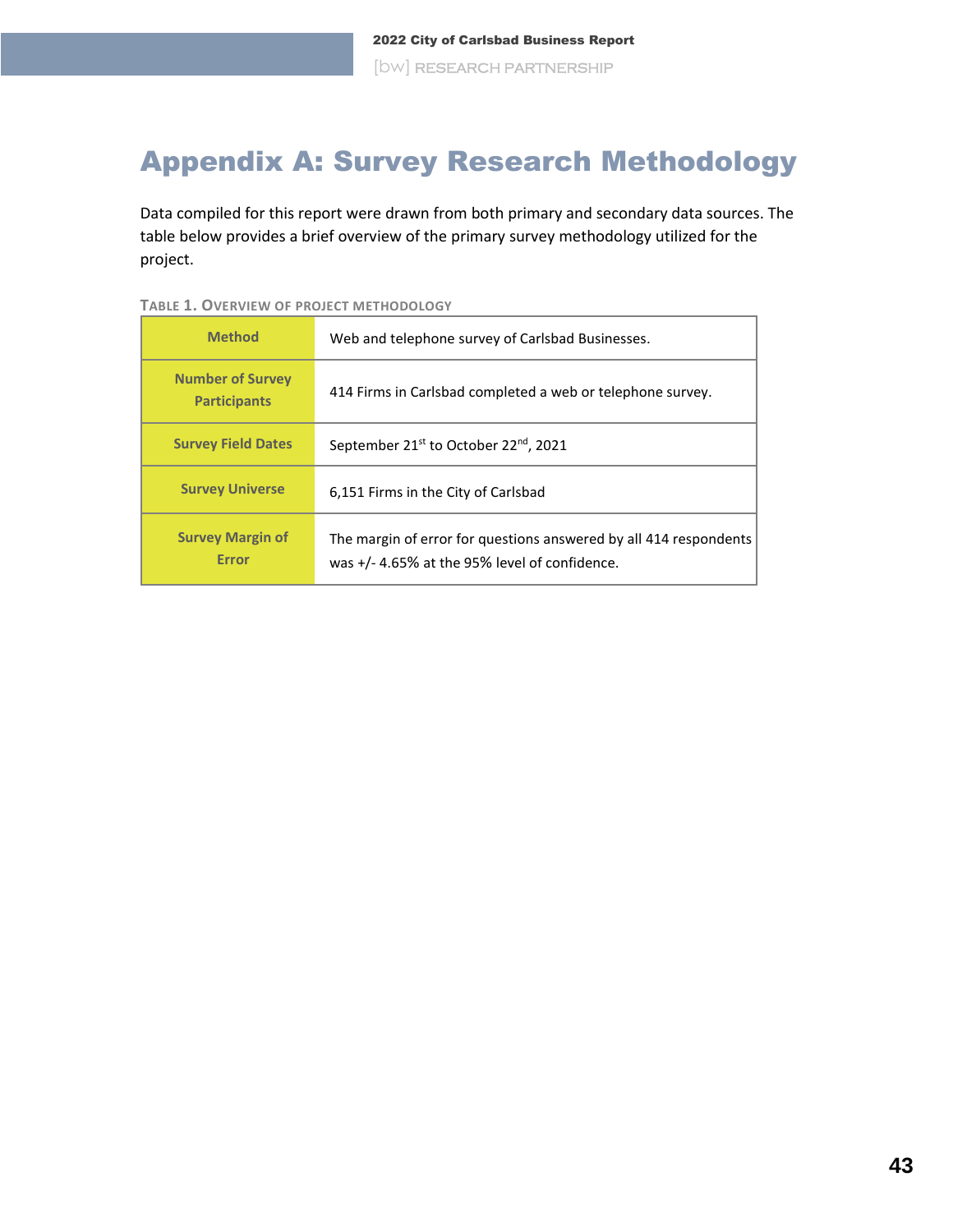# <span id="page-44-0"></span>Appendix B: Employer Survey Toplines

# **b C C C City of Carlsbad**<br> **City of Carlsbad**<br> **Rusiness Survey**

**Business Survey n=414**

#### **Introduction:**

#### **[24 employees or less]**

Hello, my name is \_\_\_\_\_\_\_\_\_\_\_. May I please speak to a manager or owner at [firm name]?

#### **[25 employees or more]**

Hello, my name is **Example 1** . May I please speak to a manager or a decision maker who is involved in strategic planning or human resources at [firm name]?

I am calling on behalf of BW Research, an independent research organization working on behalf of the City of Carlsbad. **[IF LETTER SENT]**

The survey will take approximately 10 minutes of your time and will help the City of Carlsbad to better serve those businesses located within Carlsbad.

**[IF NEEDED]:** This survey has been commissioned by the City of Carlsbad, which is committed to supporting the businesses in the City.

**[IF NEEDED]:** The survey is being conducted by BW Research, an independent research organization, and should take approximately 10 minutes of your time.

**[IF NEEDED]:** Your individual responses will **not** be published; only aggregate information will be used in the reporting of the survey results.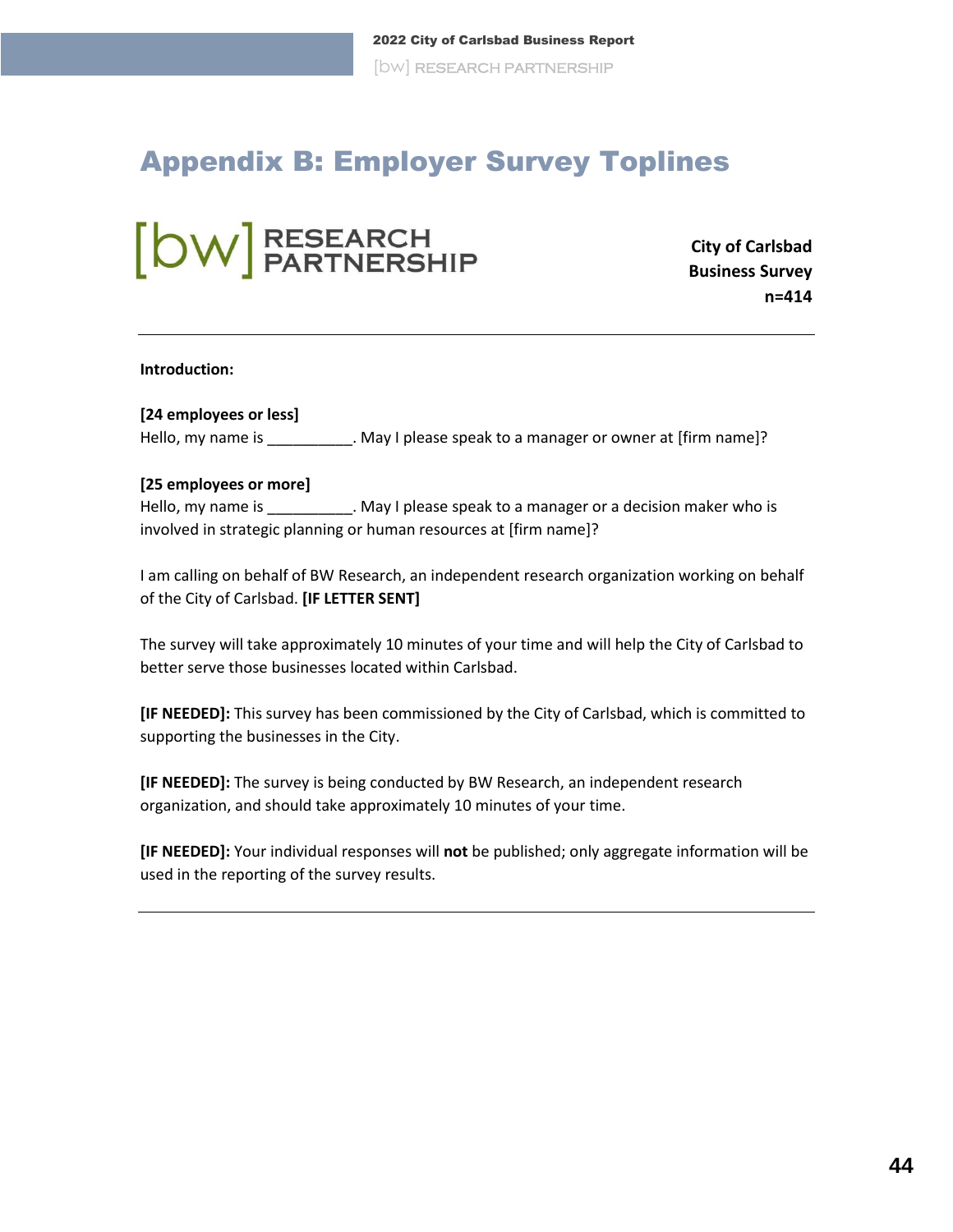### **Part 1. Screener Questions**

A. Are you involved or leading the strategic planning, hiring or location decisions at your firm?

```
100.0% Yes
0.0% No [TERMINATE]
0.0% Not Sure [TERMINATE]
```
- B. Is your business located in Carlsbad? [IF YES] How many business locations does your firm have in Carlsbad?
	- **94.2% Yes, we have one Carlsbad location**
	- **5.8% Yes, we have \_\_\_ Carlsbad locations:**
	- **0.0% No [TERMINATE]**
	- **0.0% Not Sure [TERMINATE]**

#### **Part 2. Profile & Growth Expectations**

- <span id="page-45-0"></span>1. How many years have you had a business location in Carlsbad?
	- **5.6% Less than a year**
	- **11.8% 1 to 2 years**
	- **22.2% 2 to 5 years**
	- **22.5% 5 to 10 years**
	- **19.1% 10 to 20 years**
	- **18.4% 20 years or more**
	- **0.5% Don't know/Refused**

#### **[IF [Q1](#page-45-0) = Less than a year, ASK [Q2,](#page-45-1) OTHERWISE SKIP]**

- <span id="page-45-1"></span>2. Did you relocate, add an additional location, or start your business in Carlsbad? (*n=23*)
	- **47.8% Our business started in Carlsbad**
	- **39.1% Our business relocated to Carlsbad**
	- **13.0% Our business added a location in Carlsbad**
	- **0.0% Don't know/Refused**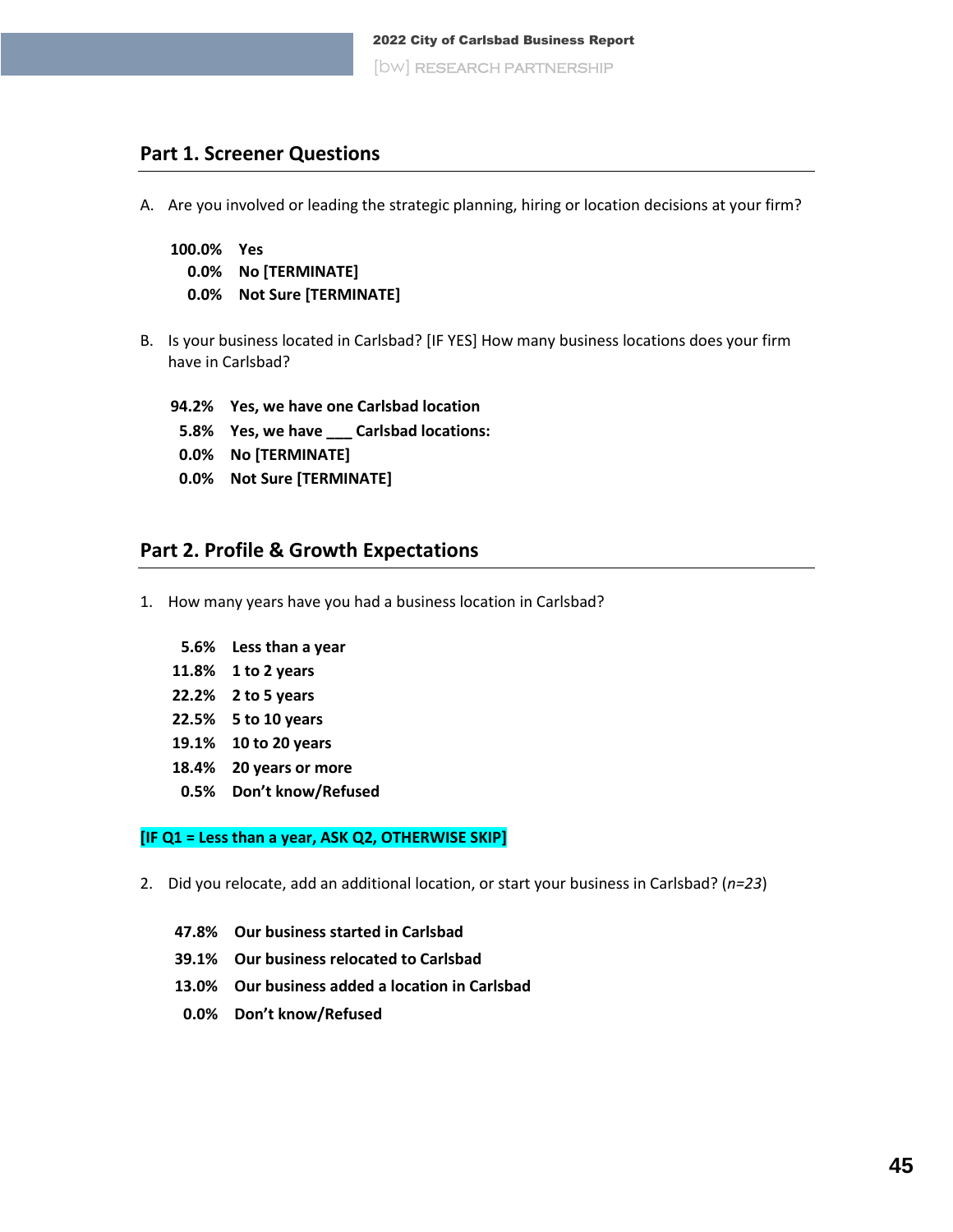Next, I want to ask a few quick questions about your Carlsbad business location(s).

- 3. What were the main reasons your company located in Carlsbad? **[DO NOT READ – ALLOW MULTIPLE RESPONSES]** 
	- **38.4% Founders lived here**
	- **37.7% Proximity to customers, collaborators, and vendors**
	- **31.2% Quality of life in Carlsbad**
	- **13.5% Proximity to skill workers/workforce**
	- **9.9% Spun-off another company that was already here**
	- **4.1% General location (proximity to SD, ocean, I-5)**
	- **1.9% Connection or proximity to university or related institutions (please specify\_\_\_\_\_)**
	- **1.9% Office space availability**
	- **1.4% Affordable lease options**
	- **2.4% Other**
	- **1.7% Don't know/ Refused**
- <span id="page-46-0"></span>4. What industry or industries best describes the work that your firm is involved in and connected to? **[DO NOT READ – ALLOW MULTIPLE RESPONSES]**
	- **23.4% Professional or Business Services**
	- **16.2% Healthcare**
	- **15.9% Retail or Wholesale Trade**
	- **10.4% Finance, Insurance, Real Estate, or Property Management**
	- **10.1% Manufacturing**
	- **8.9% Construction or Building and Design**
	- **7.2% Tourism & Hospitality**
	- **6.8% Information and Communication Technologies (ICT)**
	- **6.3% Life Sciences**
	- **6.3% Research and Development**
	- **3.4% Cleantech**
	- **3.1% Public Sector or Education**
	- **2.9% Other services**
	- **2.2% Energy or Utilities**
	- **1.4% Physical fitness, Martial arts, sports training**
	- **1.2% Sports and Active Lifestyle Manufacturing**
	- **1.2% Accommodation, food services, and recreation**
	- **1.0% Non-profit**
	- **4.3% Other**
	- **0.2% Don't know/ Refused**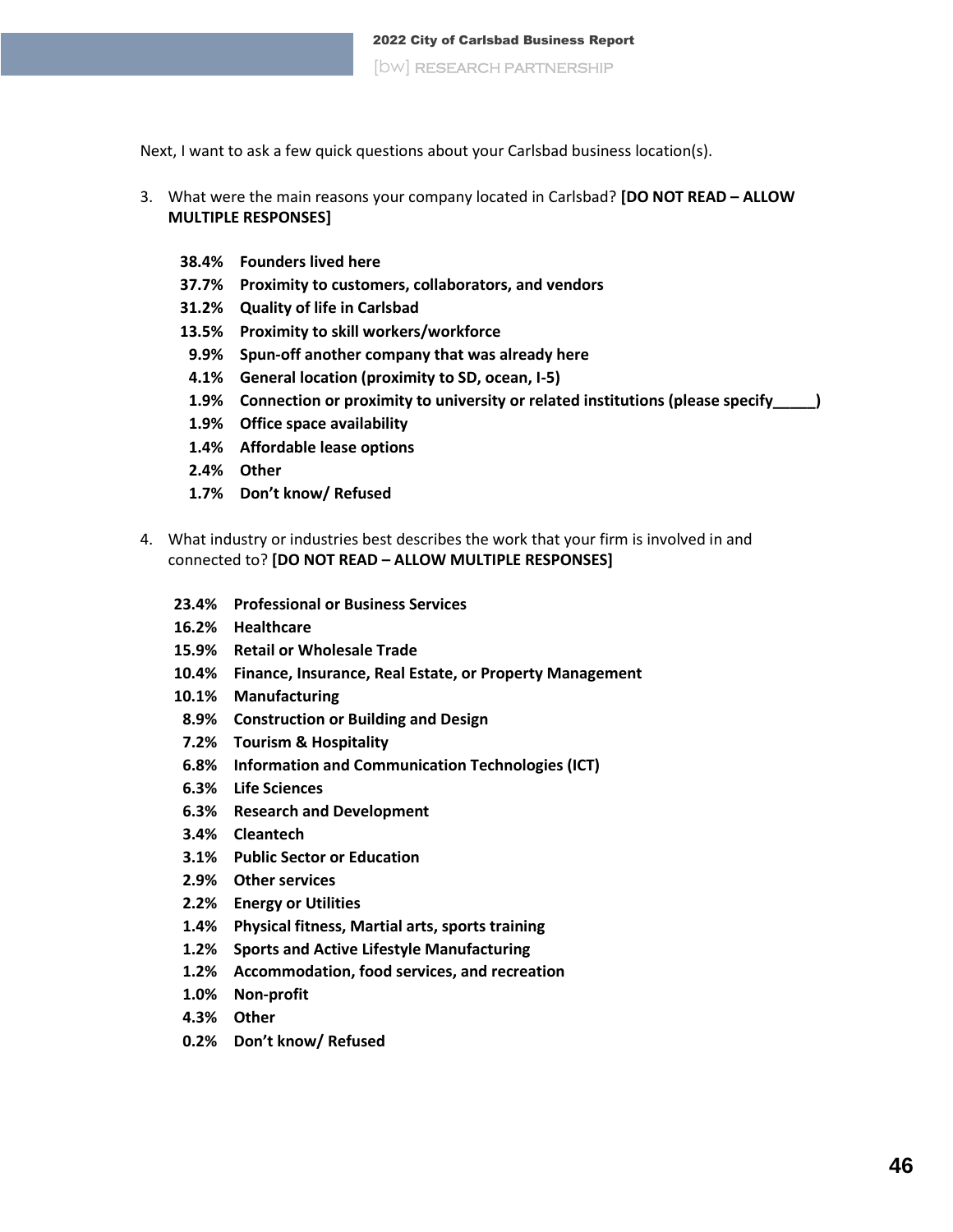**[IF [Q4](#page-46-0) = Sports and Active Lifestyle manufacturing, Life Sciences, Information and Communication Technologies, Cleantech, SKIP [Q5\]](#page-47-0)**

<span id="page-47-0"></span>5. Is your firm involved in work related to Life Sciences; Cleantech; Information and Communication Technologies (ICT); or Sports and Active Lifestyle Manufacturing? *[ADD DEFINITIONS IF NEEDED]* **[ALLOW MULTIPLE RESPONSES]** (*n=303*)

|          | 8.6% Yes, Life Sciences                              |
|----------|------------------------------------------------------|
|          | 5.6% Yes, Cleantech                                  |
|          | 5.6% Yes, Information and Communication Technologies |
|          | 2.6% Yes, Sports and Active Lifestyle Manufacturing  |
| 78.5% No |                                                      |
|          | 1.0% Don't know/Refused                              |
|          |                                                      |

I'd like to ask a few general questions about your employees at your Carlsbad location(s).

6. Including all full-time and part-time employees, how many **permanent and temporary** employees work at your Carlsbad location(s)? [DO NOT ACCEPT 0 AS A RESPONSE]

| 28.99        | Average          |
|--------------|------------------|
|              | 6.0 Median       |
|              |                  |
|              |                  |
| 47.2% 1 to 5 |                  |
|              | 16.3% 6 to 10    |
|              | 12.4% 11 to 24   |
|              | 7.6% 25 to 49    |
|              | 9.0% 50 to 99    |
|              | 7.6% 100 or more |

<span id="page-47-1"></span>7. If you currently have [INSERT Q6 #] **permanent and temporary** employees at your location(s), how many more or how many fewer employees do you expect to have at your Carlsbad location(s) 12 months from now?

| 53.4% Same Number of Employees |
|--------------------------------|
|                                |
|                                |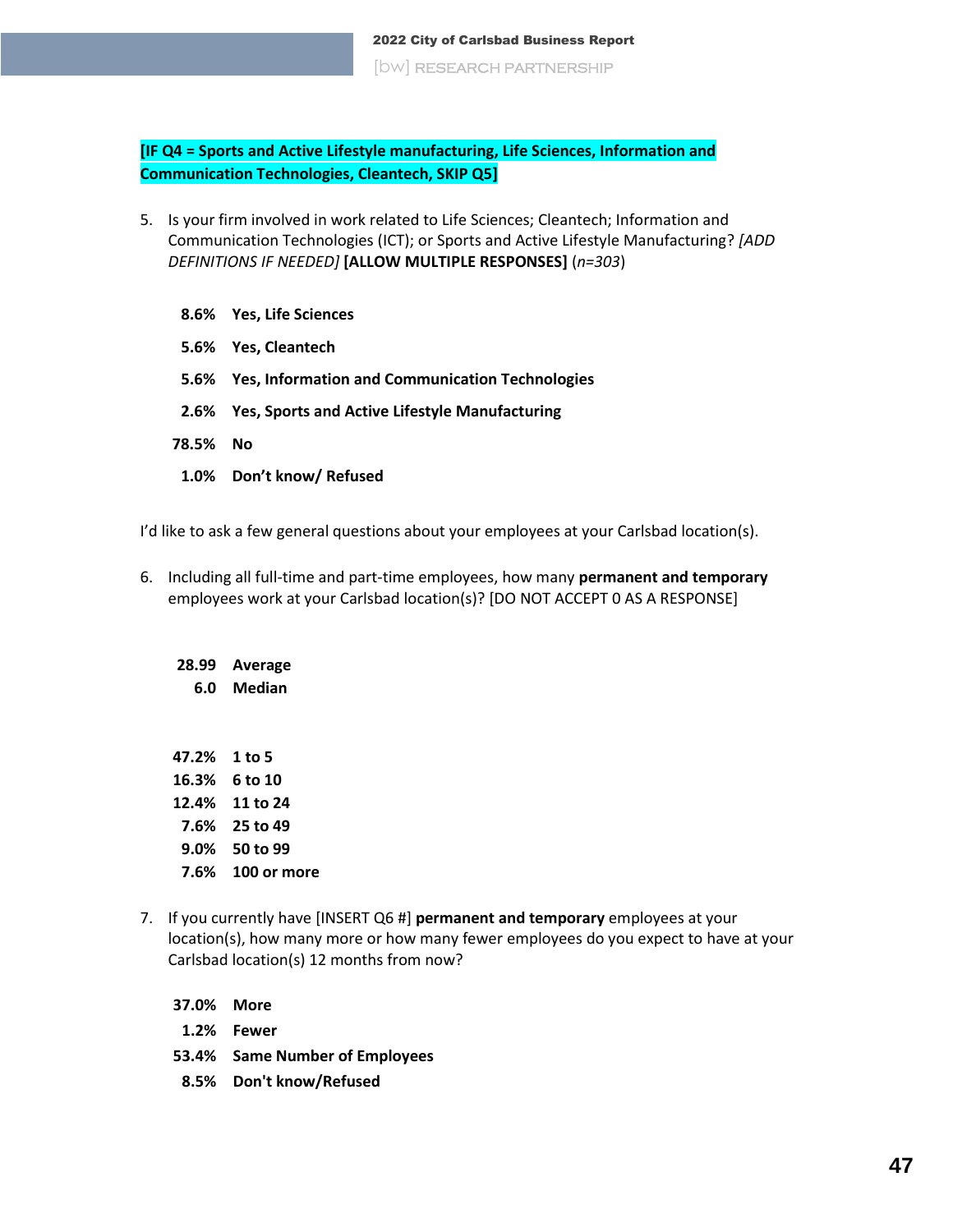2022 City of Carlsbad Business Report [bw] RESEARCH PARTNERSHIP

How many more employees?

**9.96 Average**

**3.0 Median**

How many fewer employees?

**7.40 Average**

**4.0 Median**

[IF AMOUNT DIFFERS BY 10% OR MORE IN EITHER DIRECTION, ASK]

Just to confirm, you currently have \_\_\_\_ employees and you expect to have \_\_\_\_\_ (more/less) employees, for a total of \_\_\_\_ employees 12 months from now.

#### **[IF [Q7](#page-47-1) = "More", ASK [Q8,](#page-48-0) OTHERWISE SKIP]**

- <span id="page-48-0"></span>8. Which types of positions does your firm expect to add over the next 12 months? (*n=155*)
	- **11.0% Entry-level 22.6% Experienced 64.5% A mix of both entry-level and experienced 1.9% Don't know/Refused**
- <span id="page-48-1"></span>9. Over the last three years, has your company grown, declined or stayed about the same, in terms of employment at your Carlsbad location(s).
	- **39.1% Grown**
	- **41.8% Stayed the same**
	- **16.2% Declined**
	- **2.9% Don't know/Refused**

#### **[IF [Q9](#page-48-1) = Declined, ASK [Q10,](#page-48-2) OTHERWISE SKIP]**

- <span id="page-48-2"></span>10. Is the decline a result of the impacts of COVID-19? (*n=67*)
	- **85.1% Yes**
	- **11.9% No**
	- **3.0% Don't know/Refused**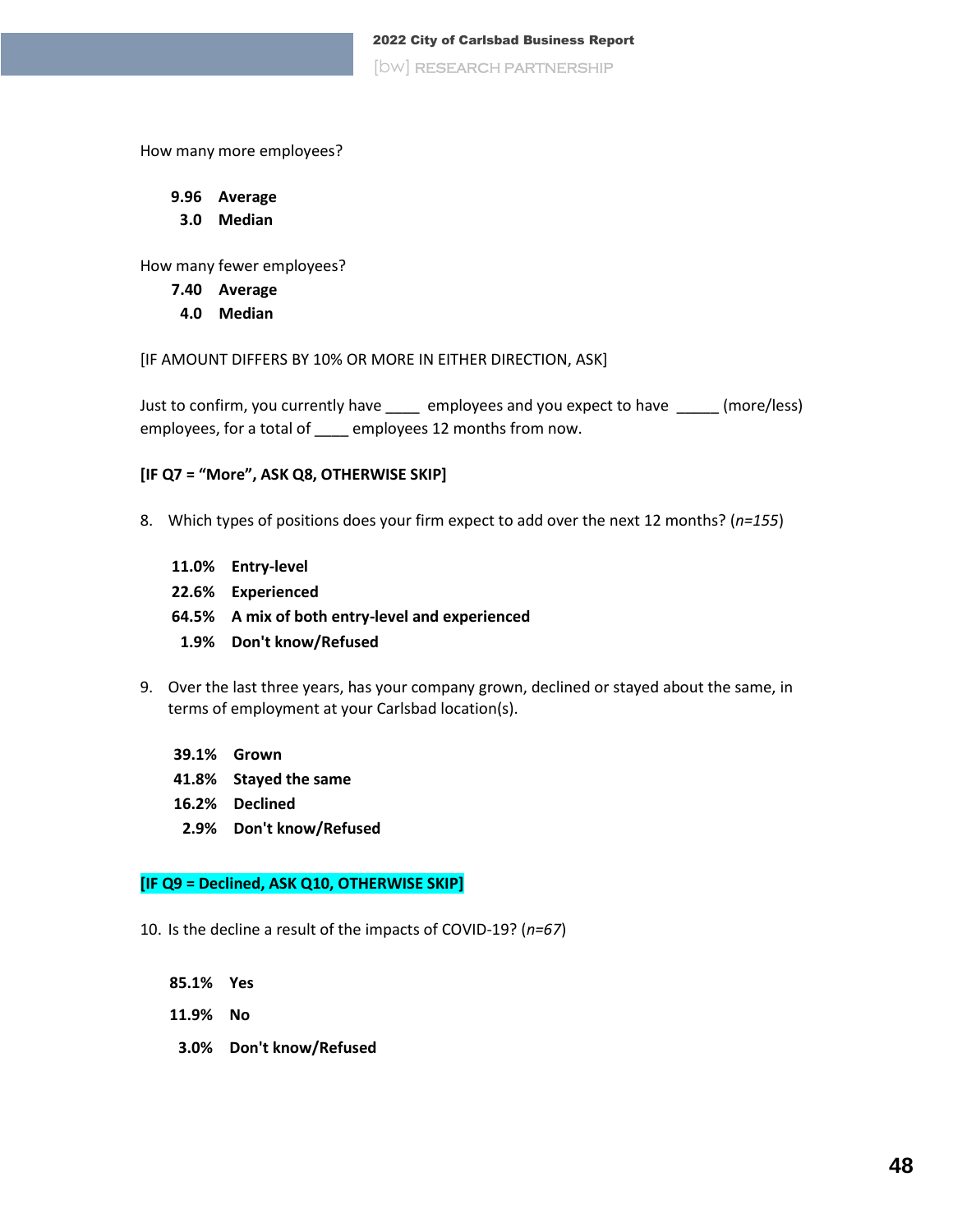### **Part 3. Business Climate**

Now, I would like to ask you about the general business climate in the City of Carlsbad.

11. Overall, how would you rate the City of Carlsbad as a place to do business?

|            | 35.7% Excellent         |
|------------|-------------------------|
| 45.9% Good |                         |
| 13.5% Fair |                         |
| 3.1% Poor  |                         |
|            | 0.7% Very Poor          |
|            | 1.0% Don't know/Refused |

12. Please tell me how satisfied your company is with the following issues and attributes regarding Carlsbad's business climate.

#### **RANDOMIZE**

|                                                                                                  | Very<br>satisfied | Somewhat<br>satisfied | <b>Neither satisfied</b><br>nor dissatisfied | Somewhat<br>dissatisfied | Very<br>dissatisfied | Don't<br>know/Refused |
|--------------------------------------------------------------------------------------------------|-------------------|-----------------------|----------------------------------------------|--------------------------|----------------------|-----------------------|
| A. Ability to get employees<br>to and from work                                                  | 30.0%             | 30.0%                 | 22.2%                                        | 7.5%                     | 3.6%                 | 6.8%                  |
| B. Ability to get products to<br>and from your Carlsbad<br>business location                     | 39.4%             | 29.5%                 | 18.6%                                        | 3.1%                     | 1.0%                 | 8.5%                  |
| C. Access to clients and<br>customers                                                            | 41.3%             | 33.6%                 | 16.9%                                        | 3.4%                     | 0.7%                 | 4.1%                  |
| D. Ability to recruit high-skill<br>talent                                                       | 20.8%             | 23.2%                 | 25.4%                                        | 12.1%                    | 6.0%                 | 12.6%                 |
| E. Ability to find qualified<br>entry to mid-level<br>employees                                  | 18.1%             | 26.3%                 | 23.9%                                        | 12.6%                    | 8.0%                 | 11.1%                 |
| <b>F. Access to relevant vendors</b><br>and suppliers                                            | 34.8%             | 32.1%                 | 22.7%                                        | 3.9%                     | 1.2%                 | 5.3%                  |
| G. Regulatory climate (incl.<br>zoning, permitting, local<br>regulations, and related<br>issues) | 24.9%             | 24.4%                 | 24.9%                                        | 8.0%                     | 10.9%                | 7.0%                  |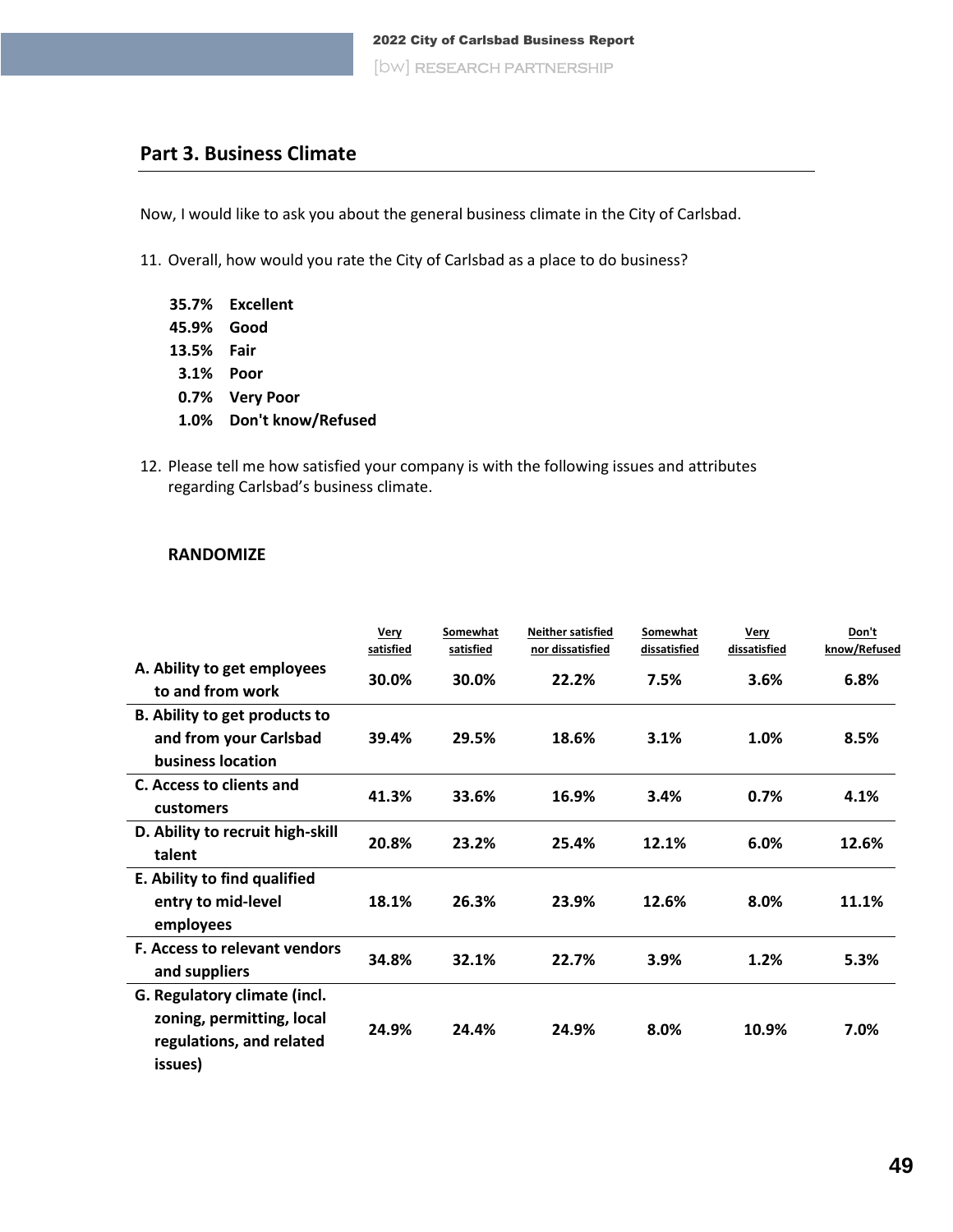- <span id="page-50-0"></span>13. Thinking about the people for your Carlsbad location, how much difficulty does your company have finding qualified job applicants who meet the organization's hiring standards? (*n=413*)
	- **19.4% Little to no difficulty**
	- **45.0% Some difficulty**
	- **22.0% Great difficulty**
	- **13.6% Don't know/Refused**

**[IF [Q13](#page-50-0) = "Some difficulty" or Great difficulty, ASK Q[14,](#page-50-1) OTHERWISE SKIP TO [Q0\]](#page-51-0)**

- <span id="page-50-1"></span>14. What are the most significant challenges in finding qualified job applicants? (*n=272*)
	- **16.5% Small applicant pool and/or competition**
	- **15.1% Technical ability and/or industry knowledge**
	- **13.2% Work ethic, commitment, other social aspect**
	- **11.0% Experience**
	- **8.1% High wage demands**
	- **6.3% Cost of housing and/or living**
	- **5.9% Unemployment benefits**
	- **5.9% Access to Carlsbad/ Applicants do not live near Carlsbad**
	- **3.3% Job posting websites**
	- **2.6% Inadequate education or certification**
	- **8.5% Other**
	- **3.7% Don't know/ Refused**
- 15. Have you heard, read, or seen anything on the City of Carlsbad's program to attract talent Life In Action – which includes a new recruiter tool to match talent with innovation economy careers? (*n=408*)

**15.4% Yes 75.2% No**

**9.3% Don't know/Refused**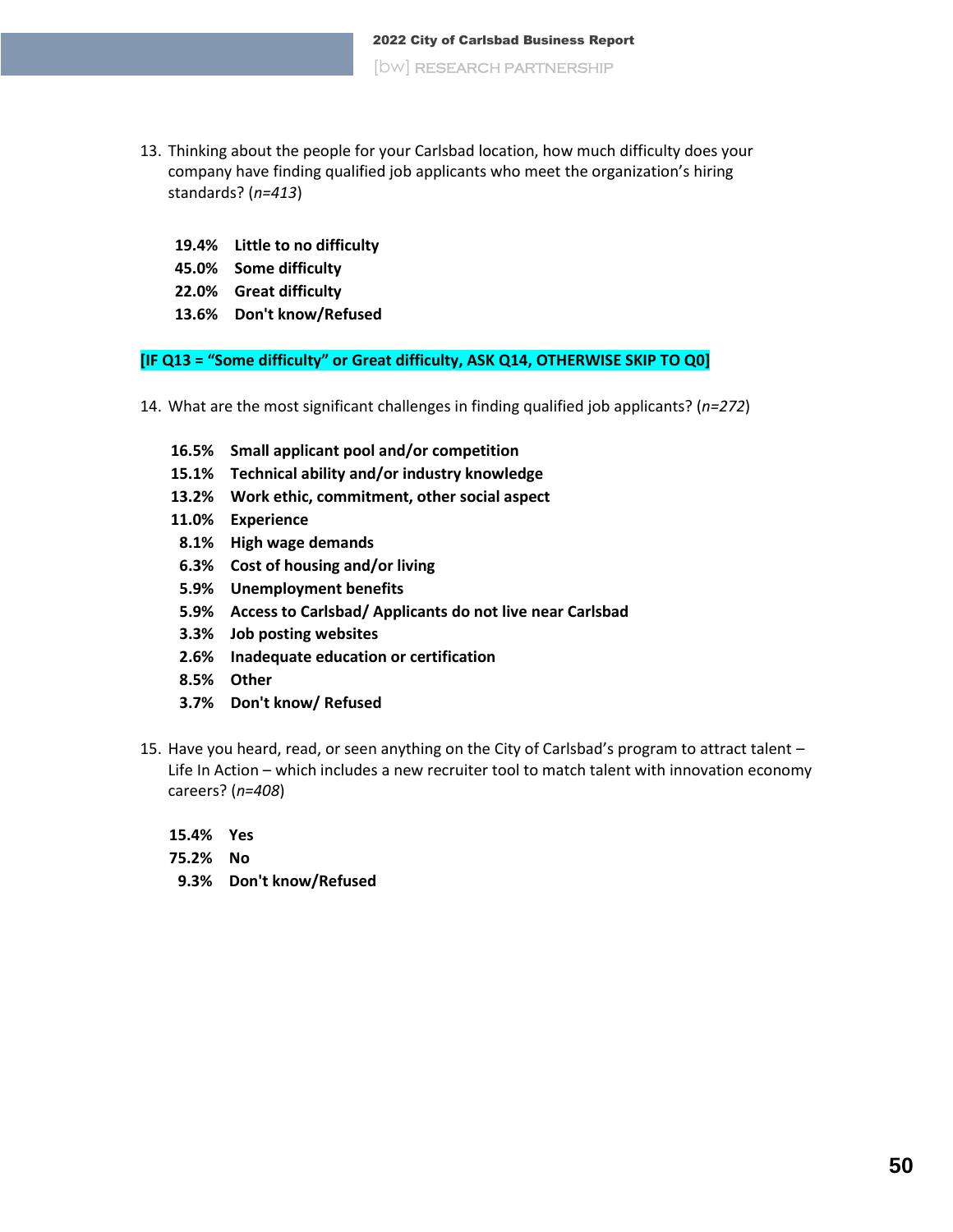### **Part 4. Customer & Supplier Profile**

Before we finish, I would like to ask the key industries, technologies and customers that drive your business.

<span id="page-51-0"></span>Is your firm primarily focused on serving other businesses, consumers directly, or a combination of both businesses and consumers? (*n=408*)

- **27.2% Primarily businesses**
- **40.0% Primarily consumers directly**
- **30.6% A combination of both businesses and consumers**
- **2.2% Don't know/Refused**

What is your Carlsbad business location's primary function? (*n=408*)

- **30.4% Professional services (consulting, engineering, finance, legal, etc.)**
- **24.5% Business headquarters**
- **15.0% Sales and distribution**
- **7.1% Research and development**
- **6.4% Manufacturing**
- **4.4% Healthcare and social assistance**
- **4.2% Other services (Beauty salons, rental services)**
- **3.4% Accommodation, food services, and recreation**
- **1.2% Physical fitness/sports training**
- **1.0% Education**
- **1.2% Other**
- **1.2% Don't know/Refused**

Where are your customers primarily located? **[ALLOW MULTIPLE RESPONSES]** (*n=408*)

- **52.0% Local – within Carlsbad and San Diego County**
- **26.0% Regional – within Southern California**
- **14.2% Statewide – within California**
- **29.4% National – within the United States**
- **11.5% International – outside the United States**
- **0.7% Don't know/ Refused**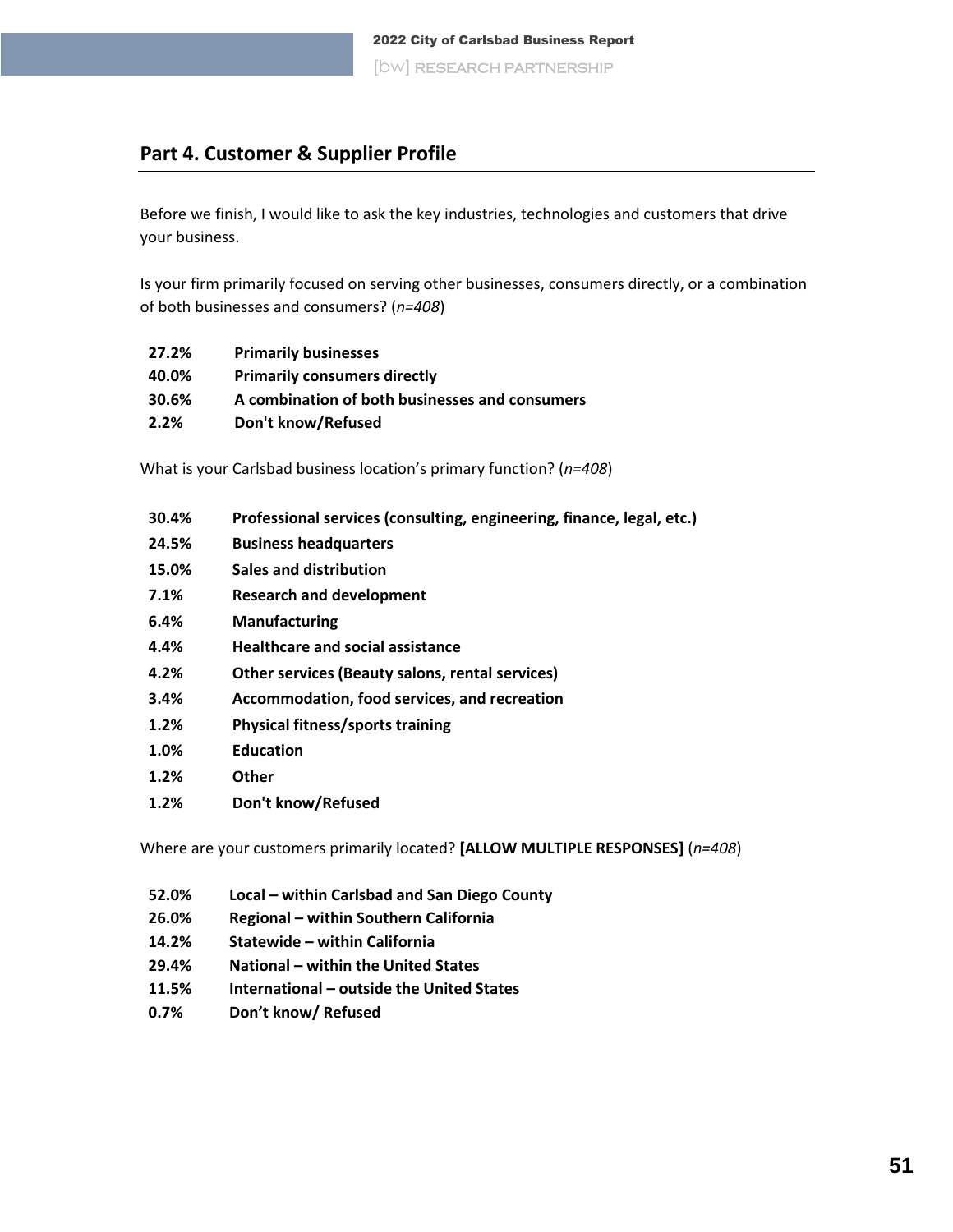Where are your suppliers and vendors primarily located? **[ALLOW MULTIPLE RESPONSES]** (*n=408*)

| 27.5% | Local - within Carlsbad and San Diego County |
|-------|----------------------------------------------|
| 33.3% | Regional - within Southern California        |
| 15.4% | Statewide - within California                |
| 39.5% | National – within the United States          |
| 13.7% | International – outside the United States    |

**5.6% Don't know/ Refused**

#### **Part 5. COVID-19 Profile**

Next, I want to ask a few questions about how COVID-19 has impacted your business.

<span id="page-52-0"></span>16. Did your firm lay off or furlough any workers as a result of COVID-19 and related stay-athome orders? (*n=408*)

**38.0% Yes 59.1% No 2.9% Don't know/Refused**

#### **[IF [Q16](#page-52-0) = "Yes", ASK Q[17,](#page-52-1) OTHERWISE SKIP]**

- <span id="page-52-1"></span>17. Has your firm brought back any laid off or furloughed employees? (*n=155*)
	- **42.6% Yes, we have brought back all of our employees**
	- **36.1% Yes, we have brought back some of our employees**
	- **19.4% No, we have not brought back any employees**
	- **1.9% Don't know/Refused**

<span id="page-52-2"></span>18. Has COVID-19 had a negative impact on your organization? (*n=408*)

- **18.9% No, COVID-19 has had little to no impact on my organization**
- **54.4% Somewhat, COVID-19 has had some negative impacts on my organization**
- **24.0% Yes, COVID-19 shut down my organization, but I have since re-opened**
- **1.5% Yes, COVID-19 shut down my organization, and I have not re-opened**
- **1.2% Don't know/Refused**

**[IF [Q18](#page-52-2) = "No", COVID-19 has had little to no impacts on my organization, SKIP [Q19\]](#page-53-0)**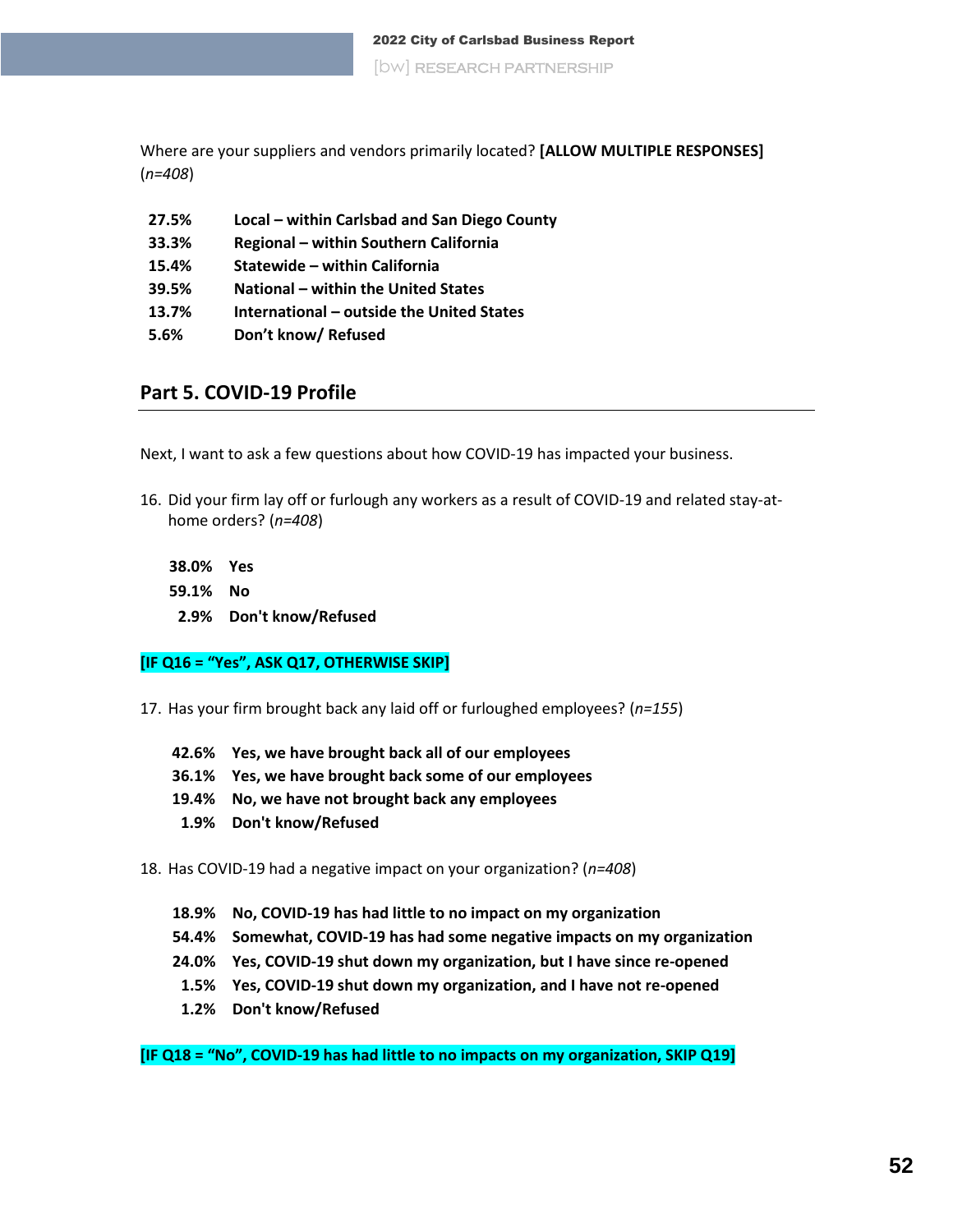- <span id="page-53-0"></span>19. When do you expect your organization to fully recover from the impacts of COVID-19? (*n=330*)
	- **19.4% Our business has already fully recovered**
	- **39.7% Sometime in the next few months**
	- **6.1% Never, COVID-19 will have a permanent impact on our business**
	- **30.0% Not sure when my business will fully recover**
	- **4.8% Don't know/Refused**
- <span id="page-53-1"></span>20. Were your employees able to work remotely during the pandemic? (*n=407*)
	- **58.7% Yes**
	- **36.6% No**
	- **4.7% Don't know/Refused**

#### **[IF [Q20](#page-53-1) = "Yes", ASK Q[21](#page-53-2) AND [Q22,](#page-53-3) OTHERWISE SKIP]**

- <span id="page-53-2"></span>21. How many of your employees will be able to work remotely once public health orders no longer require them to do so? (*n=239*)
	- **18.8% It will be the employee's decision**
	- **27.2% All or most (75% to 100%)**
	- **14.2% Many (50% to 74%)**
	- **13.0% Some (25% to 49%)**
	- **13.8% Few (1% to 24%)**
	- **8.8% None**
	- **4.2% Don't know/Refused**
- <span id="page-53-3"></span>22. How often will your employees be able to work remotely once public health orders no longer require them to do so? (*n=239*)
	- **24.7% It will be the employee's decision**
	- **14.6% Always or almost always (75% to 100% of the time)**
	- **13.0% Frequently (50% to 74% of the time)**
	- **21.8% Sometimes (25% to 49% of the time)**
	- **12.1% Rarely (1% to 24% of the time)**
	- **9.2% Never (0% of the time)**
	- **4.6% Don't know/Refused**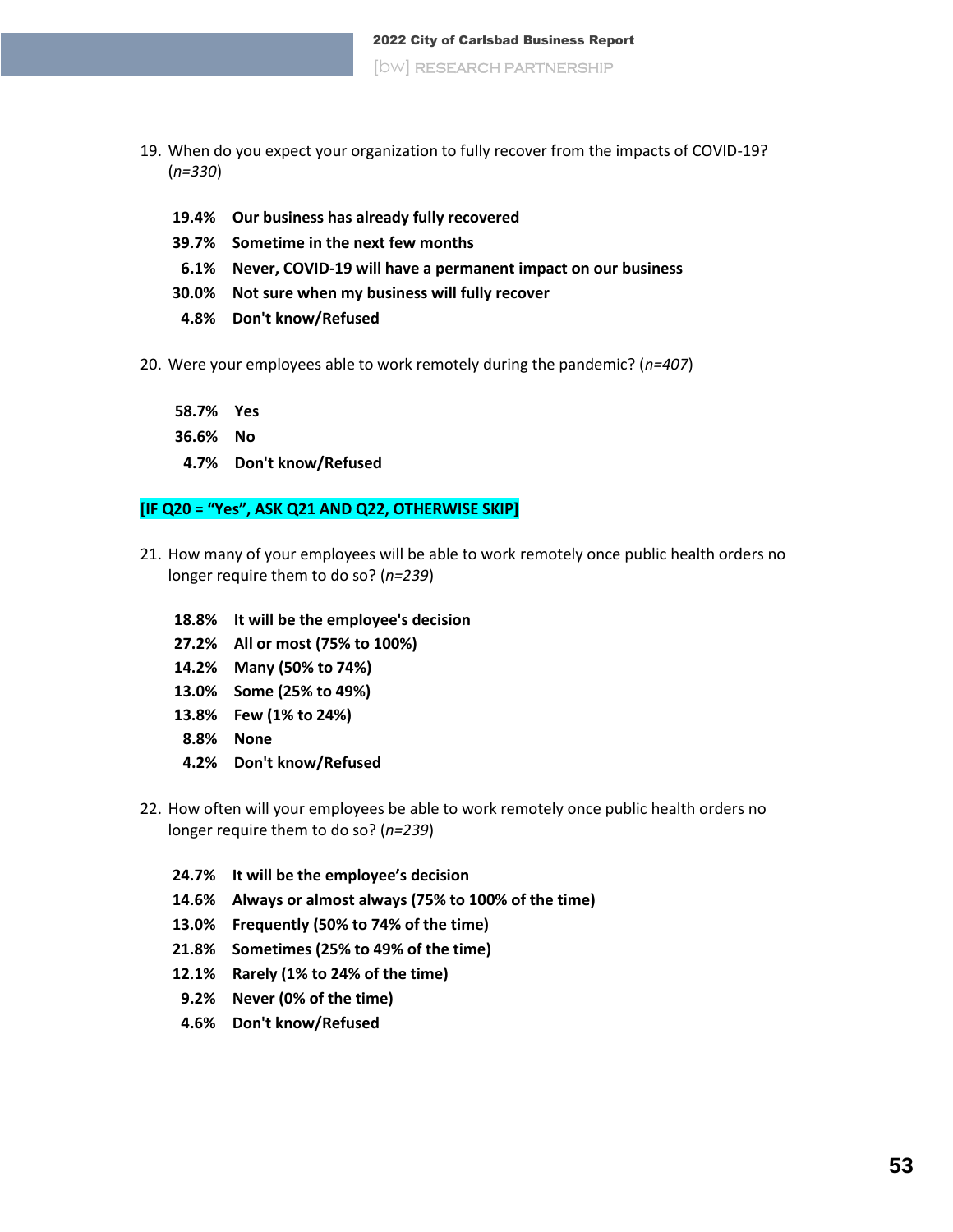### **Part 6. Closing & Demographics**

- P. What City do you reside in? (*n=407*)
	- **43.5% Carlsbad**
	- **14.7% San Diego**
	- **12.0% Oceanside**
	- **7.1% Vista**
	- **5.4% San Marcos**
	- **5.2% Encinitas**
	- **2.0% Escondido**
	- **1.2% Fallbrook**
	- **0.2% Solana Beach**
	- **5.7% Other –** *coding in progress*
	- **2.9% Don't know/Refused**
- Q. Would you be willing to participate in follow-up research, focused on better understanding the needs of Carlsbad's business community? (*n=312*)

**55.8% Yes 35.6% No 8.7% Don't know/Refused**

R. Lastly, do we have your permission to provide your contact information to the City of Carlsbad, so that they may follow up on any issues or requests brought up during this survey? (*n=295*)

**55.6% Yes 41.4% No 3.1% Don't know/Refused**

**Those are all of the questions I have for you. Thank you very much for participating!**

- S. Company Name \_\_\_\_\_\_\_\_\_\_\_\_\_\_\_\_\_\_\_\_\_\_\_\_\_\_\_\_\_\_\_ T. Company location\_\_\_\_\_\_ U. Date and time of Interview\_\_\_\_\_\_\_\_\_\_\_\_\_\_\_\_\_\_\_\_\_\_\_
- V. Name of Interviewer \_\_\_\_\_\_\_\_\_\_\_\_\_\_\_\_\_\_\_\_\_\_\_\_\_\_\_\_
- W. Industry cluster \_\_\_\_\_\_\_\_\_\_\_\_\_\_\_\_\_\_\_\_\_\_\_\_\_\_\_\_\_\_\_\_
- X. Gender (VOICE) \_\_\_\_\_\_\_\_\_\_\_\_\_\_\_\_\_\_\_\_\_\_\_\_\_\_\_\_\_\_\_\_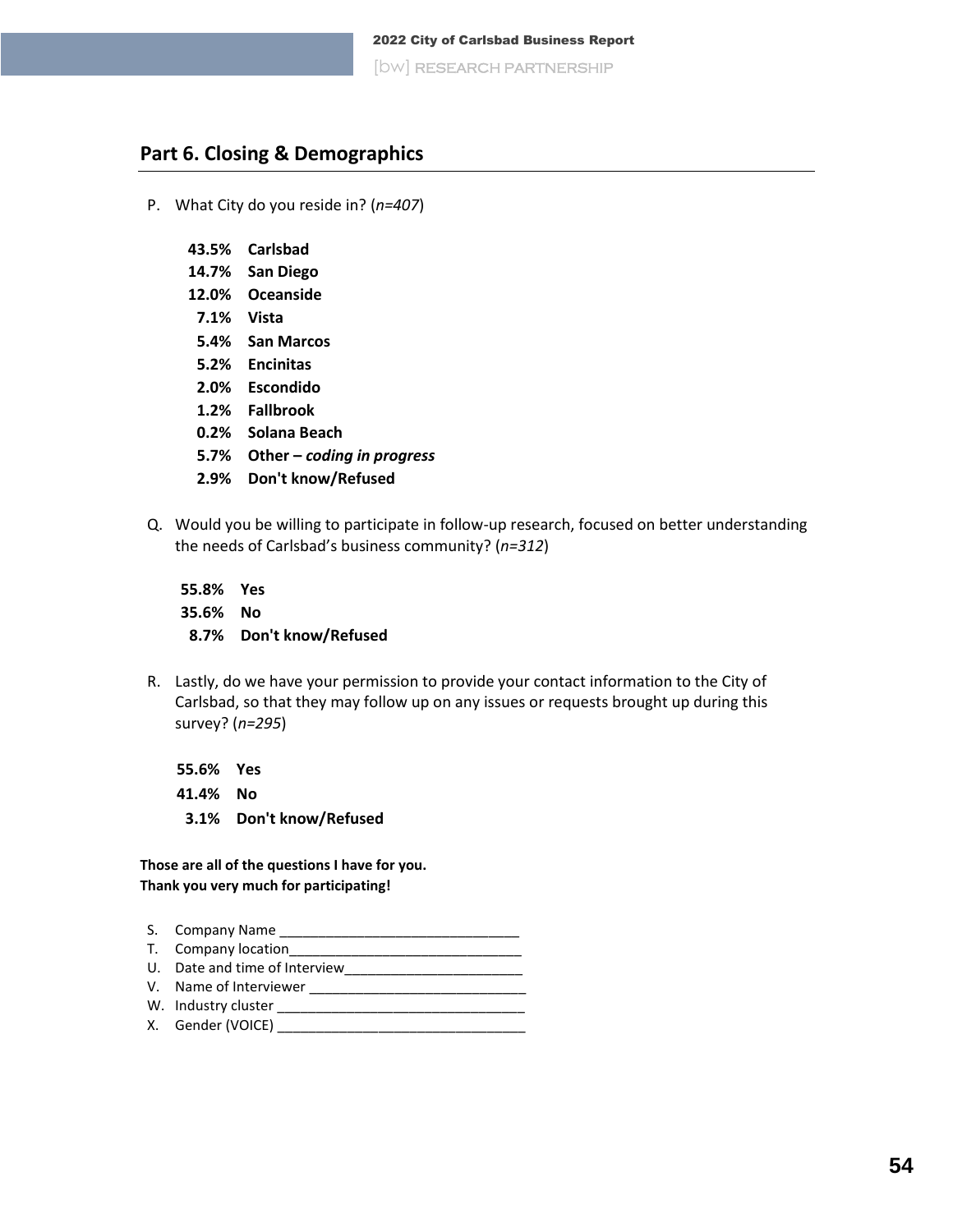# <span id="page-55-0"></span>Appendix C: Industry Cluster Definitions & Methodology

#### **OVERVIEW**

With the exception of Cleantech and Sports Innovation & Design, the cluster definitions below are the same as those outlined in the March 2016 SANDAG Traded Industry Clusters Update Report. 7

To best capture Cleantech and Sports Innovation & Design activity in Carlsbad, the industry clusters were redefined. Any firms that were identified to belong to an industry cluster but accounted for less than 10% of the industry's (6-digit NAICS) footprint in Carlsbad had their employees count towards the final cluster employment numbers, but the NAICS code was not included in the final industry cluster definition. This was done to prevent industry cluster definitions from being inundated with industries that were mostly unrelated to the industry cluster in question.

The Cleantech industry definition is a combination of the Cleantech industry codes defined in the previously mentioned SANDAG report and the definitions used by Cleantech San Diego in their report to the San Diego Regional Economic Development Corporation. Any industries included in this definition that did not have employment within Carlsbad were then excluded.

The Sports Innovation & Design cluster is an expansion of the "Action Sports and Manufacturing" cluster used in previous reports by the City of Carlsbad. The Sports Innovation & Design cluster now includes clothing and shoe manufacturers and retailers as a deliberate effort to capture the growing "athleisure" and athletic apparel ecosystem in Carlsbad, in addition to the traditional design and manufacturing industries previously studied.

*It should be noted that some changes in data may be due to the use of JobsEQ for the 2021 update. In previous years, EMSI was used to extrapolate employment and other data for subcounty level regions. JobsEQ classifies NAICS employment and ownership in accordance with the Bureau of Labor Statistics (BLS) and the Quarterly Census of Employment and Wages (QCEW) data series, whereas EMSI groups public ownership into separate categories.* 

<sup>7</sup> [https://www.sandag.org/uploads/publicationid/publicationid\\_2017\\_20489.pdf.](https://www.sandag.org/uploads/publicationid/publicationid_2017_20489.pdf)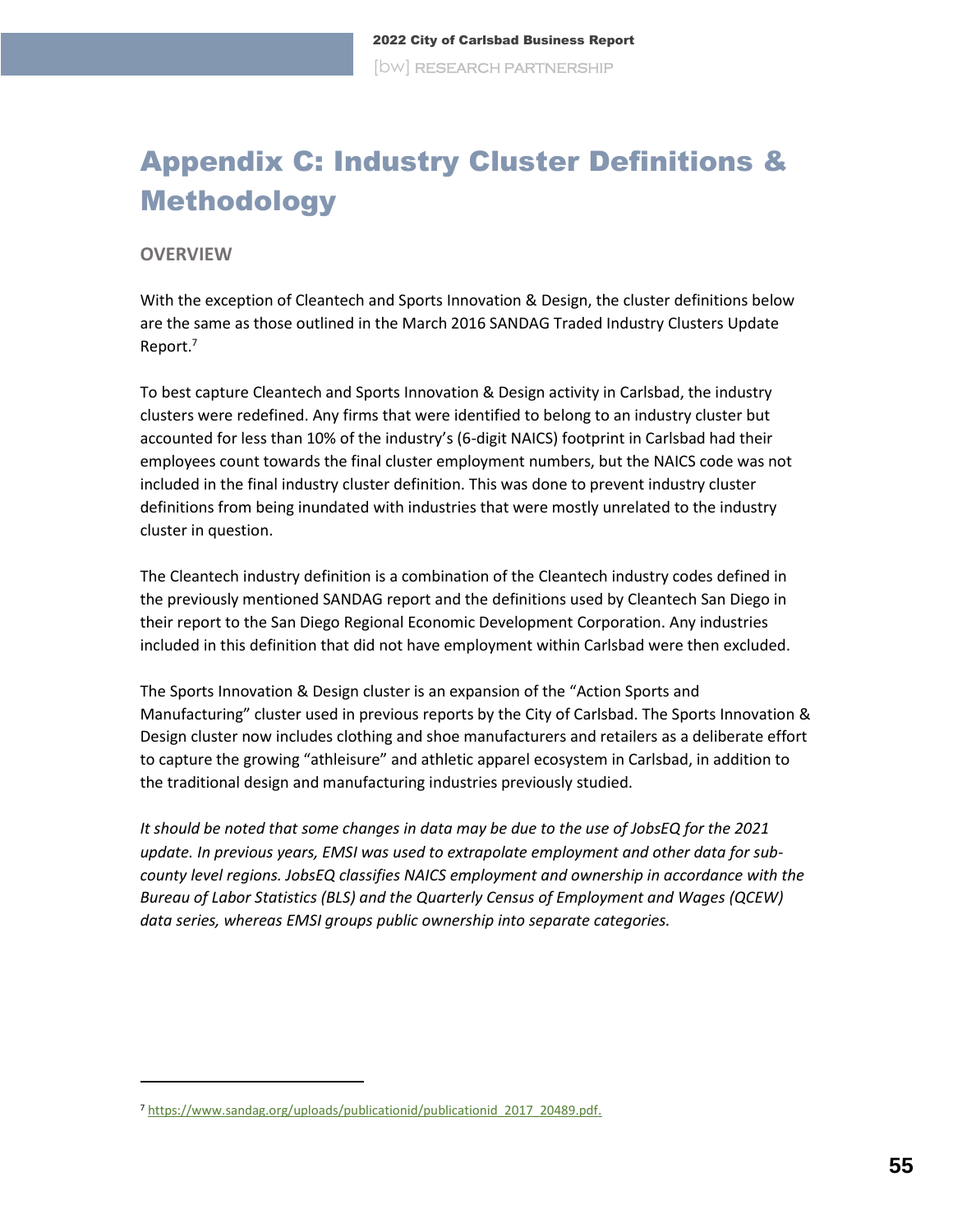### **INDUSTRY CLUSTER DEFINITIONS (NAICS)**

| <b>Industry Cluster</b>               | <b>NAICS Code</b> | <b>NAICS Description</b>                                           |  |  |
|---------------------------------------|-------------------|--------------------------------------------------------------------|--|--|
| <b>Sports Innovation &amp; Design</b> | 339920            | Sporting and Athletic Goods Mfg.                                   |  |  |
|                                       | 339999            | All Other Miscellaneous Manufacturing (20%)                        |  |  |
|                                       |                   | Sporting and Recreational Goods and Supplies Merchant              |  |  |
|                                       | 423910            | Wholesalers                                                        |  |  |
|                                       | 448190            | Other Clothing Stores (35%)                                        |  |  |
|                                       | 448210            | Shoe Stores (40%)                                                  |  |  |
|                                       | 451110            | <b>Sporting Goods Stores</b>                                       |  |  |
|                                       | 221310            | Water Supply and Irrigation Systems (20%)                          |  |  |
|                                       | 334413            | Semiconductor and Related Device Mfg. (25%)                        |  |  |
|                                       | 334514            | Totalizing Fluid Meter and Counting Device Mfg.                    |  |  |
|                                       | 334519            | Other Measuring and Controlling Device Manufacturing               |  |  |
|                                       | 423820            | Farm and Garden Machinery and Equipment Merchant                   |  |  |
| <b>Cleantech</b>                      |                   | Wholesalers (25%)                                                  |  |  |
|                                       | 424690            | Other Chemical and Allied Products Merchant Wholesalers (15%)      |  |  |
|                                       | 541380            | Testing Laboratories (10%)                                         |  |  |
|                                       | 541620            | <b>Environmental Consulting Services</b>                           |  |  |
|                                       | 541690            | Other Scientific and Technical Consulting Services (25%)           |  |  |
|                                       | 541715            | Research and Development in the Physical, Engineering, and Life    |  |  |
|                                       |                   | Sciences (except Nanotechnology Biotech) (5%)                      |  |  |
|                                       | 114111            | Finfish Fishing                                                    |  |  |
|                                       | 481111            | Scheduled Passenger Air Transportation                             |  |  |
|                                       | 481211            | Nonscheduled Chartered Passenger Air Transportation                |  |  |
|                                       | 481212            | Nonscheduled Chartered Freight Air Transportation                  |  |  |
|                                       | 481219            | Other Nonscheduled Air Transportation                              |  |  |
|                                       | 487210            | Scenic and Sightseeing Transportation, Water                       |  |  |
|                                       | 532292            | <b>Recreational Goods Rental</b>                                   |  |  |
|                                       | 711110            | Theater Companies and Dinner Theaters                              |  |  |
|                                       | 711120            | <b>Dance Companies</b>                                             |  |  |
|                                       | 711130            | <b>Musical Groups and Artists</b>                                  |  |  |
|                                       | 711190            | Other Performing Arts Companies                                    |  |  |
| <b>Hospitality &amp; Tourism</b>      | 711211            | Sports Teams and Clubs                                             |  |  |
|                                       | 711212            | Racetracks                                                         |  |  |
|                                       | 711219            | <b>Other Spectator Sports</b>                                      |  |  |
|                                       | 711310            | Promoters of Performing Arts, Sports, and Similar Events with      |  |  |
|                                       |                   | Facilities                                                         |  |  |
|                                       | 711320            | Promoters of Performing Arts, Sports, and Similar Events without   |  |  |
|                                       |                   | Facilities                                                         |  |  |
|                                       | 711410            | Agents and Managers for Artists, Athletes, Entertainers, and Other |  |  |
|                                       |                   | <b>Public Figures</b>                                              |  |  |
|                                       | 711510            | Independent Artists, Writers, and Performers                       |  |  |
|                                       | 712130            | Zoos and Botanical Gardens                                         |  |  |
|                                       | 713110            | <b>Amusement and Theme Parks</b>                                   |  |  |
|                                       | 713120            | <b>Amusement Arcades</b>                                           |  |  |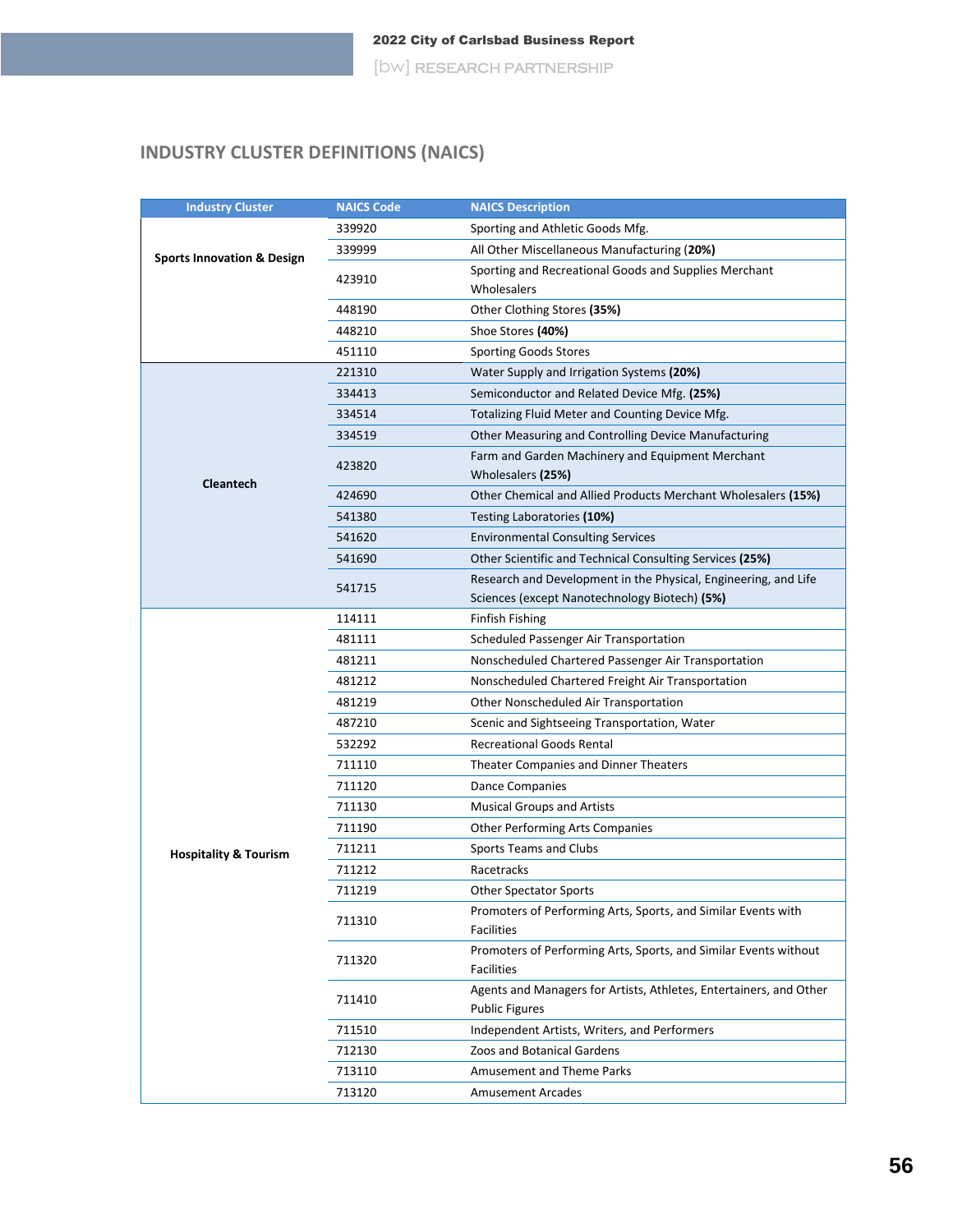### 2022 City of Carlsbad Business Report

[bw] RESEARCH PARTNERSHIP

|                                            | 713290 | <b>Other Gambling Industries</b>                                                         |  |  |
|--------------------------------------------|--------|------------------------------------------------------------------------------------------|--|--|
|                                            | 713910 | <b>Golf Courses and Country Clubs</b>                                                    |  |  |
|                                            | 713930 | <b>Marinas</b>                                                                           |  |  |
|                                            | 713990 | All Other Amusement and Recreation Industries                                            |  |  |
|                                            | 721110 | Hotels (except Casino Hotels) and Motels                                                 |  |  |
|                                            | 722310 | <b>Food Service Contractors</b>                                                          |  |  |
|                                            | 722320 | Caterers                                                                                 |  |  |
|                                            | 722330 | Mobile Food Services                                                                     |  |  |
|                                            | 722410 | Drinking Places (Alcoholic Beverages)                                                    |  |  |
|                                            | 722511 | <b>Full-Service Restaurants</b>                                                          |  |  |
|                                            | 722513 | <b>Limited-Service Restaurants</b>                                                       |  |  |
|                                            | 722514 | Cafeterias, Grill Buffets, and Buffets                                                   |  |  |
|                                            | 722515 | Snack and Nonalcoholic Beverage Bars                                                     |  |  |
|                                            | 323120 | Support Activities for Printing                                                          |  |  |
|                                            | 334111 | <b>Electronic Computer Manufacturing</b>                                                 |  |  |
|                                            | 334112 | Computer Storage Device Manufacturing                                                    |  |  |
|                                            | 334118 | Computer Terminal and Other Computer Peripheral Equipment                                |  |  |
|                                            |        | Manufacturing                                                                            |  |  |
|                                            | 334210 | <b>Telephone Apparatus Manufacturing</b>                                                 |  |  |
|                                            | 334220 | Radio and Television Broadcasting and Wireless Communications                            |  |  |
|                                            |        | <b>Equipment Manufacturing</b>                                                           |  |  |
|                                            | 334290 | <b>Other Communications Equipment Manufacturing</b>                                      |  |  |
|                                            | 334310 | Audio and Video Equipment Manufacturing                                                  |  |  |
|                                            | 334412 | Bare Printed Circuit Board Manufacturing                                                 |  |  |
|                                            | 334413 | Semiconductor and Related Device Manufacturing (75%)                                     |  |  |
|                                            | 334417 | <b>Electronic Connector Manufacturing</b>                                                |  |  |
|                                            | 334418 | Printed Circuit Assembly (Electronic Assembly) Manufacturing                             |  |  |
|                                            | 334510 | Electromedical and Electrotherapeutic Apparatus Manufacturing                            |  |  |
| <b>Information &amp;</b>                   | 334515 | Instrument Manufacturing for Measuring and Testing Electricity<br>and Electrical Signals |  |  |
| <b>Communication Technologies</b><br>(ICT) | 334516 | Analytical Laboratory Instrument Manufacturing                                           |  |  |
|                                            | 334517 | Irradiation Apparatus Manufacturing                                                      |  |  |
|                                            | 334519 | Other Measuring and Controlling Device Manufacturing                                     |  |  |
|                                            | 334614 | Software and Other Prerecorded Compact Disc, Tape, and Record<br>Reproducing             |  |  |
|                                            | 335311 | Power, Distribution, and Specialty Transformer Manufacturing                             |  |  |
|                                            | 335999 | All Other Miscellaneous Electrical Equipment and Component<br>Manufacturing              |  |  |
|                                            | 511210 | Software Publishers                                                                      |  |  |
|                                            | 512110 | Motion Picture and Video Production                                                      |  |  |
|                                            | 512191 | <b>Teleproduction and Other Postproduction Services</b>                                  |  |  |
|                                            | 517311 | <b>Wired Telecommunications Carriers</b>                                                 |  |  |
|                                            | 517312 | Wireless Telecommunications Carriers (except Satellite)                                  |  |  |
|                                            | 517410 | Satellite Telecommunications                                                             |  |  |
|                                            | 517911 | <b>Telecommunications Resellers</b>                                                      |  |  |
|                                            | 517919 | All Other Telecommunications                                                             |  |  |
|                                            | 541330 | <b>Engineering Services</b>                                                              |  |  |